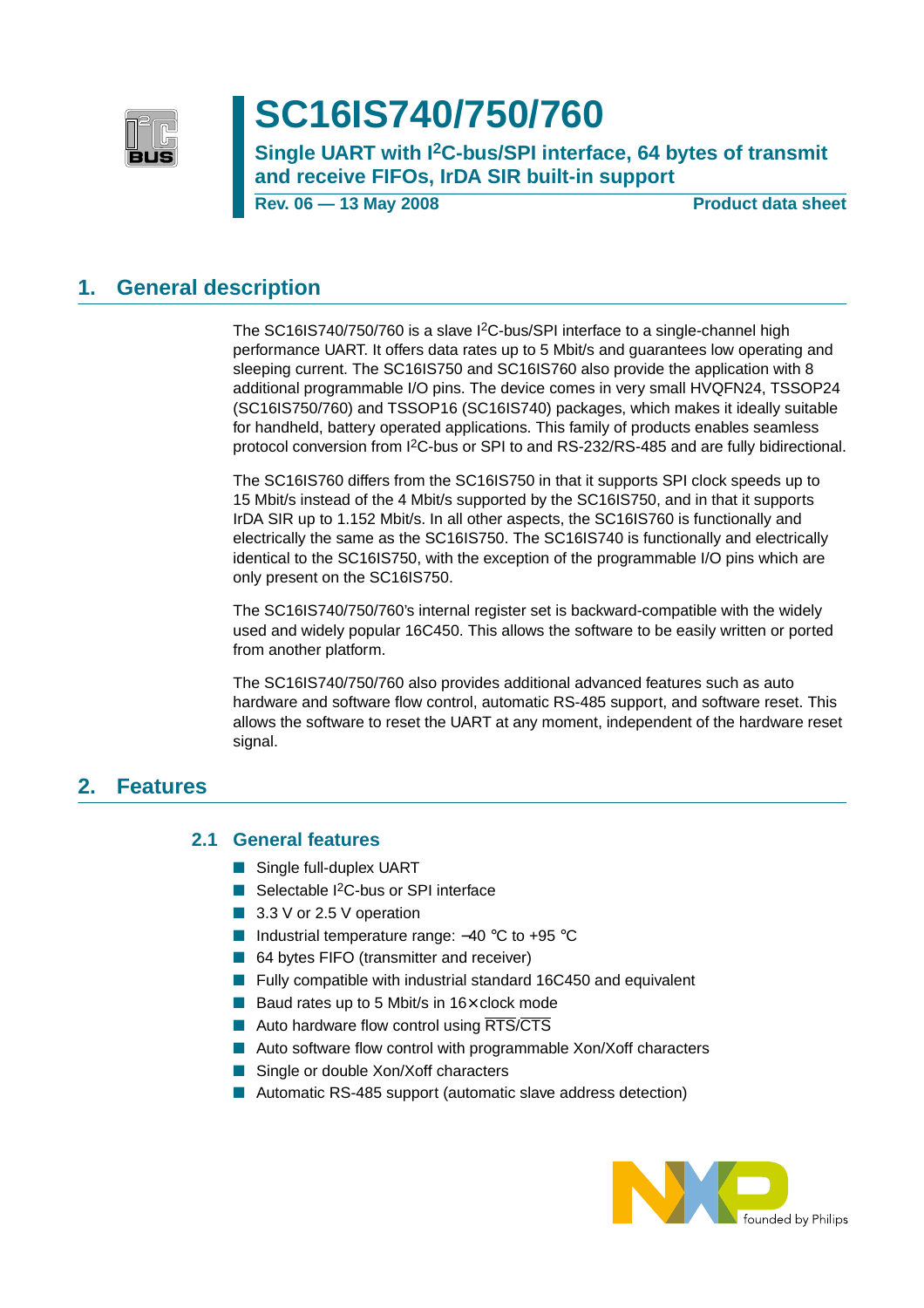- Up to eight programmable I/O pins (SC16IS750 and SC16IS760 only)
- RS-485 driver direction control via RTS signal
- RS-485 driver direction control inversion
- Built-in IrDA encoder and decoder interface
- SC16IS750 supports IrDA SIR with speeds up to 115.2 kbit/s
- SC16IS760 supports IrDA SIR with speeds up to 1.152 Mbit/s<sup>1</sup>
- Software reset
- Transmitter and receiver can be enabled/disabled independent of each other
- Receive and Transmit FIFO levels
- Programmable special character detection
- Fully programmable character formatting
	- ◆ 5-bit, 6-bit, 7-bit or 8-bit character
	- ◆ Even, odd, or no parity
	- $\blacklozenge$  1, 1<sup>1</sup>/<sub>2</sub>, or 2 stop bits
- Line break generation and detection
- Internal Loopback mode
- Sleep current less than 30  $\mu$ A at 3.3 V
- Industrial and commercial temperature ranges
- Available in HVQFN24, TSSOP24 (SC16IS750/760) and TSSOP16 (SC16IS740) packages

#### <span id="page-1-0"></span>**2.2 I2C-bus features**

- Noise filter on SCL/SDA inputs
- 400 kbit/s maximum speed
- Compliant with  $1^2C$ -bus fast speed
- Slave mode only

### <span id="page-1-1"></span>**2.3 SPI features**

- SC16IS750 supports 4 Mbit/s maximum SPI clock speed
- SC16IS760 supports 15 Mbit/s maximum SPI clock speed
- Slave mode only
- SPI Mode 0

### <span id="page-1-2"></span>**3. Applications**

- Factory automation and process control
- Portable and battery operated devices
- Cellular data devices

<sup>1.</sup> Please note that IrDA SIR at 1.152 Mbit/s is **not** compatible with IrDA MIR at that speed. Please refer to application notes for usage of IrDA SIR at 1.152 Mbit/s.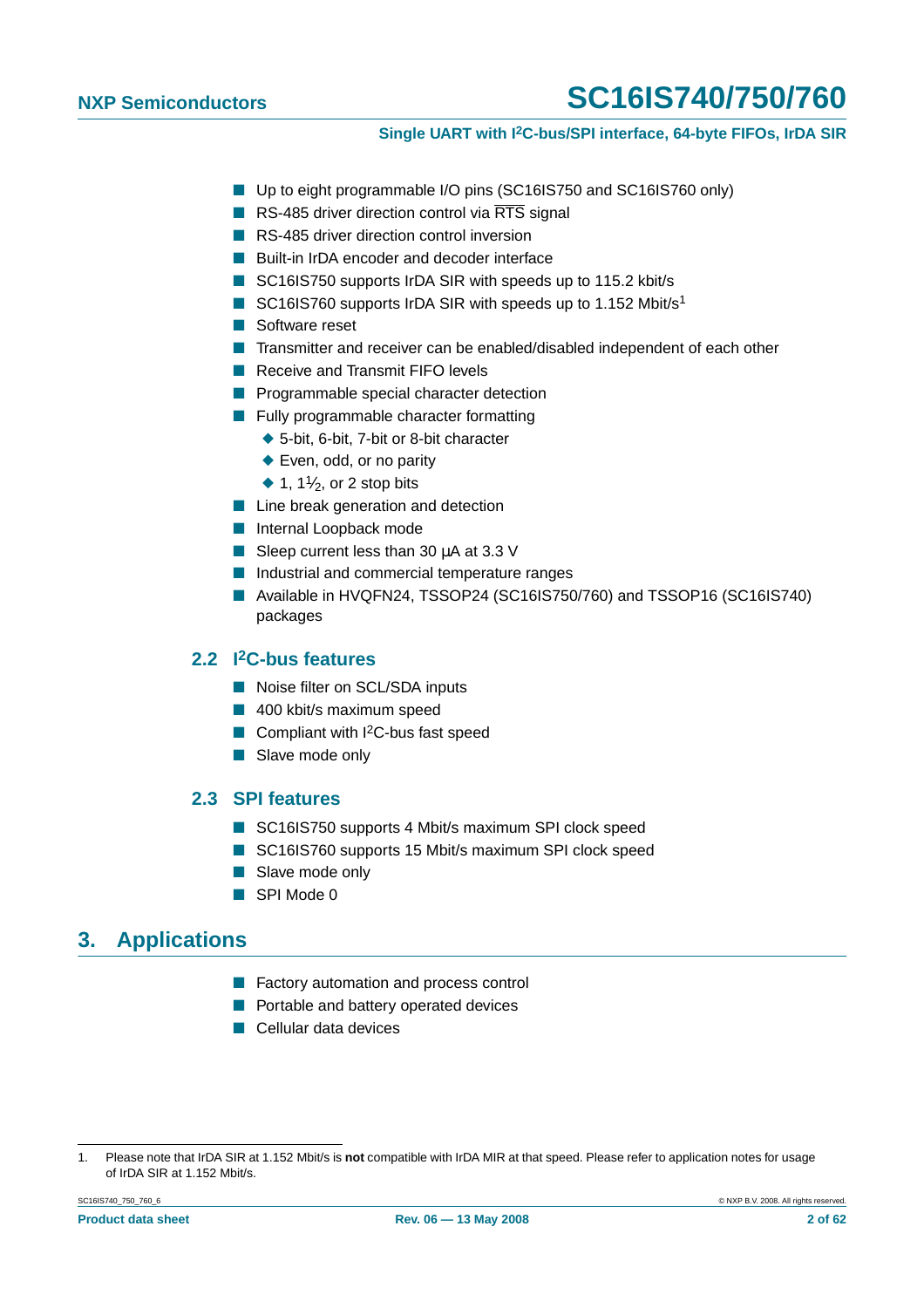# <span id="page-2-0"></span>**4. Ordering information**

| Table 1.            | <b>Ordering information</b> |                                                                                                                   |                |
|---------------------|-----------------------------|-------------------------------------------------------------------------------------------------------------------|----------------|
| Type number         | Package                     |                                                                                                                   |                |
|                     | <b>Name</b>                 | <b>Description</b>                                                                                                | <b>Version</b> |
| SC16IS740IPW        | TSSOP16                     | plastic thin shrink small outline package; 16 leads; body width 4.4 mm                                            | SOT403-1       |
| <b>SC16IS750IBS</b> | HVQFN24                     | plastic thermal enhanced very thin quad flat package; no leads;<br>24 terminals; body $4 \times 4 \times 0.85$ mm | SOT616-3       |
| SC16IS750IPW        | TSSOP24                     | plastic thin shrink small outline package; 24 leads; body width 4.4 mm                                            | SOT355-1       |
| SC16IS760IBS        | HVQFN24                     | plastic thermal enhanced very thin quad flat package; no leads;<br>24 terminals; body $4 \times 4 \times 0.85$ mm | SOT616-3       |
| SC16IS760IPW        | TSSOP24                     | plastic thin shrink small outline package; 24 leads; body width 4.4 mm                                            | SOT355-1       |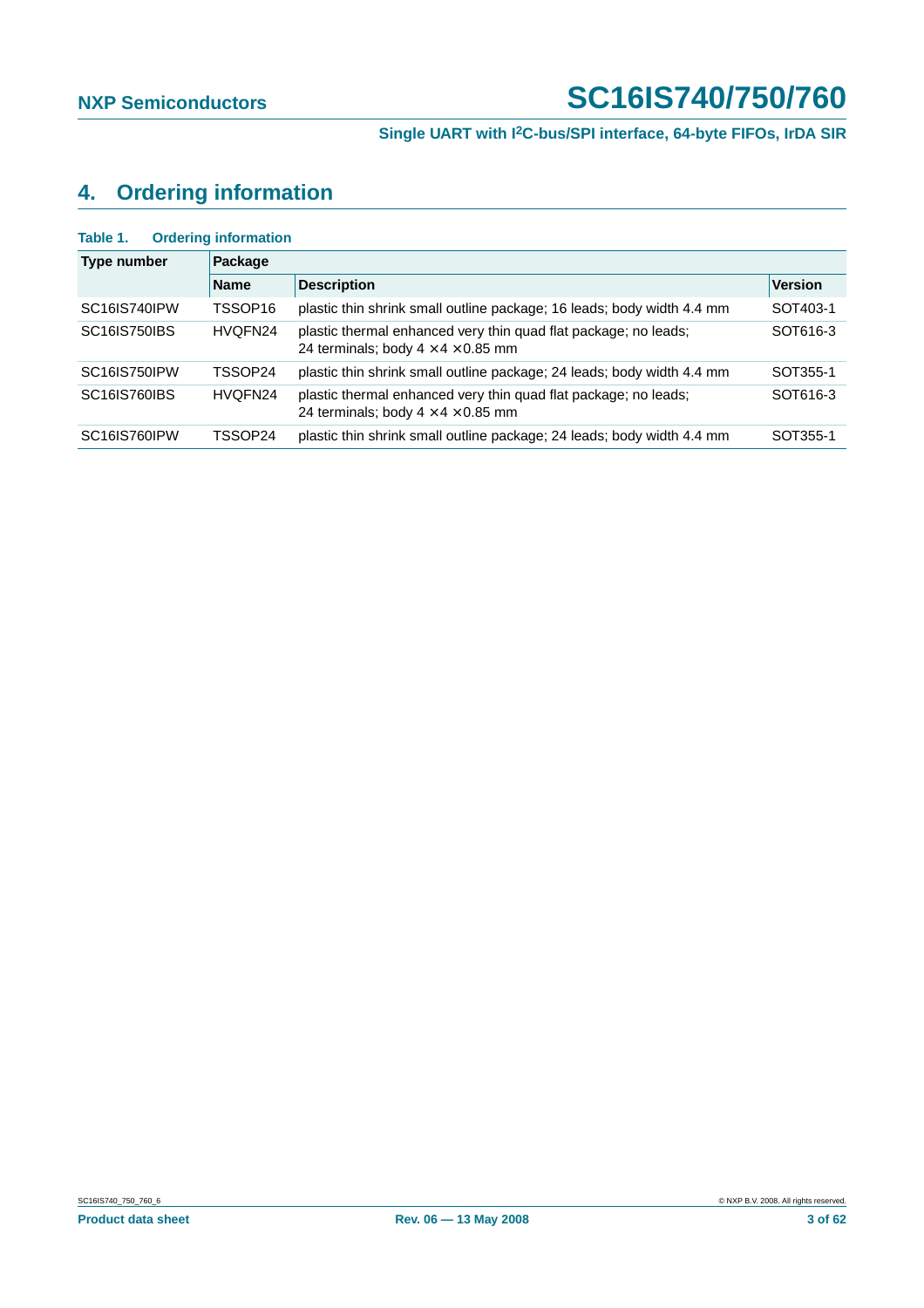**Single UART with I2C-bus/SPI interface, 64-byte FIFOs, IrDA SIR**

## <span id="page-3-0"></span>**5. Block diagram**



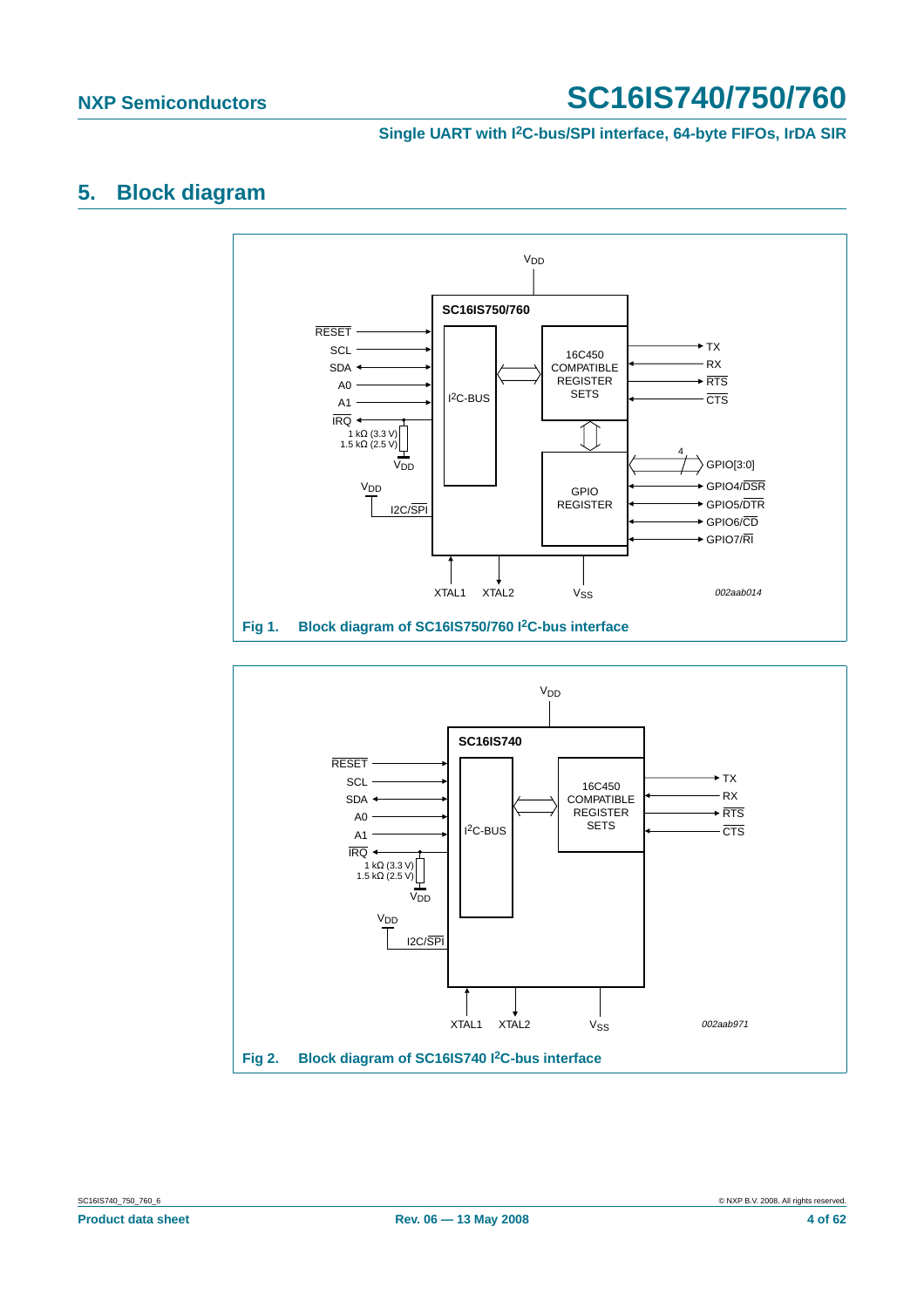#### **Single UART with I2C-bus/SPI interface, 64-byte FIFOs, IrDA SIR**



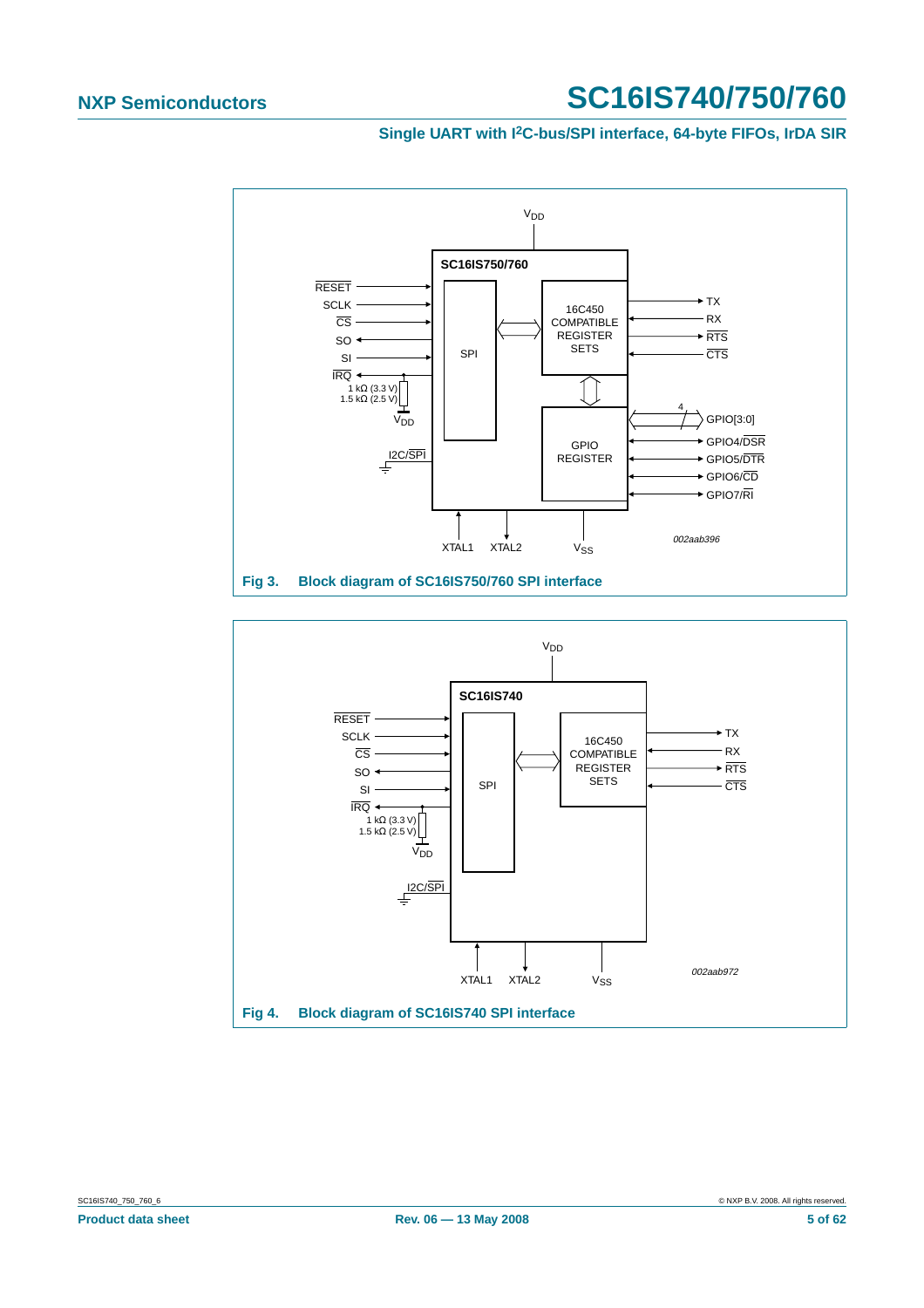**Single UART with I2C-bus/SPI interface, 64-byte FIFOs, IrDA SIR**

# <span id="page-5-0"></span>**6. Pinning information**

### **6.1 Pinning**

<span id="page-5-1"></span>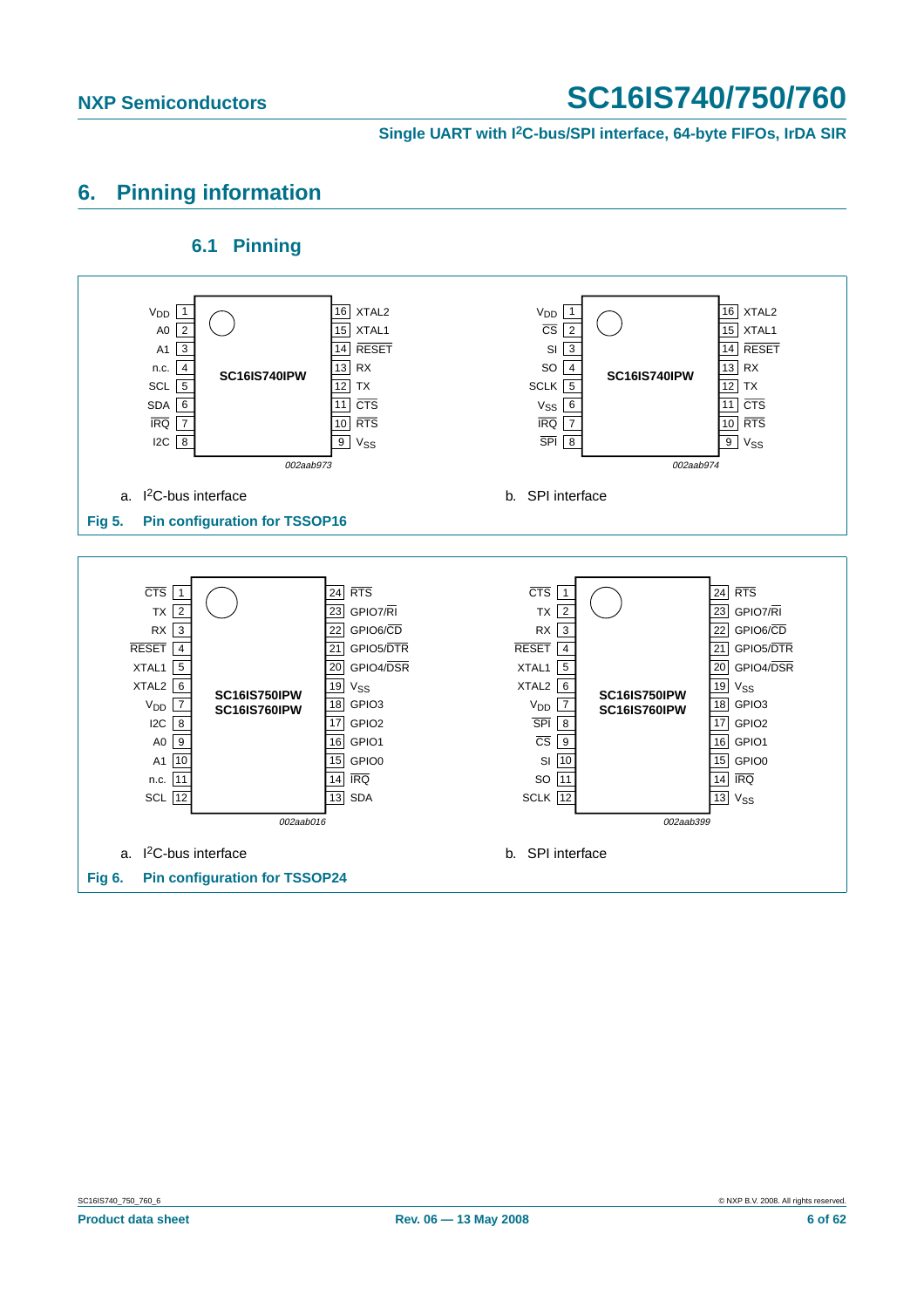**Single UART with I2C-bus/SPI interface, 64-byte FIFOs, IrDA SIR**



### **6.2 Pin description**

<span id="page-6-0"></span>

| Table 2.            | <b>Pin description</b> |                |                |             |                                                                                                                                                                                                                                                                                                                                                                                                                   |  |  |  |  |  |
|---------------------|------------------------|----------------|----------------|-------------|-------------------------------------------------------------------------------------------------------------------------------------------------------------------------------------------------------------------------------------------------------------------------------------------------------------------------------------------------------------------------------------------------------------------|--|--|--|--|--|
| <b>Symbol</b>       | Pin                    |                |                | <b>Type</b> | <b>Description</b>                                                                                                                                                                                                                                                                                                                                                                                                |  |  |  |  |  |
|                     | TSSOP16                | <b>TSSOP24</b> | HVQFN24        |             |                                                                                                                                                                                                                                                                                                                                                                                                                   |  |  |  |  |  |
| <b>CTS</b>          | 11                     |                | 22             |             | UART clear to send (active LOW). A logic 0 (LOW) on the $\overline{\text{CTS}}$<br>pin indicates the modem or data set is ready to accept transmit<br>data from the SC16IS740/750/760. Status can be tested by<br>reading MSR[4]. This pin only affects the transmit and receive<br>operations when auto CTS function is enabled via the Enhanced<br>Feature Register EFR[7] for hardware flow control operation. |  |  |  |  |  |
| ТX                  | 12                     | 2              | 23             | O           | UART transmitter output. During the local Loopback mode, the<br>TX output pin is disabled and TX data is internally connected to<br>the UART RX input.                                                                                                                                                                                                                                                            |  |  |  |  |  |
| <b>RX</b>           | 13                     | 3              | 24             |             | UART receiver input. During the local Loopback mode, the RX<br>input pin is disabled and TX data is connected to the UART RX<br>input internally.                                                                                                                                                                                                                                                                 |  |  |  |  |  |
| <b>RESET</b>        | 14                     | $\overline{4}$ | 1              |             | device hardware reset (active LOW)[1]                                                                                                                                                                                                                                                                                                                                                                             |  |  |  |  |  |
| XTAL <sub>1</sub>   | 15                     | 5              | $\overline{2}$ |             | Crystal input or external clock input. Functions as a crystal input<br>or as an external clock input. A crystal can be connected<br>between XTAL1 and XTAL2 to form an internal oscillator circuit<br>(see Figure 15). Alternatively, an external clock can be<br>connected to this pin.                                                                                                                          |  |  |  |  |  |
| XTAL <sub>2</sub>   | 16                     | 6              | 3              | O           | Crystal output or clock output. (See also XTAL1.) XTAL2 is used<br>as a crystal oscillator output.                                                                                                                                                                                                                                                                                                                |  |  |  |  |  |
| $V_{DD}$            | 1                      | 7              | 4              |             | power supply                                                                                                                                                                                                                                                                                                                                                                                                      |  |  |  |  |  |
| 12C/ <sub>SPI</sub> | 8                      | 8              | 5              |             | I <sup>2</sup> C-bus or SPI interface select. I <sup>2</sup> C-bus interface is selected if<br>this pin is at logic HIGH. SPI interface is selected if this pin is at<br>logic LOW.                                                                                                                                                                                                                               |  |  |  |  |  |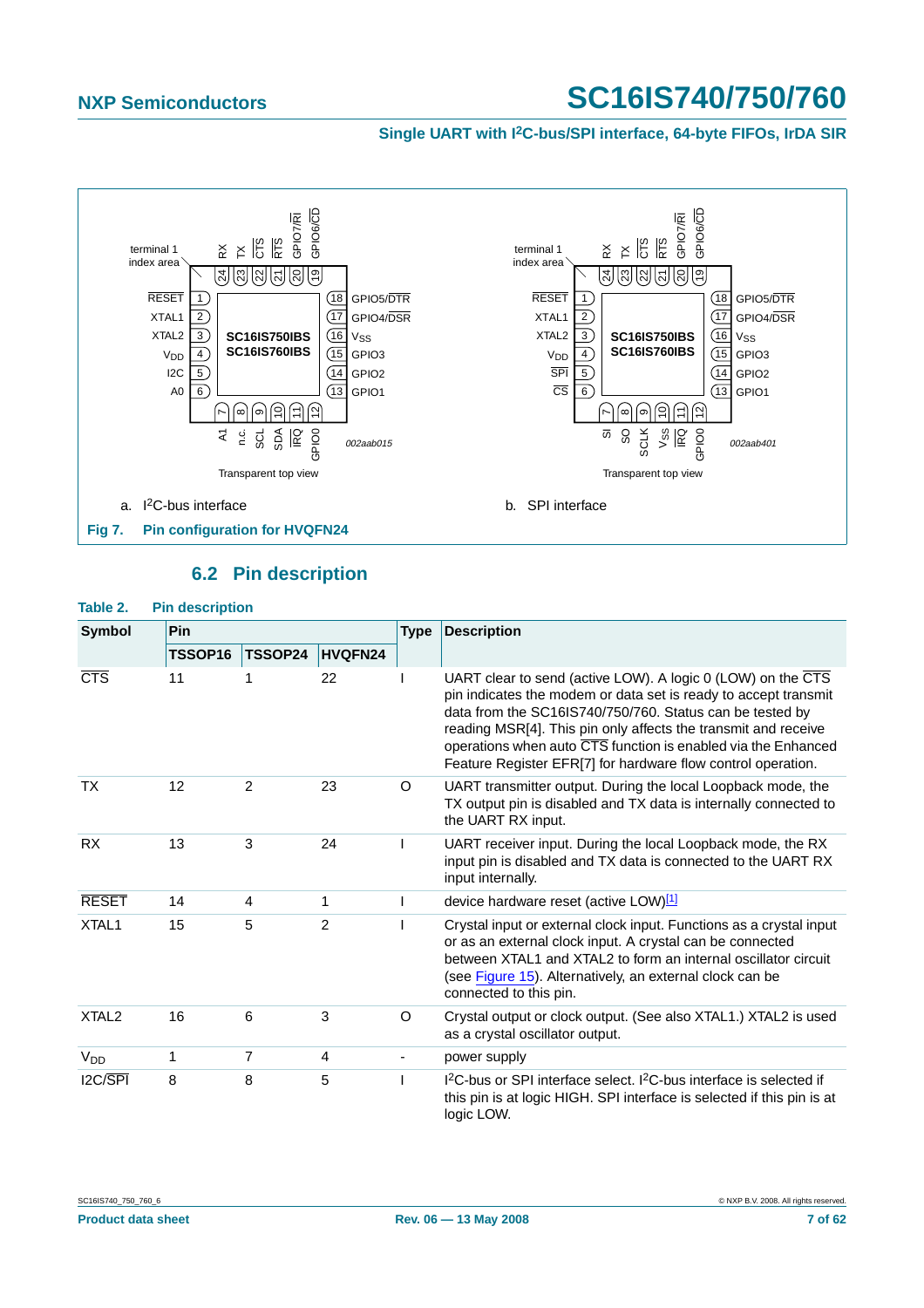#### **Single UART with I2C-bus/SPI interface, 64-byte FIFOs, IrDA SIR**

| ianic z.                            | $\blacksquare$ $\blacksquare$<br>Pin |         |                              |             | <b>Description</b>                                                                                                                                                                                                                                                                                                                                                                                                                                                                          |  |  |  |
|-------------------------------------|--------------------------------------|---------|------------------------------|-------------|---------------------------------------------------------------------------------------------------------------------------------------------------------------------------------------------------------------------------------------------------------------------------------------------------------------------------------------------------------------------------------------------------------------------------------------------------------------------------------------------|--|--|--|
| Symbol                              | TSSOP16                              | TSSOP24 | HVQFN24                      | <b>Type</b> |                                                                                                                                                                                                                                                                                                                                                                                                                                                                                             |  |  |  |
| $\overline{\text{CS}}$ /A0          | 2                                    | 9       | 6                            |             | SPI chip select or I <sup>2</sup> C-bus device address select A0. If SPI<br>configuration is selected by I2C/SPI pin, this pin is the SPI chip<br>select pin (Schmitt-trigger, active LOW). If I <sup>2</sup> C-bus configuration<br>is selected by I2C/SPI pin, this pin along with A1 pin allows user<br>to change the device's base address.                                                                                                                                             |  |  |  |
| SI/A1                               | $\mathbf{3}$                         | 10      | 7                            | ı           | SPI data input pin or I <sup>2</sup> C-bus device address select A1. If SPI<br>configuration is selected by I2C/SPI pin, this is the SPI data<br>input pin. If I <sup>2</sup> C-bus configuration is selected by I2C/SPI pin, this<br>pin along with A0 pin allows user to change the device's base<br>address. To select the device address, please refer to Table 32.                                                                                                                     |  |  |  |
| <b>SO</b>                           | $\overline{4}$                       | 11      | 8                            | O           | SPI data output pin. If SPI configuration is selected by I2C/SPI<br>pin, this is a 3-stateable output pin. If I <sup>2</sup> C-bus configuration is<br>selected by I2C/SPI pin, this pin function is undefined and must<br>be left as n.c. (not connected).                                                                                                                                                                                                                                 |  |  |  |
| <b>SCL/SCLK</b>                     | 5                                    | 12      | 9                            | T           | I <sup>2</sup> C-bus or SPI input clock.                                                                                                                                                                                                                                                                                                                                                                                                                                                    |  |  |  |
| <b>SDA</b>                          | 6                                    | 13      | 10                           | I/O         | I <sup>2</sup> C-bus data input/output, open-drain if I <sup>2</sup> C-bus configuration is<br>selected by I2C/SPI pin. If SPI configuration is selected then this<br>pin is an undefined pin and must be connected to $V_{SS}$ .                                                                                                                                                                                                                                                           |  |  |  |
| <b>IRQ</b>                          | $\overline{7}$                       | 14      | 11                           | O           | Interrupt (open-drain, active LOW). Interrupt is enabled when<br>interrupt sources are enabled in the Interrupt Enable Register<br>(IER). Interrupt conditions include: change of state of the input<br>pins, receiver errors, available receiver buffer data, available<br>transmit buffer space, or when a modem status flag is detected.<br>An external resistor (1 k $\Omega$ for 3.3 V, 1.5 k $\Omega$ for 2.5 V) must be<br>connected between this pin and V <sub>DD</sub> .          |  |  |  |
| GPIO0                               |                                      | 15      | 12                           | I/O         | programmable I/O pin                                                                                                                                                                                                                                                                                                                                                                                                                                                                        |  |  |  |
| GPIO1                               | ä,                                   | 16      | 13                           | I/O         | programmable I/O pin                                                                                                                                                                                                                                                                                                                                                                                                                                                                        |  |  |  |
| GPIO <sub>2</sub>                   |                                      | 17      | 14                           | I/O         | programmable I/O pin                                                                                                                                                                                                                                                                                                                                                                                                                                                                        |  |  |  |
| GPIO <sub>3</sub>                   | ÷,                                   | 18      | 15                           | I/O         | programmable I/O pin                                                                                                                                                                                                                                                                                                                                                                                                                                                                        |  |  |  |
| GPIO4/DSR                           | ÷,                                   | 20      | 17                           | I/O         | programmable I/O pin or modem's DSR pin <sup>[2]</sup>                                                                                                                                                                                                                                                                                                                                                                                                                                      |  |  |  |
| GPIO5/DTR                           | ÷,                                   | 21      | 18                           | I/O         | programmable I/O pin or modem's DTR pin <sup>[2]</sup>                                                                                                                                                                                                                                                                                                                                                                                                                                      |  |  |  |
| GPIO6/CD                            |                                      | 22      | 19                           | I/O         | programmable I/O pin or modem's CD pin <sup>[2]</sup>                                                                                                                                                                                                                                                                                                                                                                                                                                       |  |  |  |
| GPIO7/RI                            |                                      | 23      | 20                           | I/O         | programmable I/O pin or modem's RI pin <sup>[2]</sup>                                                                                                                                                                                                                                                                                                                                                                                                                                       |  |  |  |
| <b>RTS</b>                          | 10                                   | 24      | 21                           | O           | UART request to send (active LOW). A logic 0 on the RTS pin<br>indicates the transmitter has data ready and waiting to send.<br>Writing a logic 1 in the modem control register MCR[1] will set<br>this pin to a logic 0, indicating data is available. After a reset this<br>pin is set to a logic 1. This pin only affects the transmit and<br>receive operations when auto RTS function is enabled via the<br>Enhanced Feature Register (EFR[6]) for hardware flow control<br>operation. |  |  |  |
| $\ensuremath{\mathsf{V}}_\text{SS}$ | 9                                    | 19      | $16^{[3]}$                   |             | ground                                                                                                                                                                                                                                                                                                                                                                                                                                                                                      |  |  |  |
| V <sub>SS</sub>                     |                                      |         | center<br>pad <sup>[3]</sup> |             | The center pad on the back side of the HVQFN24 package is<br>metallic and should be connected to ground on the<br>printed-circuit board.                                                                                                                                                                                                                                                                                                                                                    |  |  |  |

**Table 2. Pin description** continued

<span id="page-7-0"></span>[1] See [Section 7.4 "Hardware reset, Power-On Reset \(POR\) and software reset"](#page-13-0)

<span id="page-7-1"></span>[2] Selectable with IOControl register bit 1.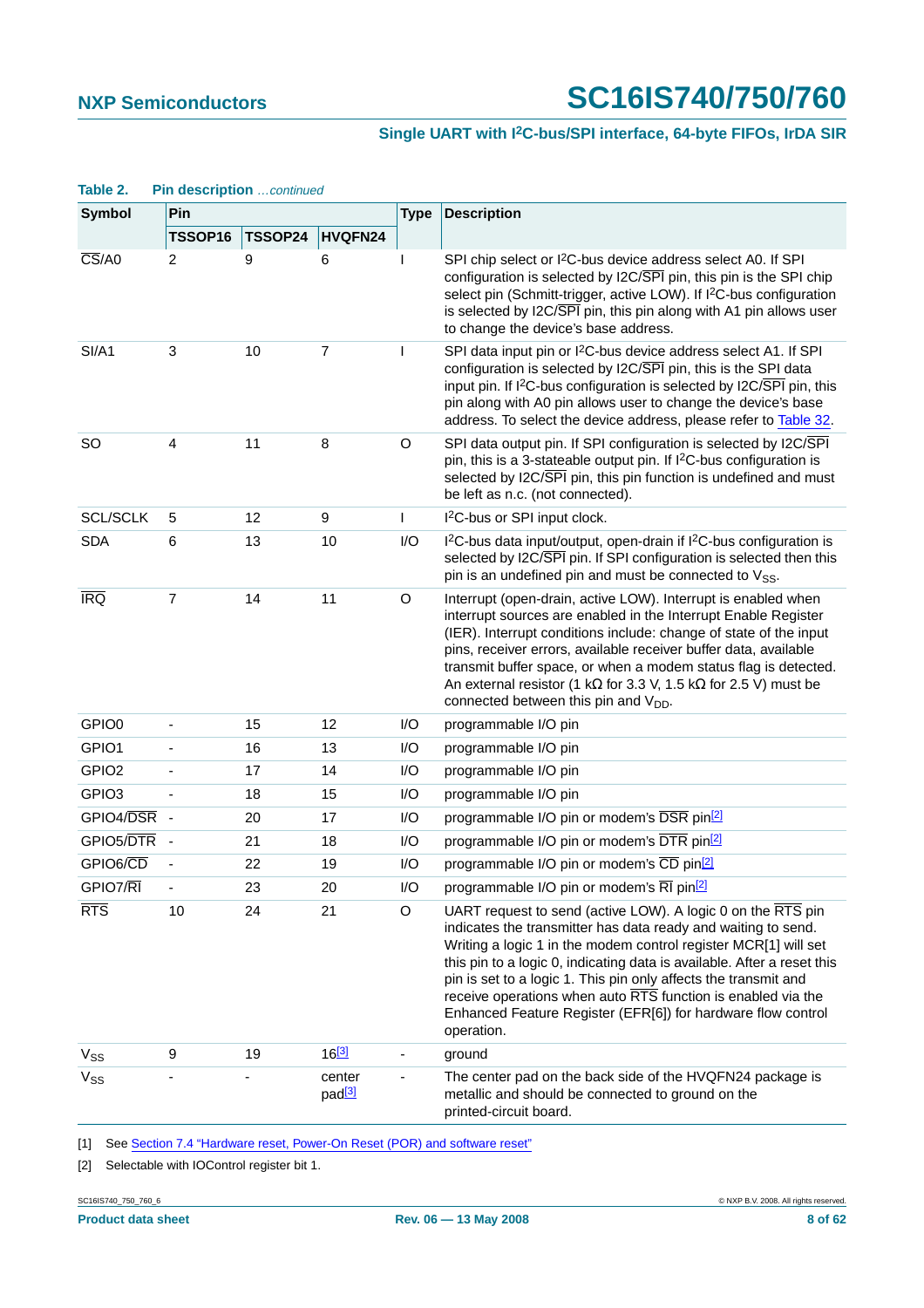<span id="page-8-0"></span>[3] HVQFN24 package die supply ground is connected to both V<sub>SS</sub> pins and exposed center pad. V<sub>SS</sub> pins must be connected to supply ground for proper device operation. For enhanced thermal, electrical, and board level performance, the exposed pad needs to be soldered to the board using a corresponding thermal pad on the board and for proper heat conduction through the board, thermal vias need to be incorporated in the PCB in the thermal pad region.

# <span id="page-8-1"></span>**7. Functional description**

The UART will perform serial-to-I2C conversion on data characters received from peripheral devices or modems, and I2C-to-serial conversion on data characters transmitted by the host. The complete status the SC16IS740/750/760 UART can be read at any time during functional operation by the host.

The SC16IS740/750/760 can be placed in an alternate mode (FIFO mode) relieving the host of excessive software overhead by buffering received/transmitted characters. Both the receiver and transmitter FIFOs can store up to 64 characters (including three additional bits of error status per character for the receiver FIFO) and have selectable or programmable trigger levels.

The SC16IS740/750/760 has selectable hardware flow control and software flow control. Hardware flow control significantly reduces software overhead and increases system efficiency by automatically controlling serial data flow using the  $\overline{RTS}$  output and  $\overline{CTS}$  input signals. Software flow control automatically controls data flow by using programmable Xon/Xoff characters.

The UART includes a programmable baud rate generator that can divide the timing reference clock input by a divisor between 1 and  $(2^{16} – 1)$ .

#### <span id="page-8-2"></span>**7.1 Trigger levels**

The SC16IS740/750/760 provides independently selectable and programmable trigger levels for both receiver and transmitter interrupt generation. After reset, both transmitter and receiver FIFOs are disabled and so, in effect, the trigger level is the default value of one character. The selectable trigger levels are available via the FCR. The programmable trigger levels are available via the TLR. If TLR bits are cleared then selectable trigger level in FCR is used. If TLR bits are not cleared then programmable trigger level in TLR is used.

#### <span id="page-8-3"></span>**7.2 Hardware flow control**

Hardware flow control is comprised of auto  $\overline{CTS}$  and auto  $\overline{RTS}$  (see [Figure](#page-9-0) 8). Auto  $\overline{CTS}$ and auto RTS can be enabled/disabled independently by programming EFR[7:6].

With auto CTS, CTS must be active before the UART can transmit data.

Auto RTS only activates the RTS output when there is enough room in the FIFO to receive data and de-activates the  $\overline{RTS}$  output when the RX FIFO is sufficiently full. The halt and resume trigger levels in the TCR determine the levels at which RTS is activated/deactivated. If TCR bits are cleared then selectable trigger levels in FCR are used in place of TCR.

If both auto CTS and auto RTS are enabled, when RTS is connected to CTS, data transmission does not occur unless the receiver FIFO has empty space. Thus, overrun errors are eliminated during hardware flow control. If not enabled, overrun errors occur if the transmit data rate exceeds the receive FIFO servicing latency.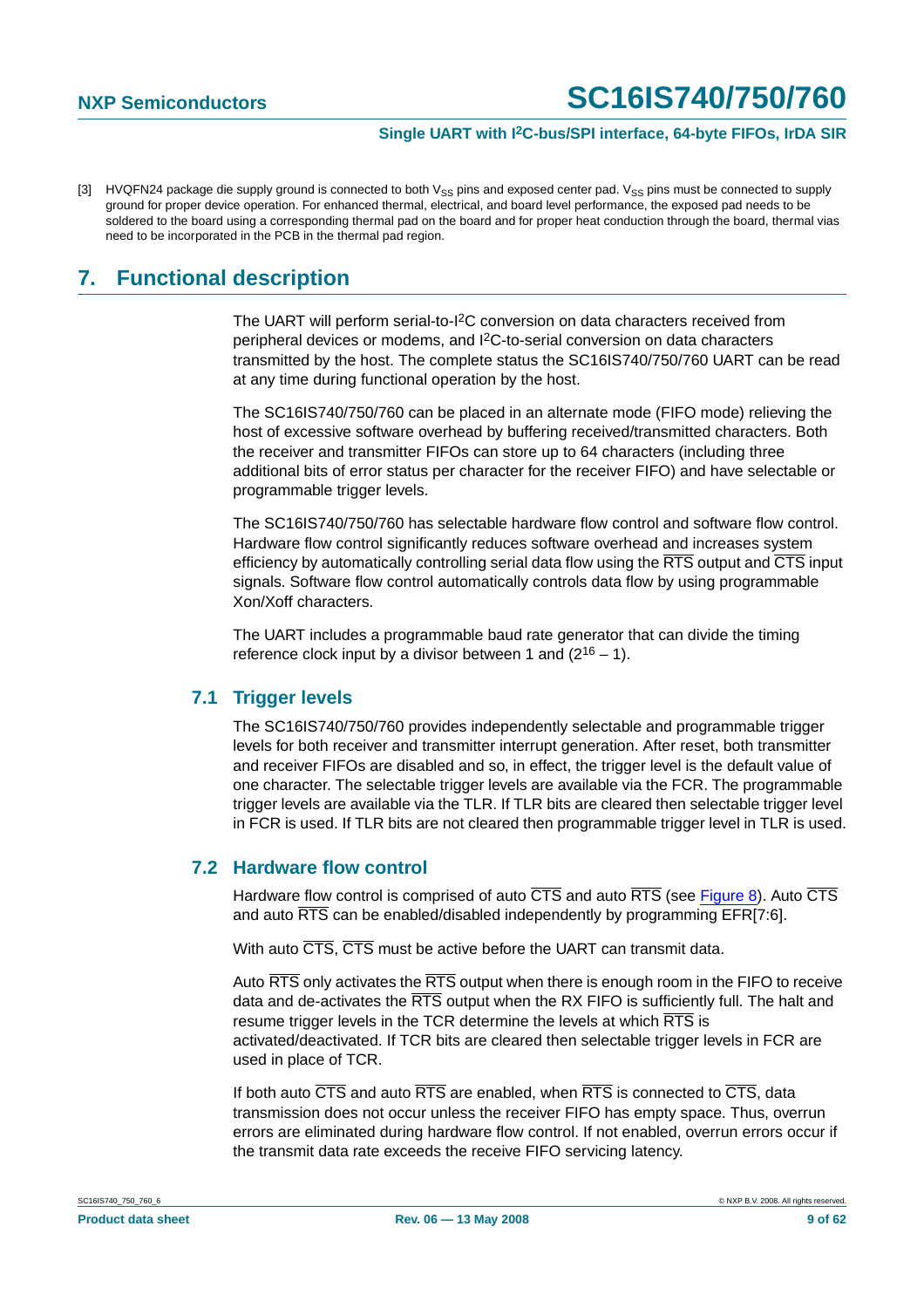

#### <span id="page-9-1"></span><span id="page-9-0"></span>**7.2.1 Auto RTS**

[Figure](#page-9-2) 9 shows RTS functional timing. The receiver FIFO trigger levels used in auto RTS are stored in the TCR or FCR. RTS is active if the RX FIFO level is below the halt trigger level in TCR[3:0]. When the receiver FIFO halt trigger level is reached, RTS is deasserted. The sending device (for example, another UART) may send an additional character after the trigger level is reached (assuming the sending UART has another character to send) because it may not recognize the deassertion of RTS until it has begun sending the additional character. RTS is automatically reasserted once the receiver FIFO reaches the resume trigger level programmed via TCR[7:4]. This reassertion allows the sending device to resume transmission.

<span id="page-9-2"></span>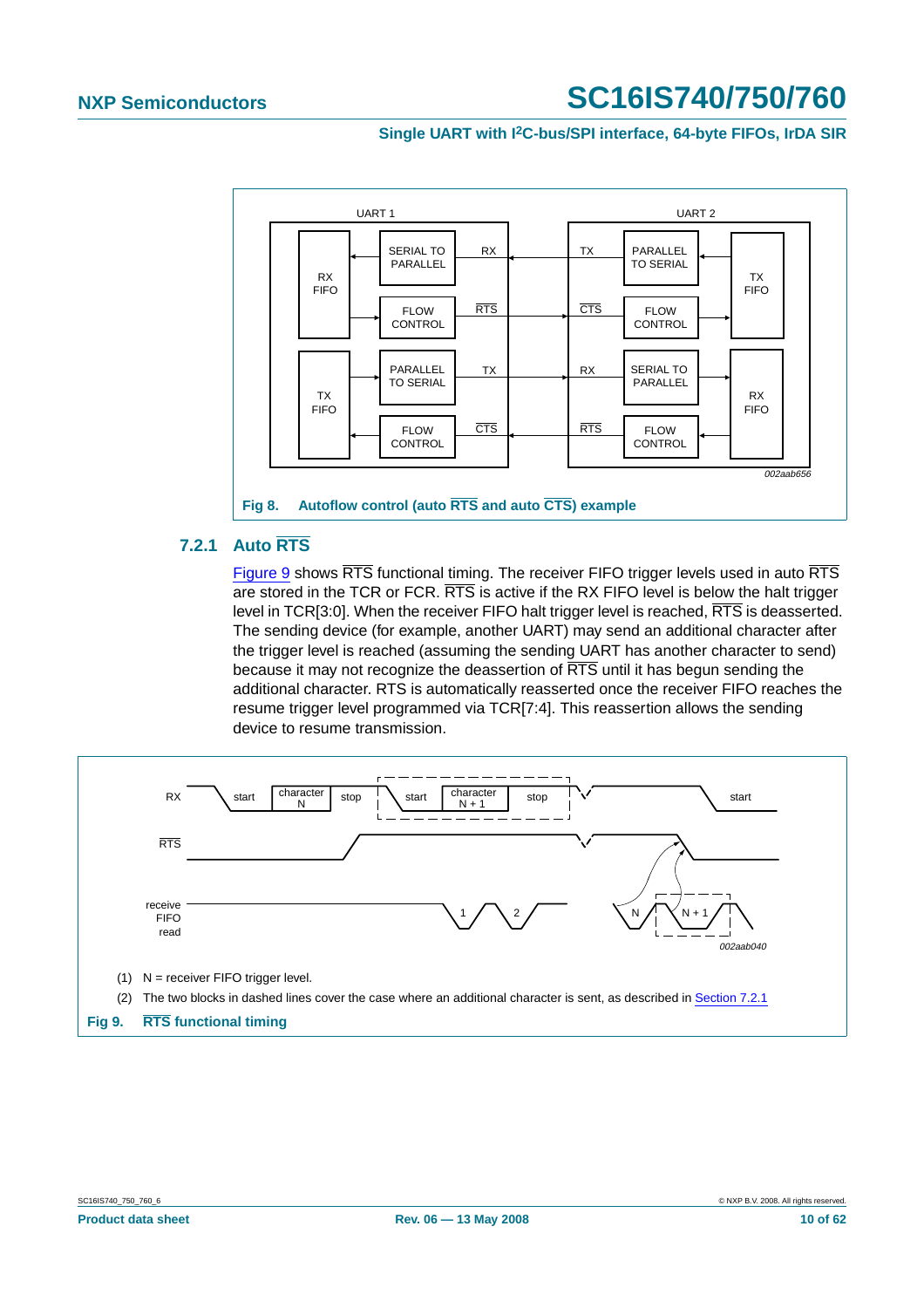#### <span id="page-10-2"></span>**7.2.2 Auto CTS**

[Figure](#page-10-0) 10 shows  $\overline{\text{CTS}}$  functional timing. The transmitter circuitry checks  $\overline{\text{CTS}}$  before sending the next data byte. When  $\overline{\text{CTS}}$  is active, the transmitter sends the next byte. To stop the transmitter from sending the following byte,  $\overline{\text{CTS}}$  must be deasserted before the middle of the last stop bit that is currently being sent. The auto  $\overline{\text{CTS}}$  function reduces interrupts to the host system. When flow control is enabled,  $\overline{\text{CTS}}$  level changes do not trigger host interrupts because the device automatically controls its own transmitter. Without auto  $\overline{\text{CTS}}$ , the transmitter sends any data present in the transmit FIFO and a receiver overrun error may result.



<span id="page-10-3"></span><span id="page-10-0"></span>**Fig 10. CTS functional timing**

### **7.3 Software flow control**

Software flow control is enabled through the enhanced feature register and the Modem Control Register. Different combinations of software flow control can be enabled by setting different combinations of EFR[3:0]. [Table](#page-10-1) 3 shows software flow control options.

<span id="page-10-1"></span>

| lable 3.      |        | Software flow control options (EFR[3:0]) |               |                                                  |  |  |  |  |  |
|---------------|--------|------------------------------------------|---------------|--------------------------------------------------|--|--|--|--|--|
| <b>EFR[3]</b> | EFR[2] | EFR[1]                                   | <b>EFR[0]</b> | TX, RX software flow control                     |  |  |  |  |  |
| 0             | 0      | X                                        | X             | no transmit flow control                         |  |  |  |  |  |
| 1             | 0      | X                                        | X             | transmit Xon1, Xoff1                             |  |  |  |  |  |
| 0             | 1      | X                                        | X             | transmit Xon2, Xoff2                             |  |  |  |  |  |
| 1             | 1      | X                                        | X             | transmit Xon1 and Xon2, Xoff1 and Xoff2          |  |  |  |  |  |
| X             | X      | 0                                        | 0             | no receive flow control                          |  |  |  |  |  |
| X             | X      | 1                                        | 0             | receiver compares Xon1, Xoff1                    |  |  |  |  |  |
| $\times$      | X      | 0                                        | 1             | receiver compares Xon2, Xoff2                    |  |  |  |  |  |
| 1             | 0      | 1                                        | 1             | transmit Xon1, Xoff1                             |  |  |  |  |  |
|               |        |                                          |               | receiver compares Xon1 or Xon2, Xoff1 or Xoff2   |  |  |  |  |  |
| 0             | 1      | 1                                        | 1             | transmit Xon2, Xoff2                             |  |  |  |  |  |
|               |        |                                          |               | receiver compares Xon1 or Xon2, Xoff1 or Xoff2   |  |  |  |  |  |
|               | 1      | 1                                        |               | transmit Xon1 and Xon2, Xoff1 and Xoff2          |  |  |  |  |  |
|               |        |                                          |               | receiver compares Xon1 and Xon2, Xoff1 and Xoff2 |  |  |  |  |  |
| 0             | 0      | 1                                        | 1             | no transmit flow control                         |  |  |  |  |  |
|               |        |                                          |               | receiver compares Xon1 and Xon2, Xoff1 and Xoff2 |  |  |  |  |  |

#### **Table 3. Software flow control options (EFR[3:0])**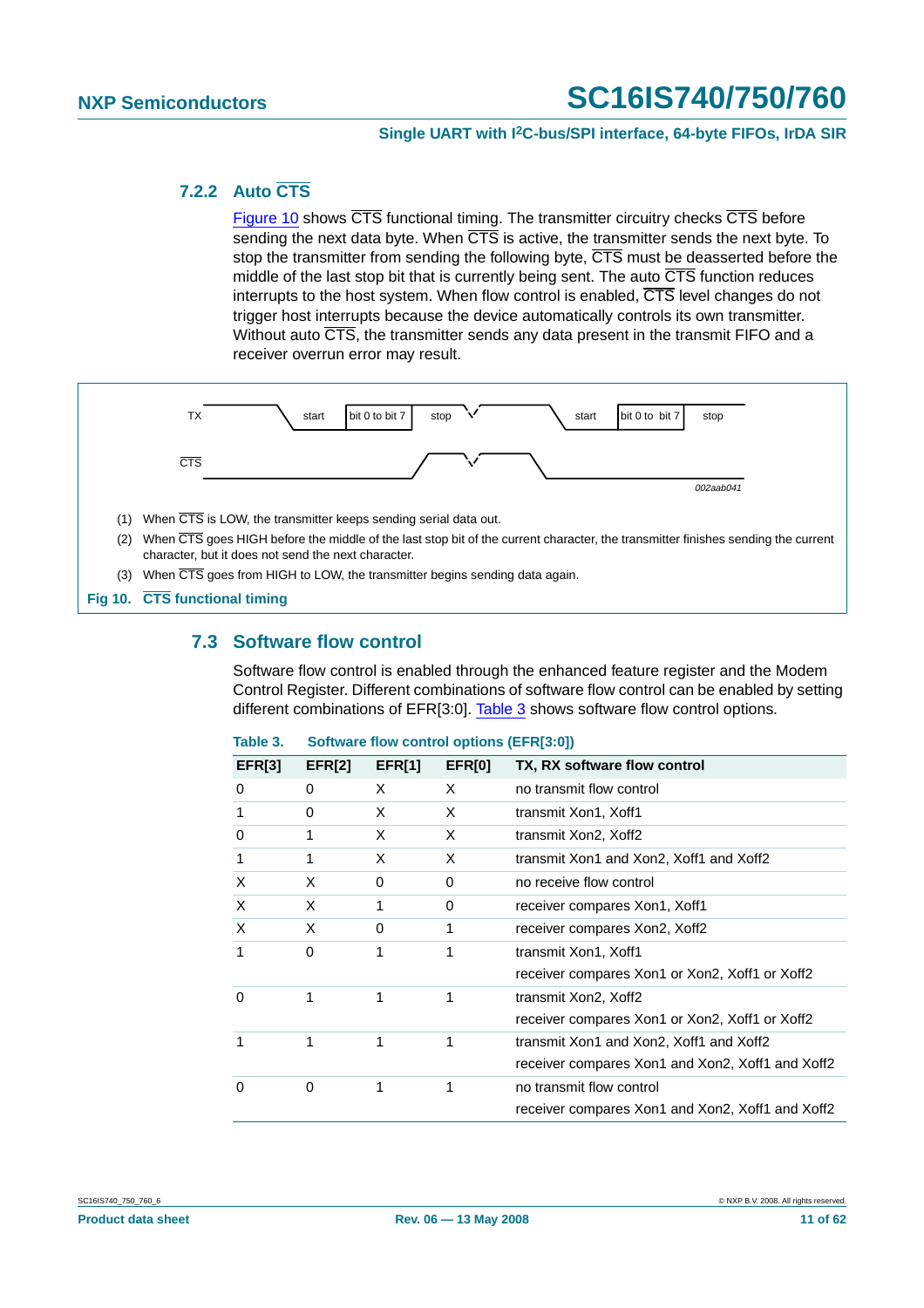There are two other enhanced features relating to software flow control:

- **• Xon Any function (MCR[5]):** Receiving any character will resume operation after recognizing the Xoff character. It is possible that an Xon1 character is recognized as an Xon Any character, which could cause an Xon2 character to be written to the RX FIFO.
- **• Special character (EFR[5]):** Incoming data is compared to Xoff2. Detection of the special character sets the Xoff interrupt (IIR[4]) but does not halt transmission. The Xoff interrupt is cleared by a read of the IIR. The special character is transferred to the RX FIFO.

#### <span id="page-11-0"></span>**7.3.1 RX**

When software flow control operation is enabled, the SC16IS740/750/760 will compare incoming data with Xoff1/Xoff2 programmed characters (in certain cases, Xoff1 and Xoff2 must be received sequentially). When the correct Xoff characters are received, transmission is halted after completing transmission of the current character. Xoff detection also sets IIR[4] (if enabled via IER[5]) and causes  $\overline{IRQ}$  to go LOW.

To resume transmission, an Xon1/Xon2 character must be received (in certain cases Xon1 and Xon2 must be received sequentially). When the correct Xon characters are received, IIR[4] is cleared, and the Xoff interrupt disappears.

#### <span id="page-11-1"></span>**7.3.2 TX**

Xoff1/Xoff2 character is transmitted when the RX FIFO has passed the HALT trigger level programmed in TCR[3:0] or the selectable trigger level in FCR[7:6]

Xon1/Xoff2 character is transmitted when the RX FIFO reaches the RESUME trigger level programmed in TCR[7:4] or RX FIFO falls below the lower selectable trigger level in FCR[7:6].

The transmission of Xoff/Xon(s) follows the exact same protocol as transmission of an ordinary character from the FIFO. This means that even if the word length is set to be 5, 6, or 7 bits, then the 5, 6, or 7 least significant bits of XOFF1/XOFF2 or XON1/XON2 will be transmitted. (Note that the transmission of 5, 6, or 7 bits of a character is seldom done, but this functionality is included to maintain compatibility with earlier designs.)

It is assumed that software flow control and hardware flow control will never be enabled simultaneously. [Figure](#page-12-0) 11 shows an example of software flow control.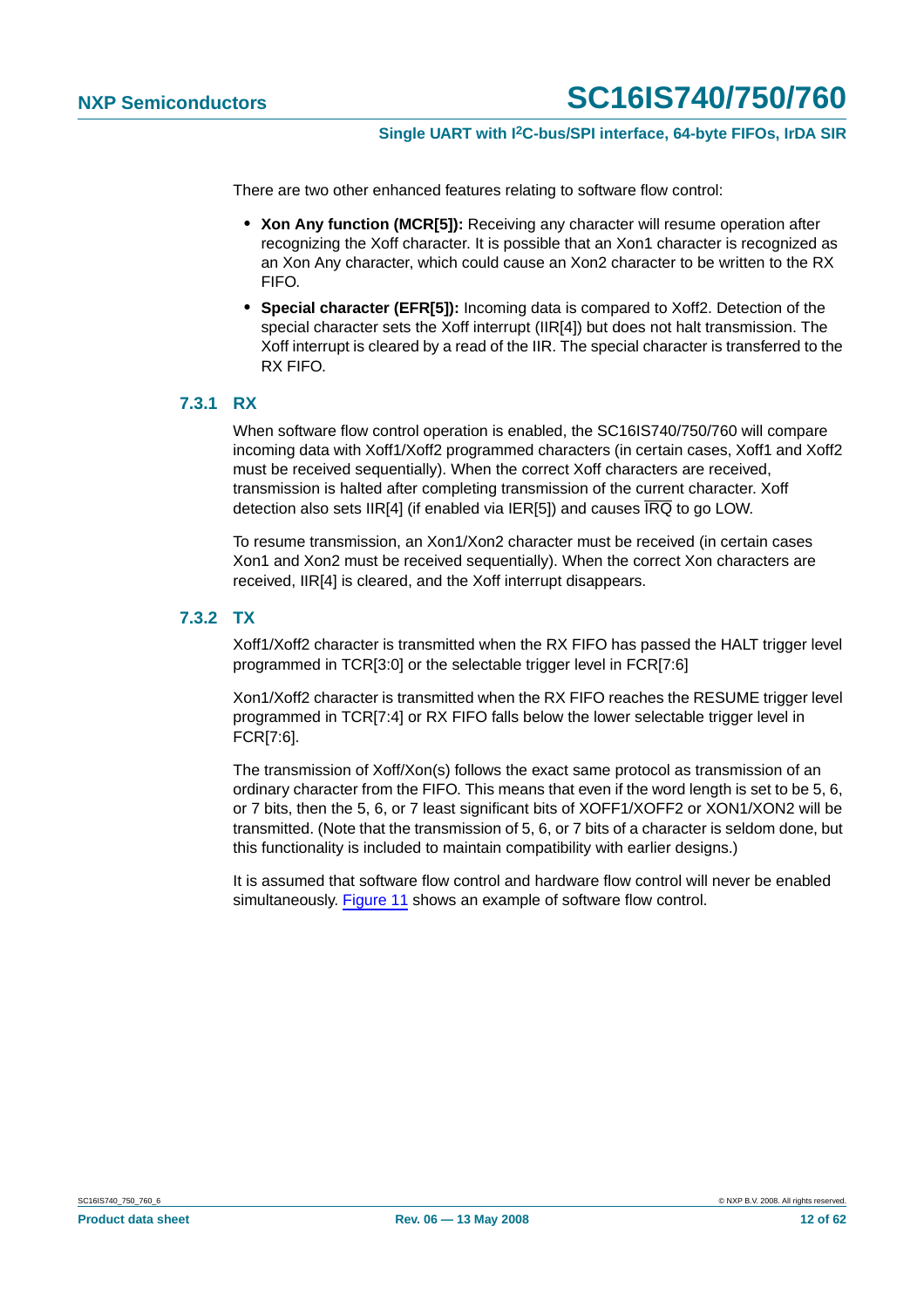**Single UART with I2C-bus/SPI interface, 64-byte FIFOs, IrDA SIR**

<span id="page-12-0"></span>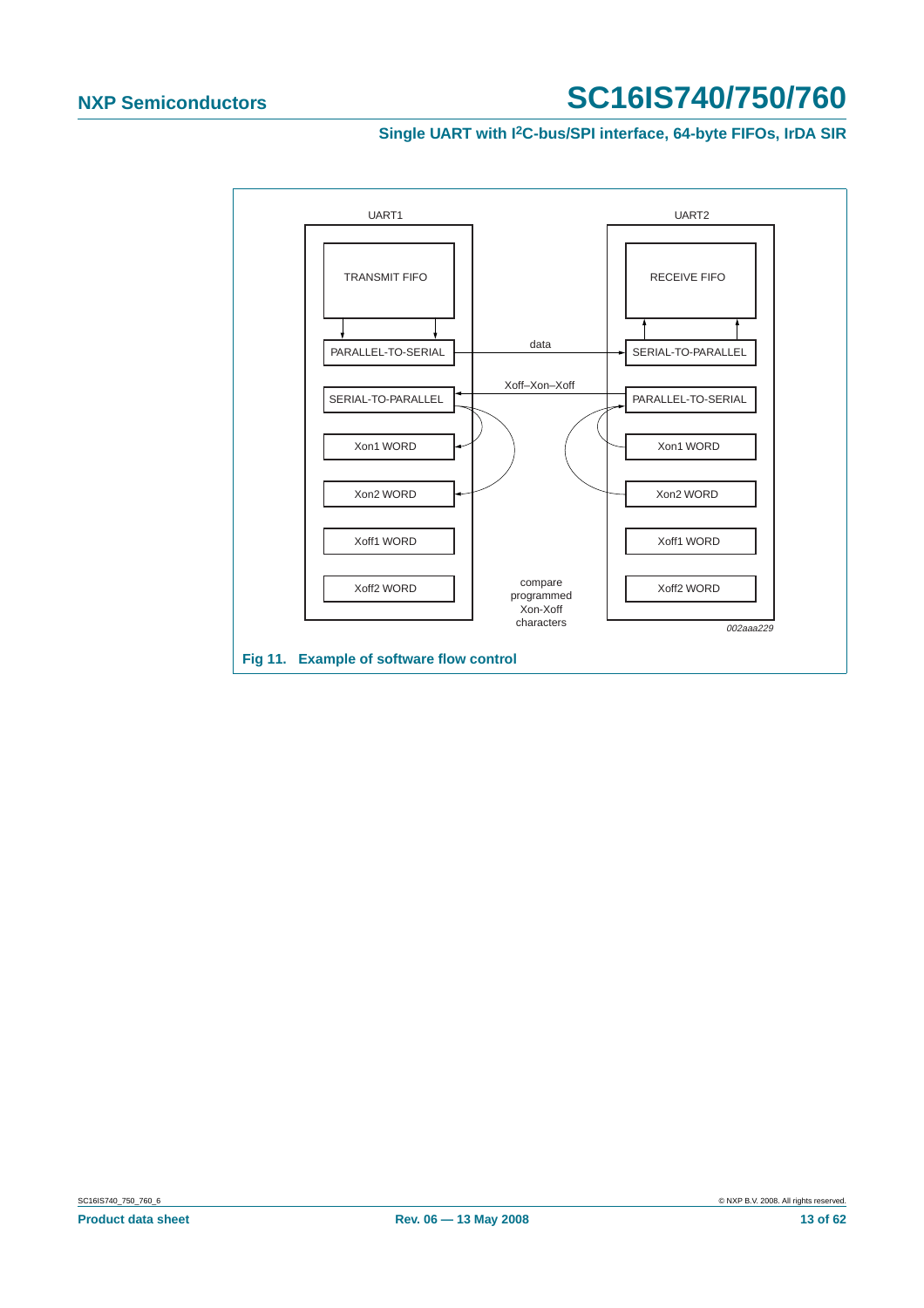#### <span id="page-13-0"></span>**7.4 Hardware reset, Power-On Reset (POR) and software reset**

These three reset methods are identical and will reset the internal registers as indicated in [Table](#page-13-4) 4.

[Table](#page-13-4) 4 summarizes the state of register.

<span id="page-13-4"></span>

| Register reset <sup>[1]</sup><br>Table 4. |                                             |
|-------------------------------------------|---------------------------------------------|
| Register                                  | <b>Reset state</b>                          |
| Interrupt Enable Register                 | all bits cleared                            |
| Interrupt Identification Register         | bit 0 is set; all other bits cleared        |
| <b>FIFO Control Register</b>              | all bits cleared                            |
| Line Control Register                     | reset to 0001 1101 (0x1D)                   |
| Modem Control Register                    | all bits cleared                            |
| Line Status Register                      | bit 5 and bit 6 set; all other bits cleared |
| Modem Status Register                     | bits 0:3 cleared; bits 4:7 input signals    |
| <b>Enhanced Feature Register</b>          | all bits cleared                            |
| Receiver Holding Register                 | pointer logic cleared                       |
| <b>Transmitter Holding Register</b>       | pointer logic cleared                       |
| <b>Transmission Control Register</b>      | all bits cleared.                           |
| Trigger Level Register                    | all bits cleared.                           |
| Transmit FIFO level                       | reset to 0100 0000 (0x40)                   |
| Receive FIFO level                        | all bits cleared                            |
| $I/O$ direction <sup>[2]</sup>            | all bits cleared                            |
| I/O interrupt enable <sup>[2]</sup>       | all bits cleared                            |
| $I/O$ control $[3]$                       | all bits cleared                            |
| Extra Feature Register                    | all bits cleared                            |
|                                           |                                             |

<span id="page-13-1"></span>[1] Registers DLL, DLH, SPR, XON1, XON2, XOFF1, XOFF2 are not reset by the top-level reset signal RESET, POR or Software Reset, that is, they hold their initialization values during reset.

<span id="page-13-2"></span>[2] This register is not supported in SC16IS740.

<span id="page-13-3"></span>[3] Only UART Software Reset bit is supported in this register.

[Table](#page-13-5) 5 summarizes the state of registers after reset.

<span id="page-13-5"></span>

| Table 5.      | <b>Output signals after reset</b> |  |
|---------------|-----------------------------------|--|
| <b>Signal</b> | <b>Reset state</b>                |  |
| ТX            | <b>HIGH</b>                       |  |
| <b>RTS</b>    | <b>HIGH</b>                       |  |
| I/Os          | inputs                            |  |
| <b>IRQ</b>    | HIGH by external pull-up          |  |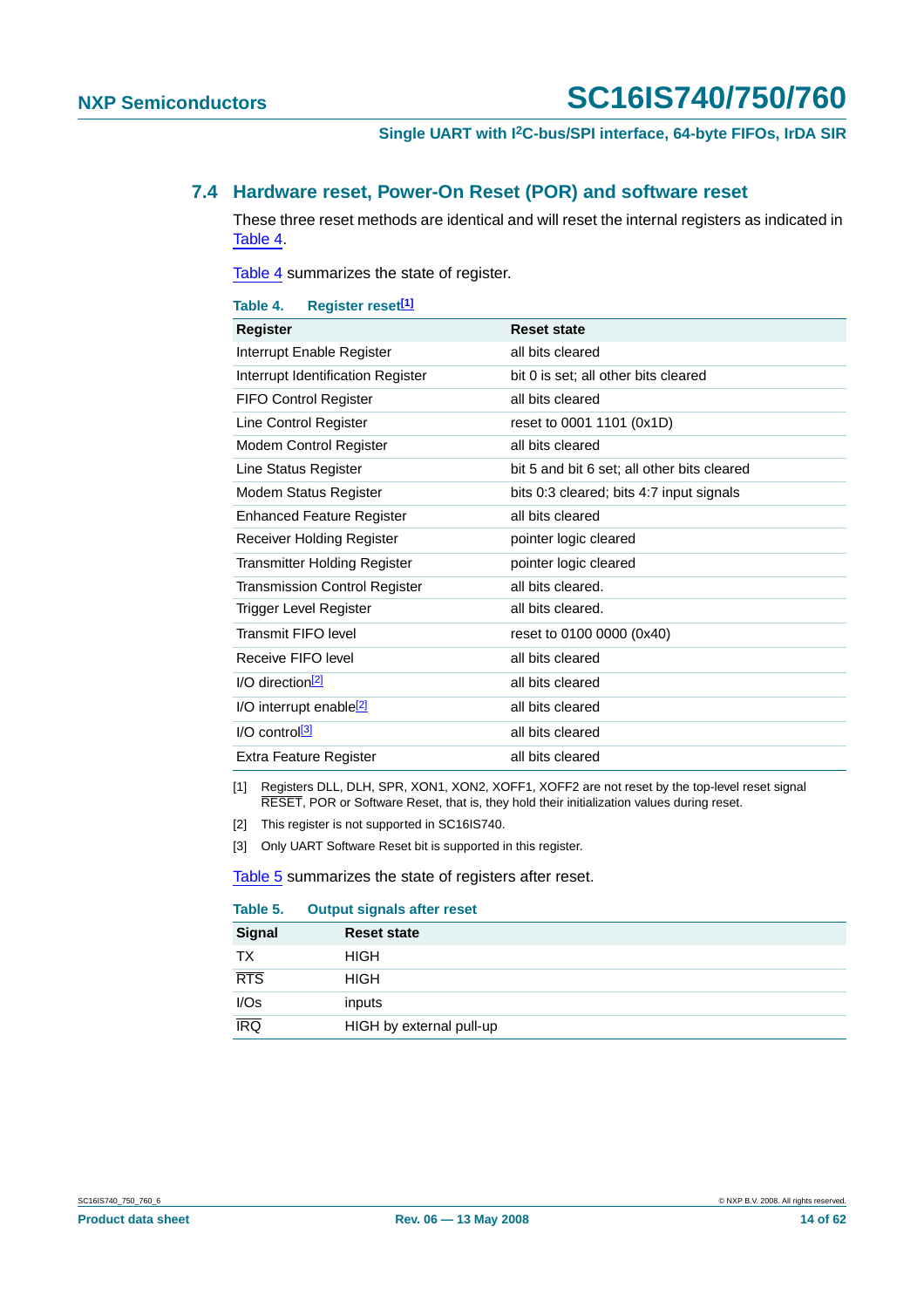#### <span id="page-14-2"></span>**7.5 Interrupts**

The SC16IS740/750/760 has interrupt generation and prioritization (seven prioritized levels of interrupts) capability. The interrupt enable registers (IER and IOIntEna) enable each of the seven types of interrupts and the  $\overline{\text{IRQ}}$  signal in response to an interrupt generation. When an interrupt is generated, the IIR indicates that an interrupt is pending and provides the type of interrupt through IIR[5:0]. [Table](#page-14-1) 6 summarizes the interrupt control functions.

| IR[5:0] | <b>Priority</b><br>level | Interrupt type       | Interrupt source                                                                          |
|---------|--------------------------|----------------------|-------------------------------------------------------------------------------------------|
| 00 0001 | none                     | none                 | none                                                                                      |
| 00 0110 | 1                        | receiver line status | OE, FE, PE, or BI errors occur in characters in the<br><b>RX FIFO</b>                     |
| 00 1100 | 2                        | RX time-out          | Stale data in RX FIFO                                                                     |
| 00 0100 | 2                        | RHR interrupt        | Receive data ready (FIFO disable) or<br>RX FIFO above trigger level (FIFO enable)         |
| 00 0010 | 3                        | <b>THR</b> interrupt | Transmit FIFO empty (FIFO disable) or<br>TX FIFO passes above trigger level (FIFO enable) |
| 00 0000 | 4                        | modem status[1]      | Change of state of modem input pins                                                       |
| 11 0000 | 5                        | $I/O$ pins $1$       | Input pins change of state                                                                |
| 01 0000 | 6                        | Xoff interrupt       | Receive Xoff character(s)/ special character                                              |
| 10 0000 | 7                        | CTS, RTS             | RTS pin or CTS pin change state from active (LOW)<br>to inactive (HIGH)                   |

<span id="page-14-1"></span>**Table 6. Summary of interrupt control functions**

<span id="page-14-0"></span>[1] Available only on SC16IS750/SC16IS760.

It is important to note that for the framing error, parity error, and break conditions, LSR[7] generates the interrupt. LSR[7] is set when there is an error anywhere in the RX FIFO, and is cleared only when there are no more errors remaining in the FIFO. LSR[4:2] always represent the error status for the received character at the top of the RX FIFO. Reading the RX FIFO updates LSR[4:2] to the appropriate status for the new character at the top of the FIFO. If the RX FIFO is empty, then LSR[4:2] are all zeros.

For the Xoff interrupt, if an Xoff flow character detection caused the interrupt, the interrupt is cleared by an Xon flow character detection. If a special character detection caused the interrupt, the interrupt is cleared by a read of the IIR.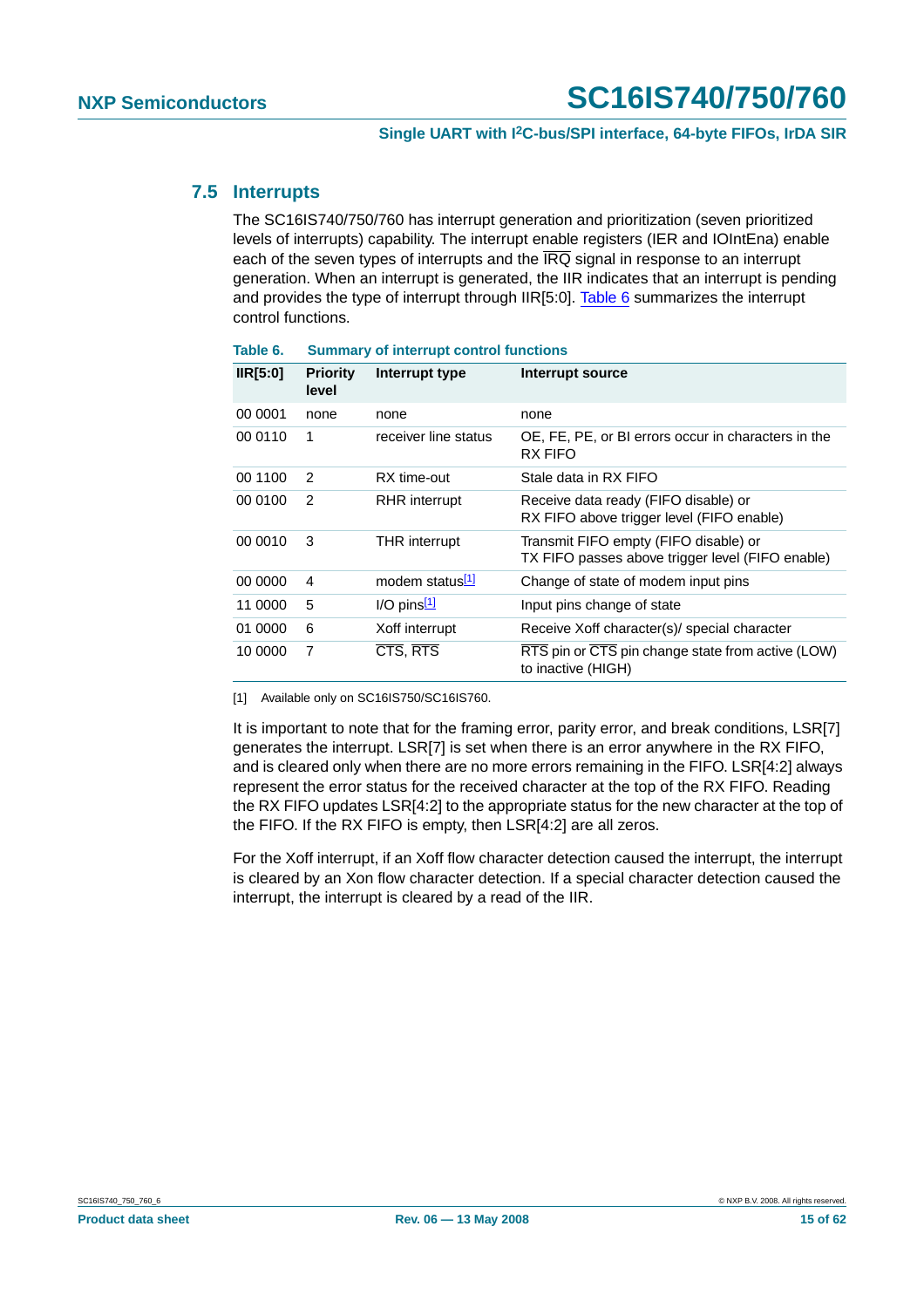#### <span id="page-15-2"></span>**7.5.1 Interrupt mode operation**

In Interrupt mode (if any bit of IER[3:0] is 1) the host is informed of the status of the receiver and transmitter by an interrupt signal, IRQ. Therefore, it is not necessary to continuously poll the Line Status Register (LSR) to see if any interrupt needs to be serviced. [Figure](#page-15-0) 12 shows Interrupt mode operation.



#### <span id="page-15-3"></span><span id="page-15-0"></span>**7.5.2 Polled mode operation**

In Polled mode (IER[3:0] = 0000) the status of the receiver and transmitter can be checked by polling the Line Status Register (LSR). This mode is an alternative to the FIFO Interrupt mode of operation where the status of the receiver and transmitter is automatically known by means of interrupts sent to the CPU. [Figure](#page-15-1) 13 shows FIFO Polled mode operation.

<span id="page-15-1"></span>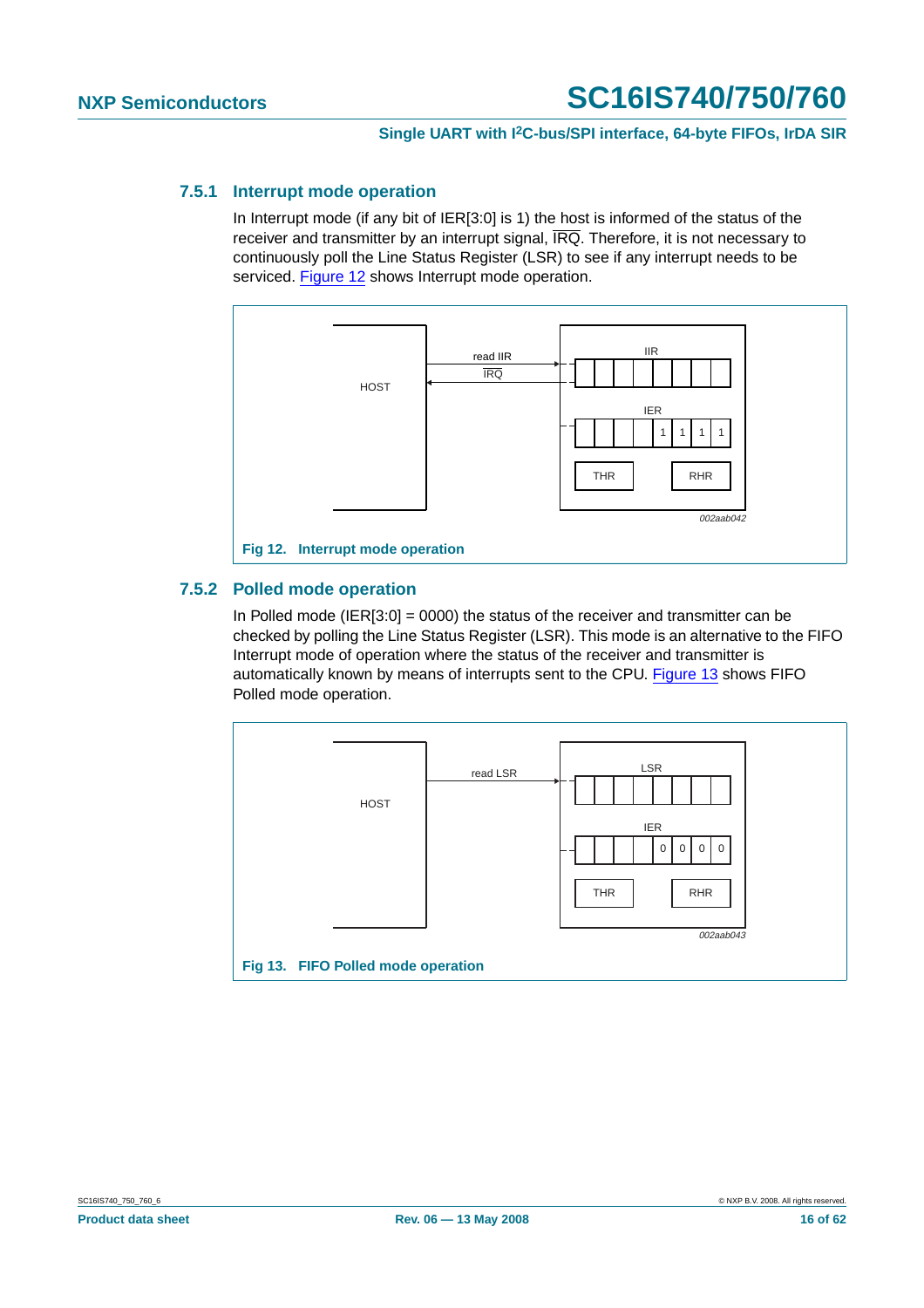#### <span id="page-16-2"></span>**7.6 Sleep mode**

Sleep mode is an enhanced feature of the SC16IS740/750/760 UART. It is enabled when EFR[4], the enhanced functions bit, is set and when IER[4] is set. Sleep mode is entered when:

- **•** The serial data input line, RX, is idle (see [Section 7.7 "Break and time-out](#page-16-0) [conditions"](#page-16-0)).
- **•** The TX FIFO and TX shift register are empty.
- **•** There are no interrupts pending except THR.

**Remark:** Sleep mode will **not** be entered if there is data in the RX FIFO.

In Sleep mode, the clock to the UART is stopped. Since most registers are clocked using these clocks, the power consumption is greatly reduced. The UART will wake up when any change is detected on the RX line, when there is any change in the state of the modem input pins, or if data is written to the TX FIFO.

**Remark:** Writing to the divisor latches, DLL and DLH, to set the baud clock, must not be done during Sleep mode. Therefore, it is advisable to disable Sleep mode using IER[4] before writing to DLL or DLH.

### <span id="page-16-0"></span>**7.7 Break and time-out conditions**

When the UART receives a number of characters and these data are not enough to set off the receive interrupt (because they do not reach the receive trigger level), the UART will generate a time-out interrupt instead, 4 character times after the last character is received. The time-out counter will be reset at the center of each stop bit received or each time the receive FIFO is read.

A break condition is detected when the RX pin is pulled LOW for a duration longer than the time it takes to send a complete character plus Start, Stop and Parity bits. A break condition can be sent by setting LCR[6]. When this happens the TX pin will be pulled LOW until LSR[6] is cleared by the software.

#### <span id="page-16-3"></span>**7.8 Programmable baud rate generator**

The SC16IS740/750/760 UART contains a programmable baud rate generator that takes any clock input and divides it by a divisor in the range between 1 and  $(2^{16} - 1)$ . An additional divide-by-4 prescaler is also available and can be selected by MCR[7], as shown in [Figure](#page-17-0) 14. The output frequency of the baud rate generator is 16  $\times$  the baud rate. The formula for the divisor is given in [Equation](#page-16-1) 1:

<span id="page-16-1"></span>
$$
divisor = \frac{\left(\frac{XTAL1\ crystal\ input\ frequency}{prescale\ r}\right)}{desired\ bad\ rate \times 16}
$$
\n(1)

where:

prescaler = 1, when MCR[7] is set to '0' after reset (divide-by-1 clock selected) prescaler = 4, when MCR[7] is set to '1' after reset (divide-by-4 clock selected).

**Remark:** The default value of prescaler after reset is divide-by-1.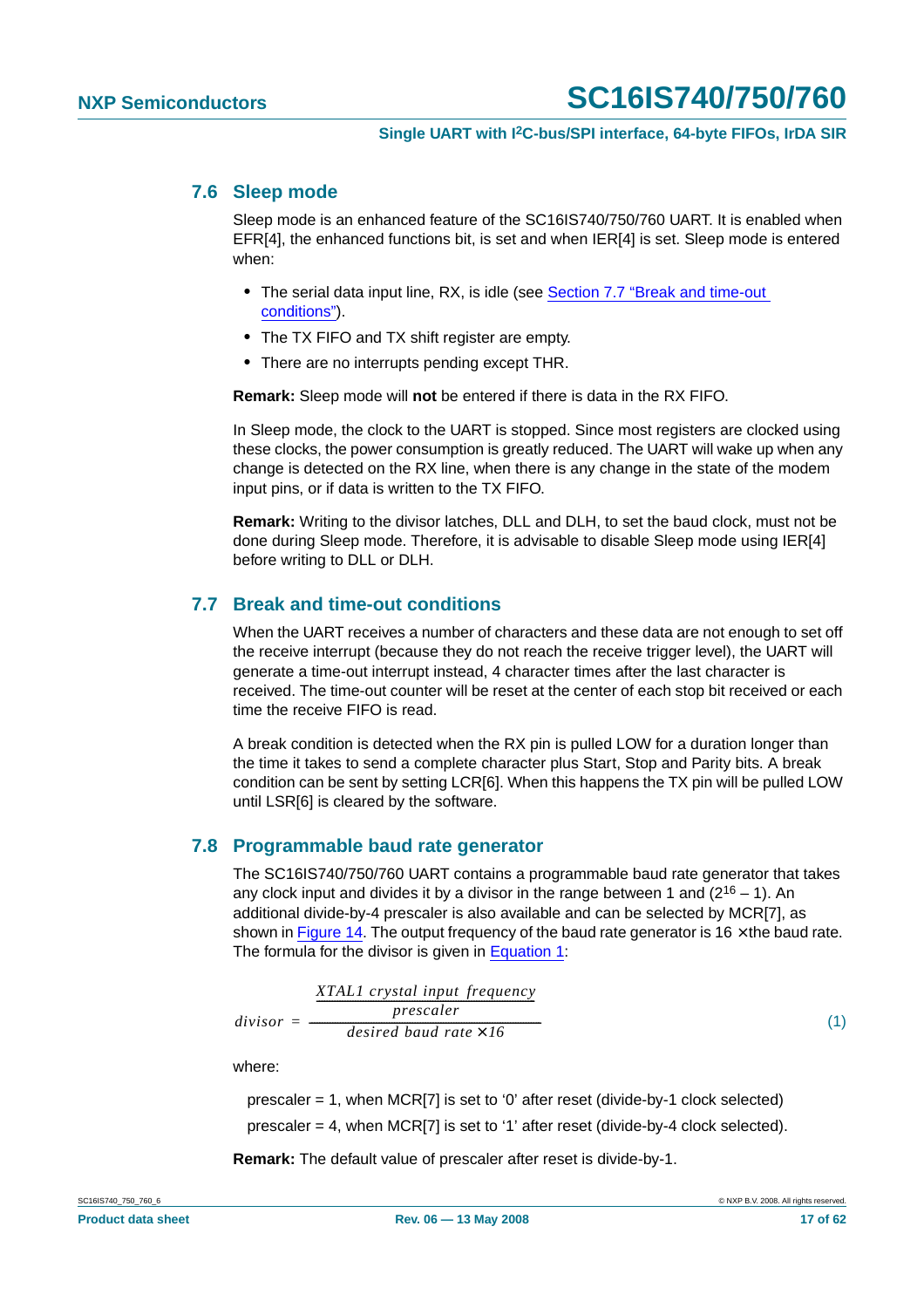#### **Single UART with I2C-bus/SPI interface, 64-byte FIFOs, IrDA SIR**



[Figure](#page-17-0) 14 shows the internal prescaler and baud rate generator circuitry.

<span id="page-17-0"></span>DLL and DLH must be written to in order to program the baud rate. DLL and DLH are the least significant and most significant byte of the baud rate divisor. If DLL and DLH are both zero, the UART is effectively disabled, as no baud clock will be generated.

**Remark:** The programmable baud rate generator is provided to select both the transmit and receive clock rates.

[Table](#page-18-1) 7 and Table 8 show the baud rate and divisor correlation for crystal with frequency 1.8432 MHz and 3.072 MHz, respectively.

[Figure](#page-18-0) 15 shows the crystal clock circuit reference.

# <span id="page-17-1"></span>**Table 7. Baud rates using a 1.8432 MHz crystal**

| <b>Desired baud rate</b> | Divisor used to generate<br>$16\times$ clock | Percent error difference<br>between desired and actual |
|--------------------------|----------------------------------------------|--------------------------------------------------------|
| 50                       | 2304                                         | 0                                                      |
| 75                       | 1536                                         | $\mathbf 0$                                            |
| 110                      | 1047                                         | 0.026                                                  |
| 134.5                    | 857                                          | 0.058                                                  |
| 150                      | 768                                          | 0                                                      |
| 300                      | 384                                          | $\mathbf 0$                                            |
| 600                      | 192                                          | 0                                                      |
| 1200                     | 96                                           | $\mathbf 0$                                            |
| 1800                     | 64                                           | $\mathbf 0$                                            |
| 2000                     | 58                                           | 0.69                                                   |
| 2400                     | 48                                           | 0                                                      |
| 3600                     | 32                                           | 0                                                      |
| 4800                     | 24                                           | $\mathbf 0$                                            |
| 7200                     | 16                                           | $\mathbf 0$                                            |
| 9600                     | 12                                           | $\mathbf 0$                                            |
| 19200                    | 6                                            | $\mathbf 0$                                            |
| 38400                    | 3                                            | $\mathbf 0$                                            |
| 56000                    | $\overline{2}$                               | 2.86                                                   |

SC16IS740\_750\_760\_6 © NXP B.V. 2008. All rights reserved.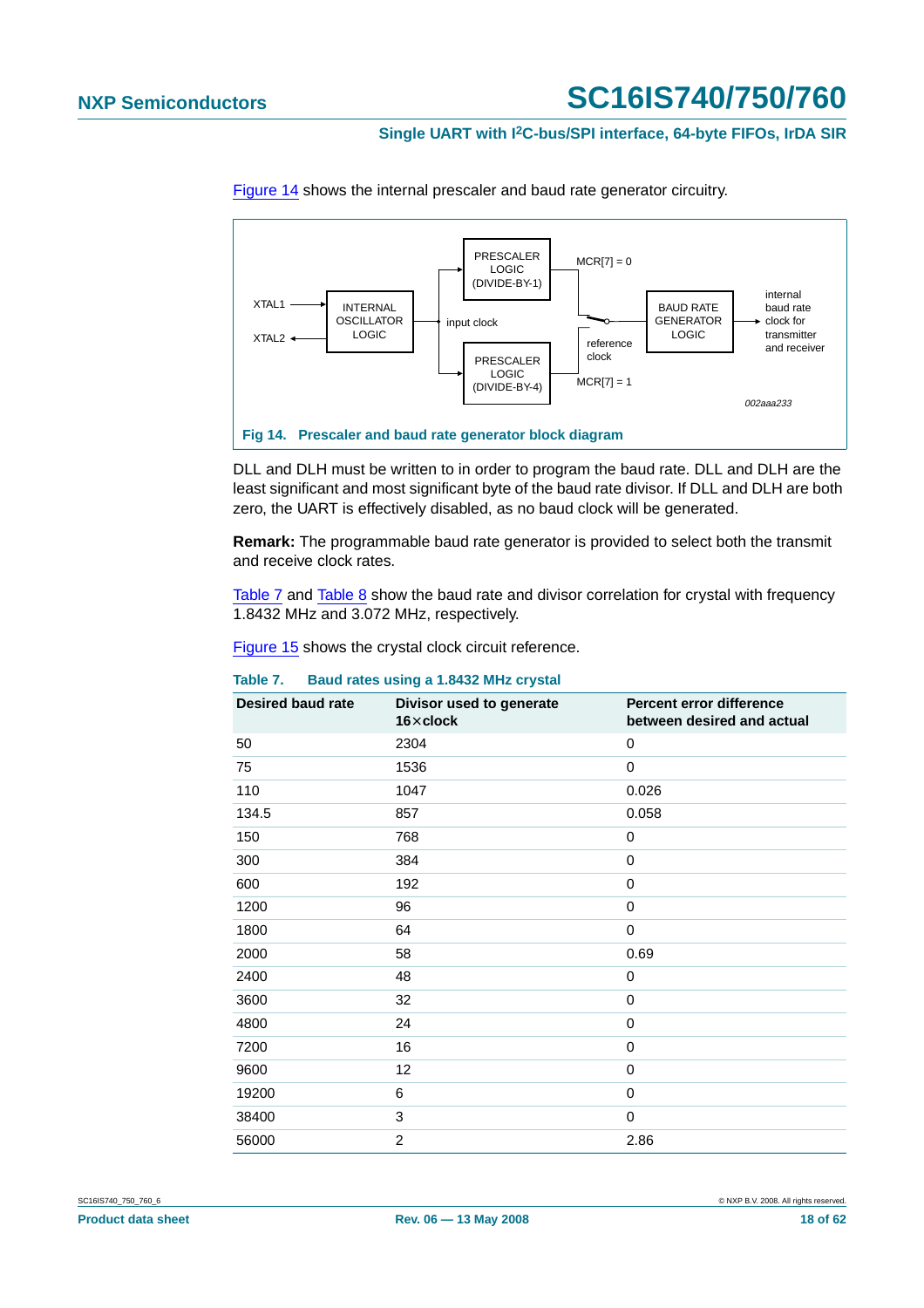### **Single UART with I2C-bus/SPI interface, 64-byte FIFOs, IrDA SIR**

<span id="page-18-1"></span>

| Table 8.                 | Baud rates using a 3.072 MHz crystal         |                                                        |  |  |  |  |  |  |
|--------------------------|----------------------------------------------|--------------------------------------------------------|--|--|--|--|--|--|
| <b>Desired baud rate</b> | Divisor used to generate<br>$16\times$ clock | Percent error difference<br>between desired and actual |  |  |  |  |  |  |
| 50                       | 2304                                         | 0                                                      |  |  |  |  |  |  |
| 75                       | 2560                                         | 0                                                      |  |  |  |  |  |  |
| 110                      | 1745                                         | 0.026                                                  |  |  |  |  |  |  |
| 134.5                    | 1428                                         | 0.034                                                  |  |  |  |  |  |  |
| 150                      | 1280                                         | $\mathbf 0$                                            |  |  |  |  |  |  |
| 300                      | 640                                          | 0                                                      |  |  |  |  |  |  |
| 600                      | 320                                          | 0                                                      |  |  |  |  |  |  |
| 1200                     | 160                                          | 0                                                      |  |  |  |  |  |  |
| 1800                     | 107                                          | 0.312                                                  |  |  |  |  |  |  |
| 2000                     | 96                                           | 0                                                      |  |  |  |  |  |  |
| 2400                     | 80                                           | $\mathbf 0$                                            |  |  |  |  |  |  |
| 3600                     | 53                                           | 0.628                                                  |  |  |  |  |  |  |
| 4800                     | 40                                           | 0                                                      |  |  |  |  |  |  |
| 7200                     | 27                                           | 1.23                                                   |  |  |  |  |  |  |
| 9600                     | 20                                           | 0                                                      |  |  |  |  |  |  |
| 19200                    | 10                                           | 0                                                      |  |  |  |  |  |  |
| 38400                    | 5                                            | 0                                                      |  |  |  |  |  |  |

<span id="page-18-0"></span>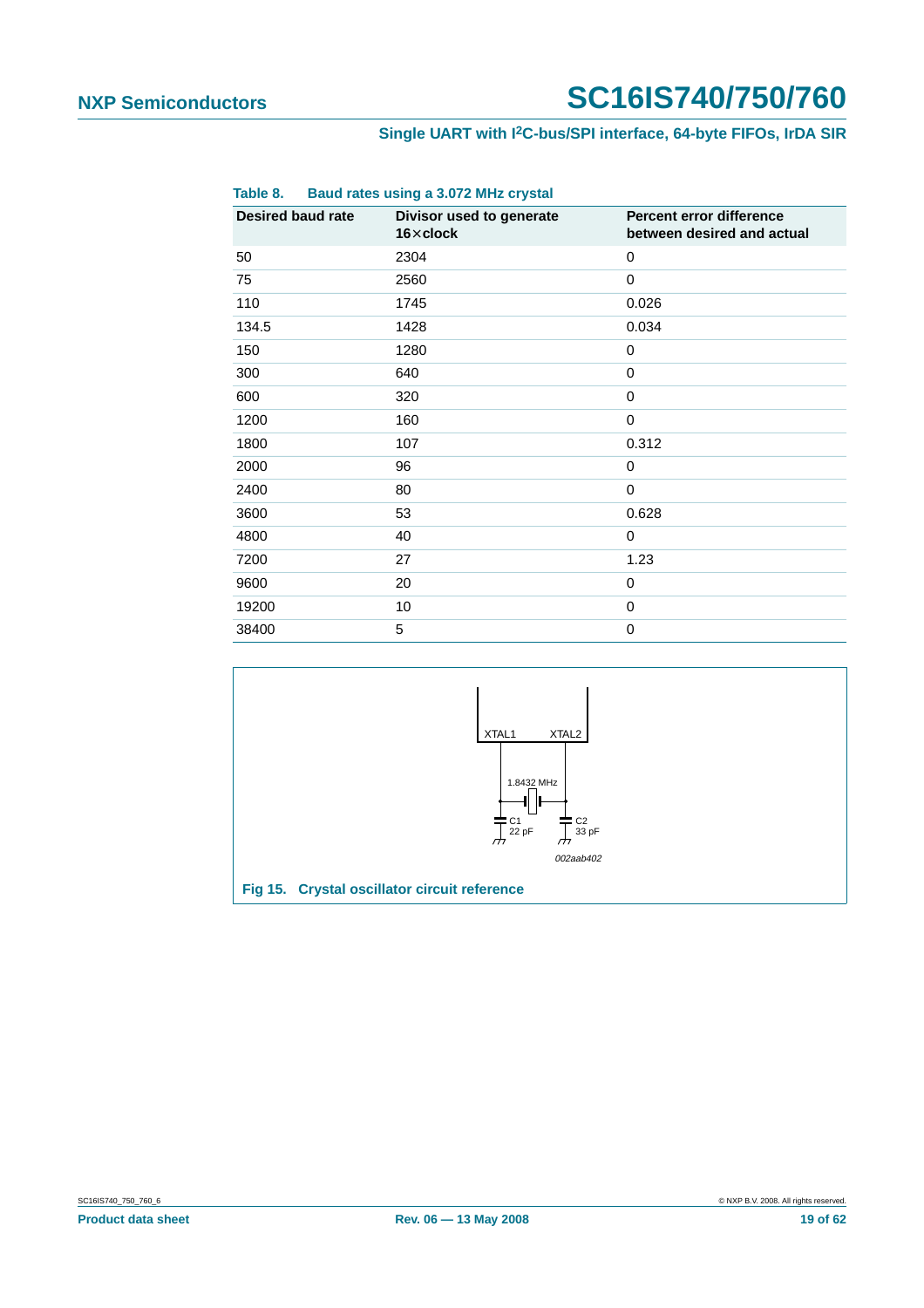### <span id="page-19-6"></span>**8. Register descriptions**

The programming combinations for register selection are shown in [Table](#page-19-5) 9.

<span id="page-19-5"></span>

| Table 9.                 | <b>Register map - read/write properties</b>        |                                              |
|--------------------------|----------------------------------------------------|----------------------------------------------|
| Register name Read mode  |                                                    | <b>Write mode</b>                            |
| RHR/THR                  | Receive Holding Register (RHR)                     | Transmit Holding Register (THR)              |
| <b>IER</b>               | Interrupt Enable Register (IER)                    | Interrupt Enable Register                    |
| <b>IIR/FCR</b>           | Interrupt Identification Register (IIR)            | FIFO Control Register (FCR)                  |
| <b>LCR</b>               | Line Control Register (LCR)                        | Line Control Register                        |
| <b>MCR</b>               | Modem Control Register (MCR) <sup>[1]</sup>        | Modem Control Register <sup>[1]</sup>        |
| <b>LSR</b>               | Line Status Register (LSR)                         | n/a                                          |
| <b>MSR</b>               | Modem Status Register (MSR)                        | n/a                                          |
| <b>SPR</b>               | Scratchpad Register (SPR)                          | Scratchpad Register                          |
| <b>TCR</b>               | Transmission Control Register (TCR) <sup>[2]</sup> | Transmission Control Register <sup>[2]</sup> |
| <b>TLR</b>               | Trigger Level Register (TLR) <sup>[2]</sup>        | Trigger Level Register <sup>[2]</sup>        |
| <b>TXLVL</b>             | Transmit FIFO Level Register                       | n/a                                          |
| <b>RXLVL</b>             | Receive FIFO Level Register                        | n/a                                          |
| IODir <sup>[3]</sup>     | I/O pin Direction Register                         | I/O pin Direction Register                   |
| IOState <sup>[3]</sup>   | I/O pin States Register                            | n/a                                          |
| IOIntEna <sup>[3]</sup>  | I/O Interrupt Enable Register                      | I/O Interrupt Enable Register                |
| IOControl <sup>[3]</sup> | I/O pins Control Register                          | I/O pins Control Register                    |
| <b>EFCR</b>              | <b>Extra Features Register</b>                     | Extra Features Register                      |
| <b>DLL</b>               | divisor latch LSB (DLL) $[4]$                      | divisor latch LSB <sup>[4]</sup>             |
| <b>DLH</b>               | divisor latch MSB (DLH)[4]                         | divisor latch MSB[4]                         |
| <b>EFR</b>               | Enhanced Feature Register (EFR) <sup>[5]</sup>     | Enhanced Feature Register <sup>[5]</sup>     |
| XON <sub>1</sub>         | Xon1 word <sup>[5]</sup>                           | Xon1 word <sup>[5]</sup>                     |
| XON <sub>2</sub>         | Xon2 word <sup>[5]</sup>                           | Xon2 word <sup>[5]</sup>                     |
| XOFF1                    | Xoff1 word <sup>[5]</sup>                          | Xoff1 word <sup>[5]</sup>                    |
| XOFF <sub>2</sub>        | Xoff2 word <sup>[5]</sup>                          | Xoff2 word <sup>[5]</sup>                    |

<span id="page-19-0"></span>[1] MCR[7] can only be modified when EFR[4] is set.

- <span id="page-19-1"></span>[2] Accessible only when  $ERF[4] = 1$  and  $MCR[2] = 1$ , that is,  $EFR[4]$  and  $MCR[2]$  are read/write enables.
- <span id="page-19-2"></span>[3] Available only on SC16IS750/SC16IS760.
- <span id="page-19-3"></span>[4] Accessible only when LCR[7] is logic 1.
- <span id="page-19-4"></span>[5] Accessible only when LCR is set to 1011 1111b (0xBF).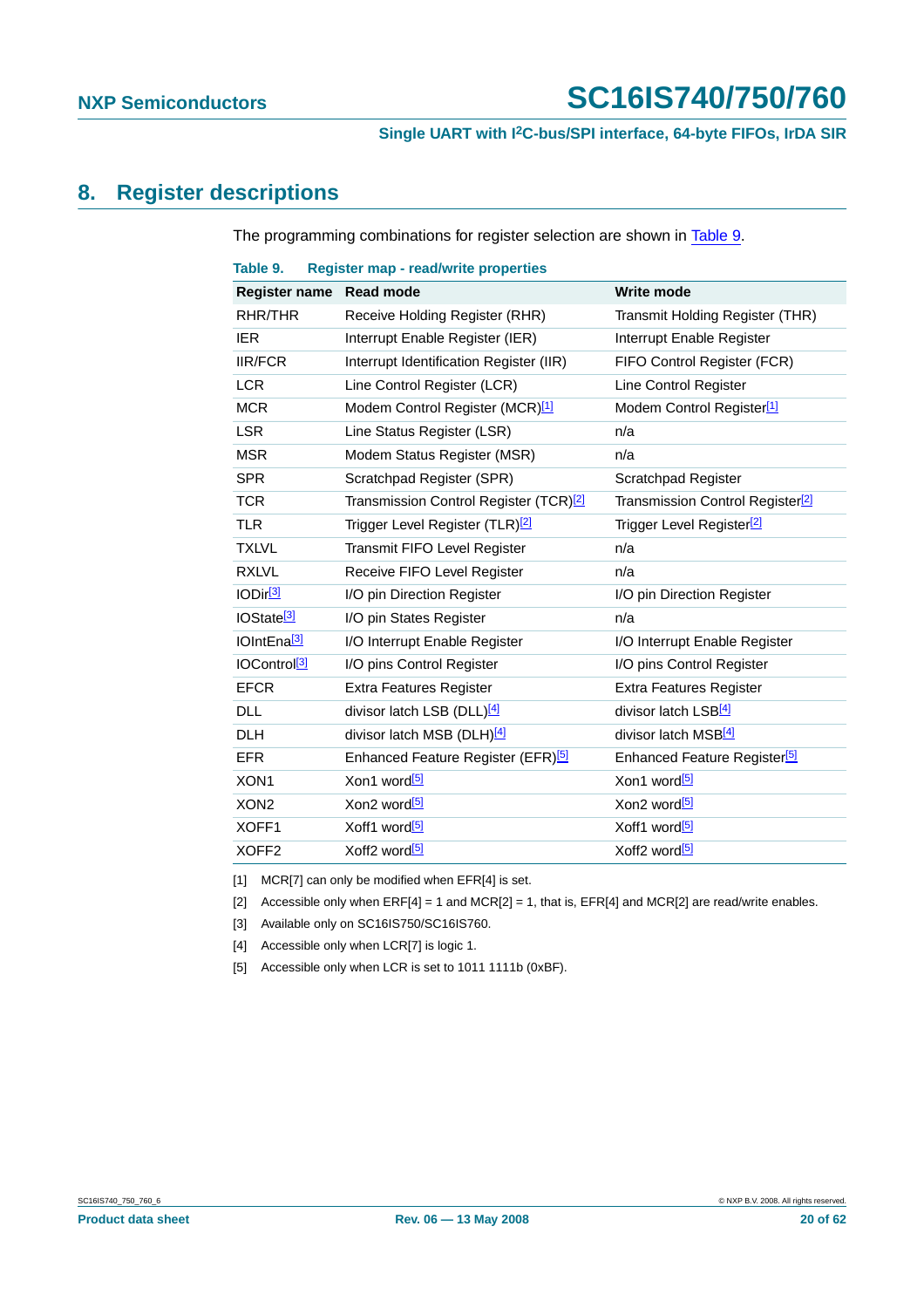#### **Table 10. SC16IS740/750/760 internal registers**

| SC16IS740_750_760                    | <b>Register</b><br>address | Register                            | Bit 7                                            | Bit 6                                         | Bit 5                                      | Bit 4                                      | Bit 3                                | Bit 2                                      | Bit 1                                           | Bit 0                             | R/W          |
|--------------------------------------|----------------------------|-------------------------------------|--------------------------------------------------|-----------------------------------------------|--------------------------------------------|--------------------------------------------|--------------------------------------|--------------------------------------------|-------------------------------------------------|-----------------------------------|--------------|
|                                      |                            | General register set <sup>[1]</sup> |                                                  |                                               |                                            |                                            |                                      |                                            |                                                 |                                   |              |
|                                      | 0x00                       | <b>RHR</b>                          | bit 7                                            | bit 6                                         | bit 5                                      | bit 4                                      | bit 3                                | bit 2                                      | bit 1                                           | bit 0                             | $\mathsf{R}$ |
|                                      | 0x00                       | <b>THR</b>                          | bit 7                                            | bit 6                                         | bit 5                                      | bit 4                                      | bit 3                                | bit 2                                      | bit 1                                           | bit 0                             | W            |
|                                      | 0x01                       | <b>IER</b>                          | <b>CTS</b><br>interrupt<br>enable <sup>[2]</sup> | <b>RTS</b> interrupt<br>enable <sup>[2]</sup> | Xoff <sup>[2]</sup>                        | Sleep mode <sup>[2]</sup>                  | modem status<br>interrupt            | receive line<br>status interrupt interrupt | THR empty                                       | RX data<br>available<br>interrupt | R/W          |
|                                      | 0x02                       | <b>FCR</b>                          | RX trigger<br>level (MSB)                        | RX trigger<br>level (LSB)                     | TX trigger<br>level (MSB) <sup>[2]</sup>   | TX trigger<br>level (LSB) <sup>[2]</sup>   | reserved <sup>[3]</sup>              | <b>TX FIFO</b><br>reset <sup>[5]</sup>     | <b>RX FIFO</b><br>reset <sup>[5]</sup>          | FIFO enable                       | W            |
|                                      | 0x02                       | IIR[6]                              | FIFO enable                                      | FIFO enable                                   | interrupt<br>priority bit 4 <sup>[2]</sup> | interrupt<br>priority bit 3 <sup>[2]</sup> | interrupt<br>priority bit 2          | interrupt<br>priority bit 1                | interrupt<br>priority bit 0                     | interrupt status R                |              |
|                                      | 0x03                       | <b>LCR</b>                          | Divisor Latch<br>Enable                          | set break                                     | set parity                                 | even parity                                | parity enable                        | stop bit                                   | word length<br>bit 1                            | word length<br>bit 0              | R/W          |
|                                      | 0x04                       | <b>MCR</b>                          | clock<br>divisor <sup>[2]</sup>                  | IrDA mode<br>enable <sup>[2]</sup>            | Xon Any <sup>[2]</sup>                     | loopback<br>enable                         | reserved <sup>[3]</sup>              | TCR and TLR<br>enable <sup>[2]</sup>       | RTS                                             | $\overline{DTR}/(IO5)$ [4]        | R/W          |
|                                      | 0x05                       | <b>LSR</b>                          | FIFO data<br>error                               | THR and<br>TSR empty                          | THR empty                                  | break interrupt framing error              |                                      | parity error                               | overrun error                                   | data in receiver $R$              |              |
|                                      | 0x06                       | <b>MSR</b>                          | CD/(IO6)[4]                                      | RI/(IO7)[4]                                   | DSR/ (IO4)[4]                              | <b>CTS</b>                                 | $\Delta$ CD/ (IO6) $\frac{[4]}{[4]}$ | $\Delta$ RI/(IO7)[4]                       | ΔDSR/ (IO4) <sup>[4]</sup>                      | $\triangle CTS$                   | $\mathsf{R}$ |
|                                      | 0x07                       | <b>SPR</b>                          | bit 7                                            | bit 6                                         | bit 5                                      | bit 4                                      | bit 3                                | bit 2                                      | bit 1                                           | bit 0                             | R/W          |
|                                      | 0x06                       | TCR <sup>[7]</sup>                  | bit 7                                            | bit 6                                         | bit 5                                      | bit 4                                      | bit 3                                | bit 2                                      | bit 1                                           | bit 0                             | R/W          |
|                                      | 0x07                       | TLR <sup>[7]</sup>                  | bit 7                                            | bit 6                                         | bit 5                                      | bit 4                                      | bit 3                                | bit 2                                      | bit 1                                           | bit 0                             | R/W          |
|                                      | 0x08                       | <b>TXLVL</b>                        | bit 7                                            | bit 6                                         | bit 5                                      | bit 4                                      | bit 3                                | bit 2                                      | bit 1                                           | bit 0                             | $\mathsf{R}$ |
|                                      | 0x09                       | <b>RXLVL</b>                        | bit 7                                            | bit 6                                         | bit 5                                      | bit 4                                      | bit 3                                | bit 2                                      | bit 1                                           | bit 0                             | $\mathsf{R}$ |
|                                      | 0x0A                       | IODir <sup>[4]</sup>                | bit 7                                            | bit 6                                         | bit 5                                      | bit 4                                      | bit 3                                | bit 2                                      | bit 1                                           | bit 0                             | R/W          |
|                                      | 0x0B                       | IOState <sup>[4]</sup>              | bit 7                                            | bit 6                                         | bit 5                                      | bit 4                                      | bit 3                                | bit 2                                      | bit 1                                           | bit 0                             | R/W          |
|                                      | 0x0C                       | IOIntEna <sup>[4]</sup>             | bit 7                                            | bit 6                                         | bit 5                                      | bit 4                                      | bit 3                                | bit 2                                      | bit 1                                           | bit 0                             | R/W          |
|                                      | 0x0D                       | reserved <sup>[3]</sup>             | reserved <sup>[3]</sup>                          | reserved <sup>[3]</sup>                       | reserved <sup>[3]</sup>                    | reserved <sup>[3]</sup>                    | reserved <sup>[3]</sup>              | reserved <sup>[3]</sup>                    | reserved <sup>[3]</sup>                         | reserved <sup>[3]</sup>           |              |
|                                      | 0x0E                       | IOControl <sup>[4]</sup>            | reserved <sup>[3]</sup>                          | reserved <sup>[3]</sup>                       | reserved <sup>[3]</sup>                    | reserved <sup>[3]</sup>                    | <b>UART</b><br>software reset        | reserved <sup>[3]</sup>                    | $I/O[7:4]$ or $\overline{RI}$ ,<br>CD, DTR, DSR | latch                             | R/W          |
| @ NXP B.V. 2008. All rights reserved | 0x0F                       | <b>EFCR</b>                         | IrDA mode<br>(slow/ fast) $[8]$                  | reserved <sup>[3]</sup>                       | auto RS-485<br>RTS output<br>inversion     | auto RS-485<br>RTS direction<br>control    | reserved <sup>[3]</sup>              | transmitter<br>disable                     | receiver<br>disable                             | 9-bit mode<br>enable              | R/W          |

**NXP Semiconductors NXP Semiconductors**

Single UART with I2C-bus/SPI interface, 64-byte FIFOs, IrDA SIR **Single UART with I2C-bus/SPI interface, 64-byte FIFOs, IrDA SIR**

**SC16IS740/750/760**

SC16IS740/750/760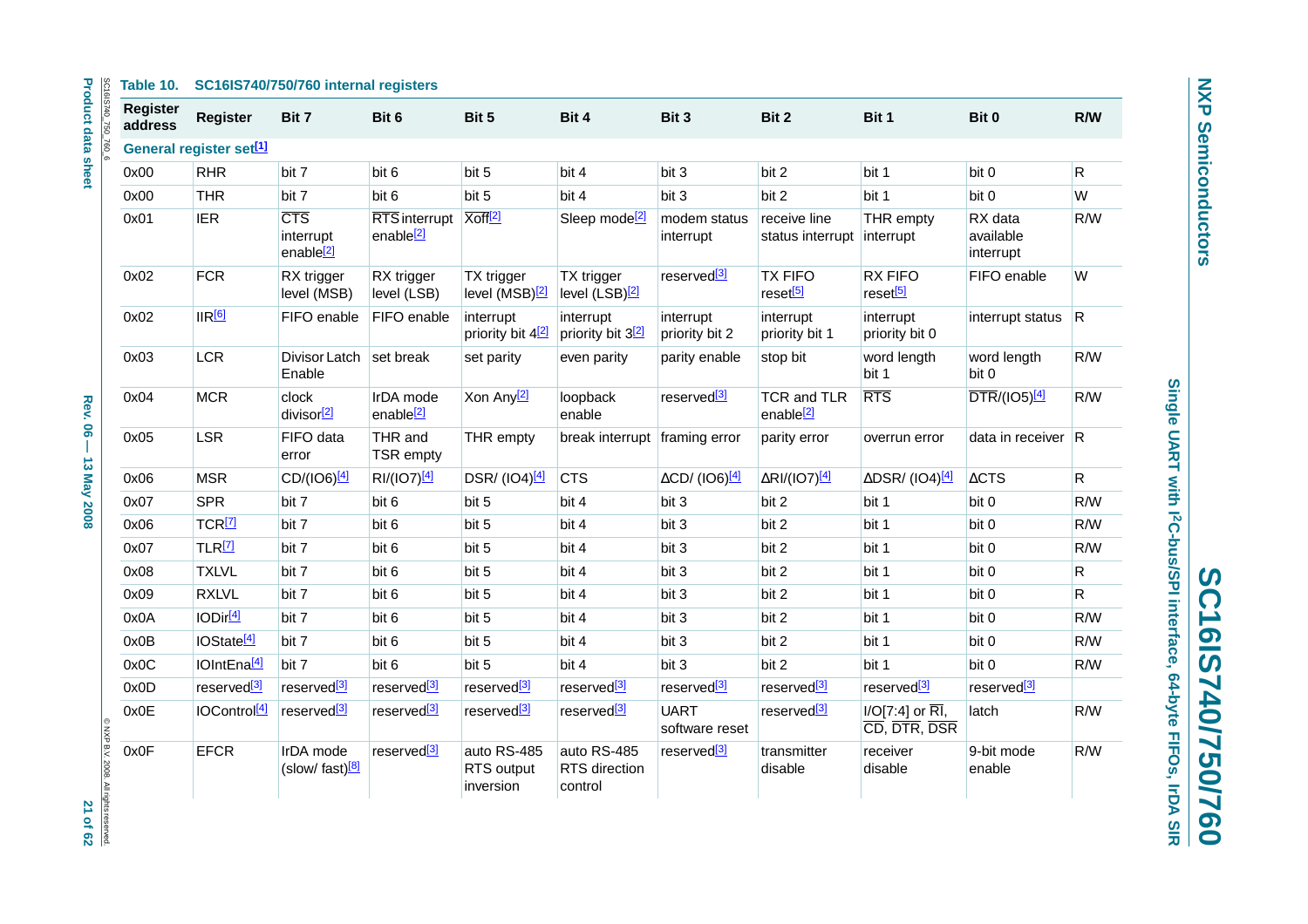#### **Table 10. SC16IS740/750/760 internal registers** …continued

| Table 10.                  |                                             | <b>SC16IS740/750/760 internal registers</b> continued |          |                                |                                 |                                |                                |                                |                                |     |  |
|----------------------------|---------------------------------------------|-------------------------------------------------------|----------|--------------------------------|---------------------------------|--------------------------------|--------------------------------|--------------------------------|--------------------------------|-----|--|
| <b>Register</b><br>address | <b>Register</b>                             | Bit 7                                                 | Bit 6    | Bit 5                          | Bit 4                           | Bit 3                          | Bit 2                          | Bit 1                          | Bit 0                          | R/W |  |
|                            | Special register set <sup>[9]</sup>         |                                                       |          |                                |                                 |                                |                                |                                |                                |     |  |
| 0x00                       | <b>DLL</b>                                  | bit 7                                                 | bit 6    | bit 5                          | bit 4                           | bit 3                          | bit 2                          | bit 1                          | bit 0                          | R/W |  |
| 0x01                       | <b>DLH</b>                                  | bit 7                                                 | bit 6    | bit 5                          | bit 4                           | bit 3                          | bit 2                          | bit 1                          | bit 0                          | R/W |  |
|                            | <b>Enhanced register set<sup>[10]</sup></b> |                                                       |          |                                |                                 |                                |                                |                                |                                |     |  |
| 0x02                       | <b>EFR</b>                                  | Auto CTS                                              | Auto RTS | special<br>character<br>detect | enable<br>enhanced<br>functions | software flow<br>control bit 3 | software flow<br>control bit 2 | software flow<br>control bit 1 | software flow<br>control bit 0 | R/W |  |
| 0x04                       | XON <sub>1</sub>                            | bit 7                                                 | bit 6    | bit 5                          | bit 4                           | bit 3                          | bit 2                          | bit 1                          | bit 0                          | R/W |  |
| 0x05                       | XON <sub>2</sub>                            | bit 7                                                 | bit 6    | bit 5                          | bit 4                           | bit 3                          | bit 2                          | bit 1                          | bit 0                          | R/W |  |
| 0x06                       | XOFF1                                       | bit 7                                                 | bit 6    | bit 5                          | bit 4                           | bit 3                          | bit 2                          | bit 1                          | bit 0                          | R/W |  |
| 0x07                       | XOFF <sub>2</sub>                           | bit 7                                                 | bit 6    | bit 5                          | bit 4                           | bit 3                          | bit 2                          | bit 1                          | bit 0                          | R/W |  |

<span id="page-21-0"></span>

<span id="page-21-1"></span>

<span id="page-21-2"></span>

<span id="page-21-5"></span>

<span id="page-21-4"></span><span id="page-21-3"></span>

(1) These registers are accessible only when LCR(7) = 0.<br>
(3) These bis in can only be mostfied if register bit ETR(4) is enabled.<br>
(3) These bis is are not word modified if register bit ETR(4) is enabled.<br>
(4) Only avail

<span id="page-21-6"></span>

<span id="page-21-7"></span>

<span id="page-21-8"></span>

<span id="page-21-9"></span>

**Product data sheet** 

Ιg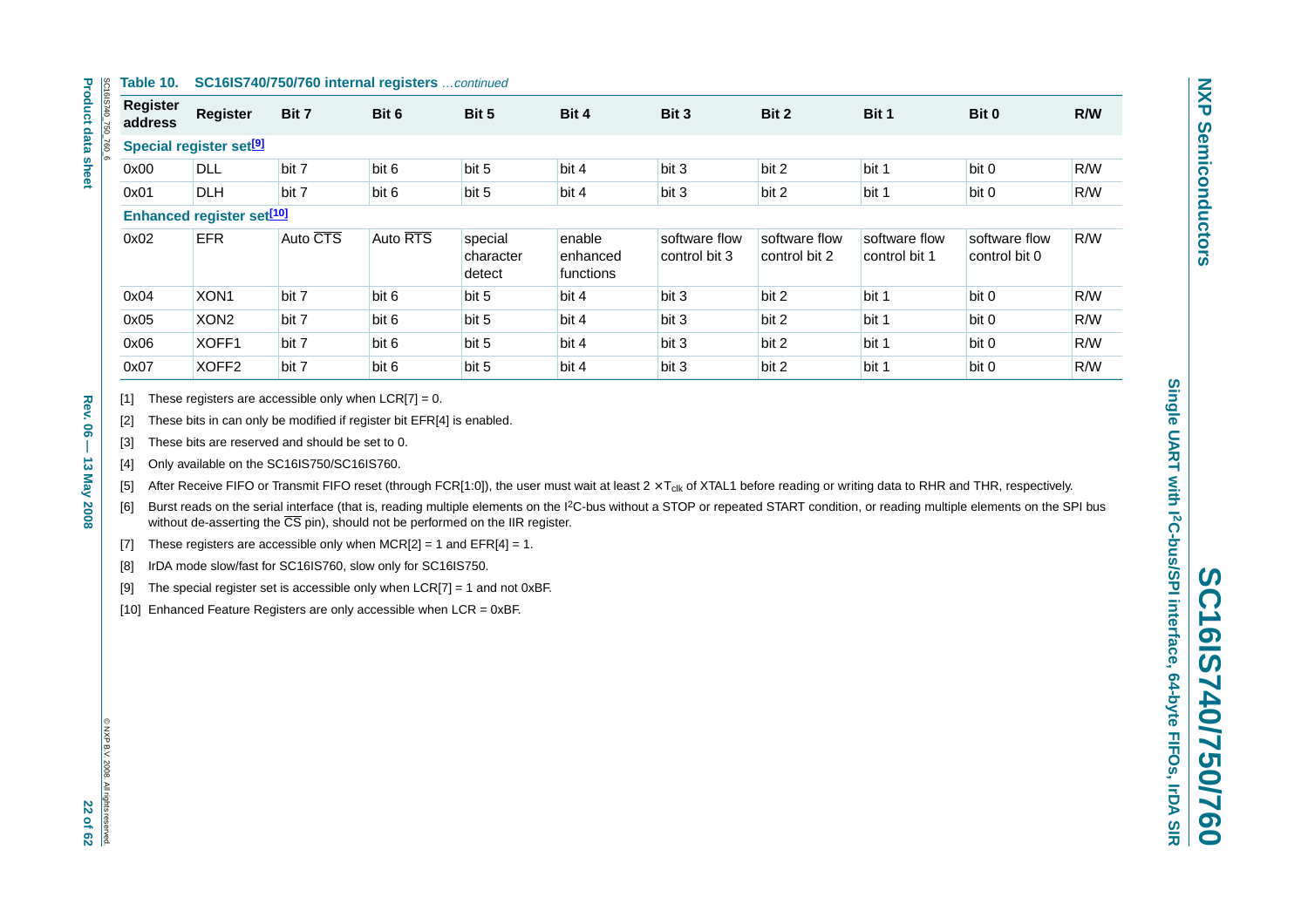#### <span id="page-22-1"></span>**8.1 Receive Holding Register (RHR)**

The receiver section consists of the Receiver Holding Register (RHR) and the Receiver Shift Register (RSR). The RHR is actually a 64-byte FIFO. The RSR receives serial data from the RX pin. The data is converted to parallel data and moved to the RHR. The receiver section is controlled by the Line Control Register. If the FIFO is disabled, location zero of the FIFO is used to store the characters.

#### <span id="page-22-2"></span>**8.2 Transmit Holding Register (THR)**

The transmitter section consists of the Transmit Holding Register (THR) and the Transmit Shift Register (TSR). The THR is actually a 64-byte FIFO. The THR receives data and shifts it into the TSR, where it is converted to serial data and moved out on the TX pin. If the FIFO is disabled, the FIFO is still used to store the byte. Characters are lost if overflow occurs.

### <span id="page-22-3"></span>**8.3 FIFO Control Register (FCR)**

This is a write-only register that is used for enabling the FIFOs, clearing the FIFOs, setting transmitter and receiver trigger levels. [Table](#page-22-0) 11 shows FIFO Control Register bit settings.

| <b>Bit</b> | <b>Symbol</b>         | <b>Description</b>                                                                                                                                                                                             |
|------------|-----------------------|----------------------------------------------------------------------------------------------------------------------------------------------------------------------------------------------------------------|
| 7:6        | FCR[7] (MSB),         | RX trigger. Sets the trigger level for the RX FIFO.                                                                                                                                                            |
|            | FCR[6] (LSB)          | $00 = 8$ characters                                                                                                                                                                                            |
|            |                       | $01 = 16$ characters                                                                                                                                                                                           |
|            |                       | $10 = 56$ characters                                                                                                                                                                                           |
|            |                       | $11 = 60$ characters                                                                                                                                                                                           |
| 5:4        | FCR[5] (MSB),         | TX trigger. Sets the trigger level for the TX FIFO.                                                                                                                                                            |
|            | FCR[4] (LSB)          | $00 = 8$ spaces                                                                                                                                                                                                |
|            |                       | $01 = 16$ spaces                                                                                                                                                                                               |
|            |                       | $10 = 32$ spaces                                                                                                                                                                                               |
|            |                       | $11 = 56$ spaces                                                                                                                                                                                               |
|            |                       | FCR[5:4] can only be modified and enabled when EFR[4] is set. This is<br>because the transmit trigger level is regarded as an enhanced function.                                                               |
| 3          | FCR[3]                | reserved                                                                                                                                                                                                       |
| 2          | FCR[2] <sup>[1]</sup> | reset TX FIFO                                                                                                                                                                                                  |
|            |                       | $logic 0 = no FIFO transmit reset (normal default condition)$                                                                                                                                                  |
|            |                       | logic $1 =$ clears the contents of the transmit FIFO and resets the FIFO<br>level logic (the Transmit Shift Register is not cleared or altered). This bit<br>will return to a logic 0 after clearing the FIFO. |
| 1          | FCR[1] <sup>[1]</sup> | reset RX FIFO                                                                                                                                                                                                  |
|            |                       | $logic 0 = no FIFO receive reset (normal default condition)$                                                                                                                                                   |
|            |                       | logic 1 = clears the contents of the receive FIFO and resets the FIFO<br>level logic (the Receive Shift Register is not cleared or altered). This bit<br>will return to a logic 0 after clearing the FIFO.     |
| 0          | <b>FCR[0]</b>         | FIFO enable                                                                                                                                                                                                    |
|            |                       | logic $0 =$ disable the transmit and receive FIFO (normal default condition)                                                                                                                                   |
|            |                       | logic $1$ = enable the transmit and receive $FIFO$                                                                                                                                                             |
|            |                       |                                                                                                                                                                                                                |

<span id="page-22-0"></span>**Table 11. FIFO Control Register bits description**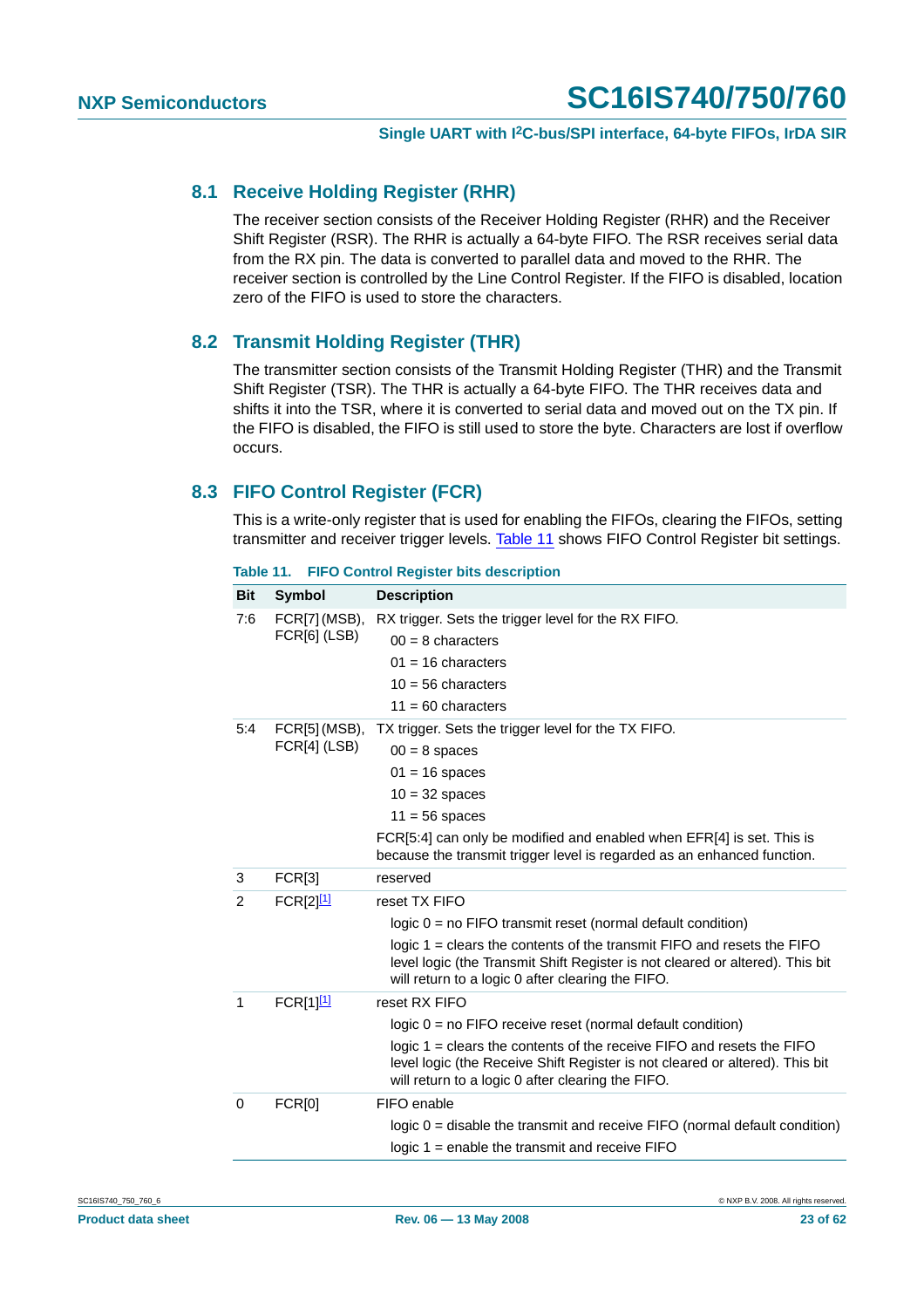<span id="page-23-0"></span>[1] FIFO reset requires at least two XTAL1 clocks, therefore, they cannot be reset without the presence of the XTAL1 clock.

### <span id="page-23-2"></span>**8.4 Line Control Register (LCR)**

This register controls the data communication format. The word length, number of stop bits, and parity type are selected by writing the appropriate bits to the LCR. [Table](#page-23-1) 12 shows the Line Control Register bit settings.

| <b>Bit</b>     | <b>Symbol</b> | <b>Description</b>                                                                                                                                                                                                         |
|----------------|---------------|----------------------------------------------------------------------------------------------------------------------------------------------------------------------------------------------------------------------------|
| $\overline{7}$ | LCR[7]        | divisor latch enable                                                                                                                                                                                                       |
|                |               | $logic 0 = divisor$ latch disabled (normal default condition)                                                                                                                                                              |
|                |               | $logic 1 = divisor$ latch enabled                                                                                                                                                                                          |
| 6              | LCR[6]        | Break control bit. When enabled, the break control bit causes a break<br>condition to be transmitted (the TX output is forced to a logic 0 state).<br>This condition exists until disabled by setting LCR[6] to a logic 0. |
|                |               | logic $0 = no TX$ break condition (normal default condition).                                                                                                                                                              |
|                |               | logic $1 =$ forces the transmitter output $(TX)$ to a logic 0 to alert the<br>communication terminal to a line break condition                                                                                             |
| 5              | LCR[5]        | Set parity. LCR[5] selects the forced parity format (if $LCR[3] = 1$ ).                                                                                                                                                    |
|                |               | $logic 0 = parity$ is not forced (normal default condition).                                                                                                                                                               |
|                |               | $LCR[5]$ = logic 1 and $LCR[4]$ = logic 0: parity bit is forced to a logical 1<br>for the transmit and receive data.                                                                                                       |
|                |               | $LCR[5]$ = logic 1 and $LCR[4]$ = logic 1: parity bit is forced to a logical 0<br>for the transmit and receive data.                                                                                                       |
| 4              | LCR[4]        | parity type select                                                                                                                                                                                                         |
|                |               | logic $0 =$ odd parity is generated (if LCR[3] = 1)                                                                                                                                                                        |
|                |               | logic 1 = even parity is generated (if $LCR[3] = 1$ )                                                                                                                                                                      |
| 3              | LCR[3]        | parity enable                                                                                                                                                                                                              |
|                |               | $logic 0 = no parity (normal default condition).$                                                                                                                                                                          |
|                |               | logic $1 = a$ parity bit is generated during transmission and the receiver<br>checks for received parity                                                                                                                   |
| 2              | LCR[2]        | Number of stop bits. Specifies the number of stop bits.                                                                                                                                                                    |
|                |               | 0 to 1 stop bit (word length = $5, 6, 7, 8$ )                                                                                                                                                                              |
|                |               | 1 to 1.5 stop bits (word length $= 5$ )                                                                                                                                                                                    |
|                |               | $1 = 2$ stop bits (word length = 6, 7, 8)                                                                                                                                                                                  |
| 1:0            | LCR[1:0]      | Word length bits 1, 0. These two bits specify the word length to be<br>transmitted or received; see Table 15.                                                                                                              |

<span id="page-23-1"></span>**Table 12. Line Control Register bits description**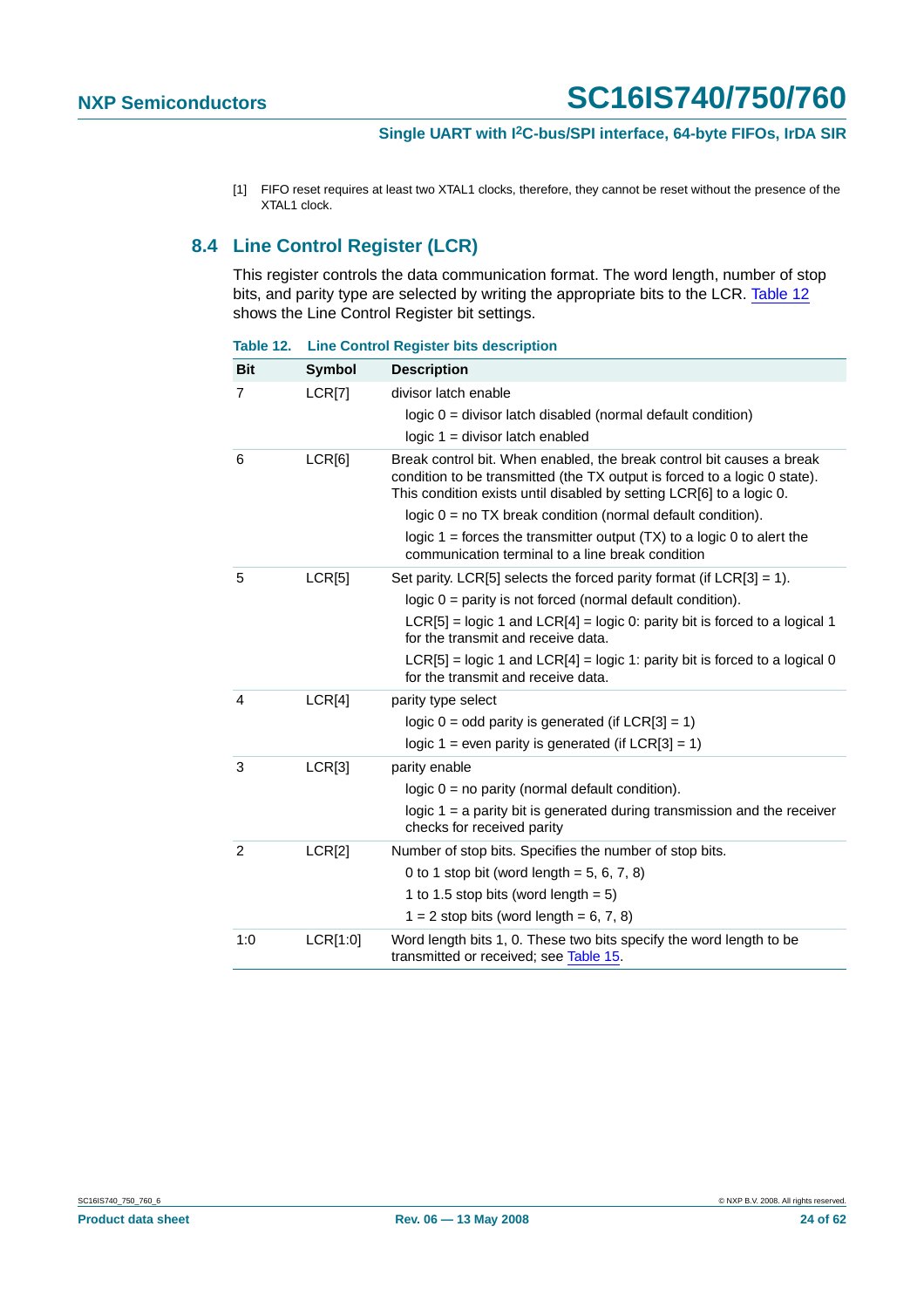|          | Table 13. LCR[5] parity selection |        |                         |
|----------|-----------------------------------|--------|-------------------------|
| LCR[5]   | LCR[4]                            | LCR[3] | <b>Parity selection</b> |
| $\times$ |                                   | 0      | no parity               |
| $\Omega$ |                                   |        | odd parity              |
| $\Omega$ |                                   |        | even parity             |
|          |                                   |        | forced parity '1'       |
|          |                                   |        | forced parity '0'       |

#### **Table 14. LCR[2] stop bit length**

| <b>LCR[2]</b> | Word length (bits) | Stop bit length (bit times) |
|---------------|--------------------|-----------------------------|
|               | 5, 6, 7, 8         |                             |
|               |                    | $1\%$                       |
|               | 6.7.8              |                             |

#### <span id="page-24-0"></span>**Table 15. LCR[1:0] word length**

| <b>LCR[1]</b> | <b>LCR[0]</b> | Word length (bits) |
|---------------|---------------|--------------------|
|               |               | ۰.                 |
|               |               | 6                  |
|               |               |                    |
|               |               |                    |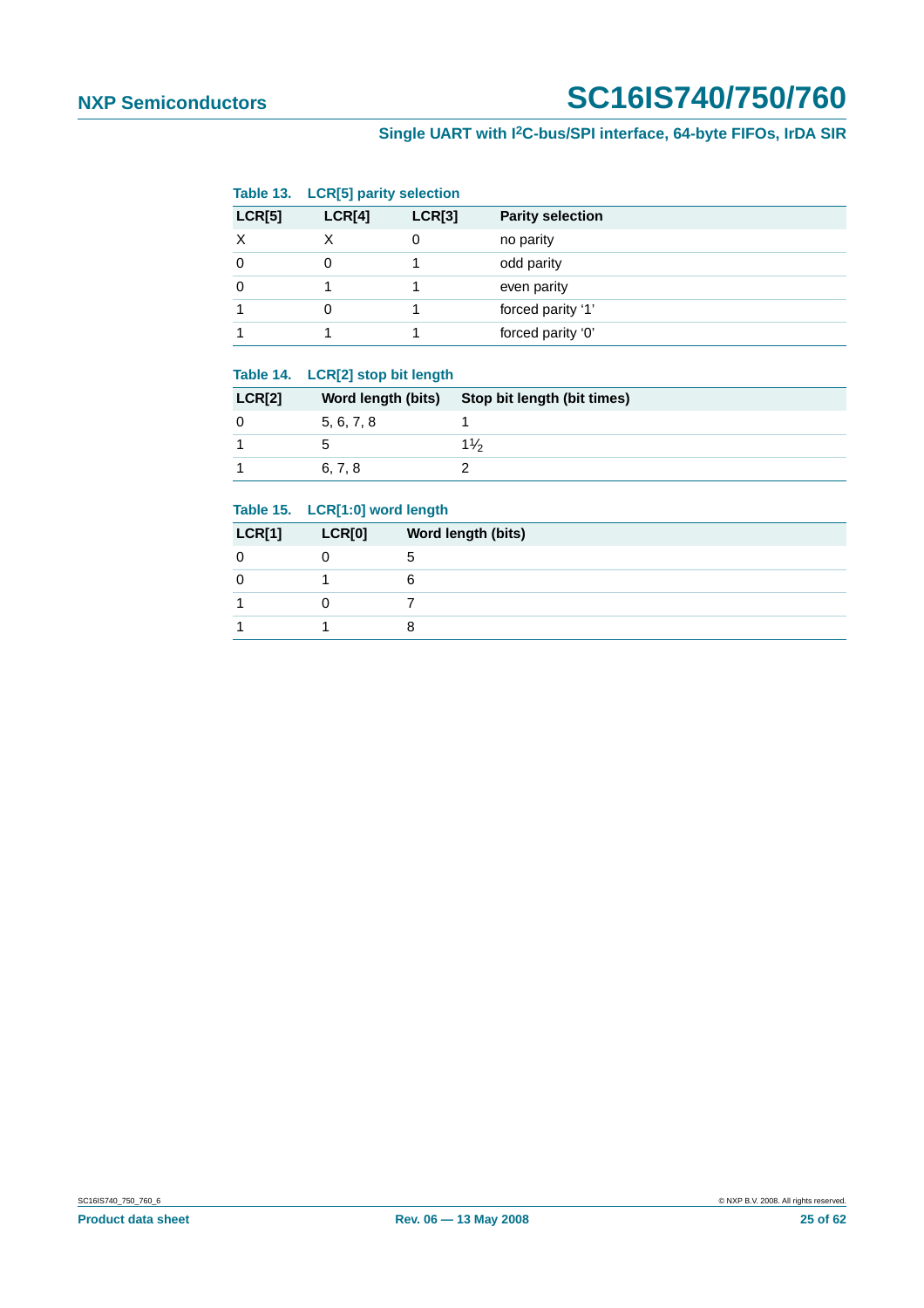#### <span id="page-25-1"></span>**8.5 Line Status Register (LSR)**

[Table](#page-25-0) 16 shows the Line Status Register bit settings.

<span id="page-25-0"></span>

| Table 16.      |               | <b>Line Status Register bits description</b>                                                                                                                              |
|----------------|---------------|---------------------------------------------------------------------------------------------------------------------------------------------------------------------------|
| <b>Bit</b>     | <b>Symbol</b> | <b>Description</b>                                                                                                                                                        |
| 7              | LSR[7]        | FIFO data error.                                                                                                                                                          |
|                |               | $logic 0 = no error (normal default condition)$                                                                                                                           |
|                |               | logic $1 = at$ least one parity error, framing error, or break indication is in the<br>receiver FIFO. This bit is cleared when no more errors are present in the<br>FIFO. |
| 6              | LSR[6]        | THR and TSR empty. This bit is the Transmit Empty indicator.                                                                                                              |
|                |               | logic $0 =$ transmitter hold and shift registers are not empty                                                                                                            |
|                |               | logic $1 =$ transmitter hold and shift registers are empty                                                                                                                |
| 5              | LSR[5]        | THR empty. This bit is the Transmit Holding Register Empty indicator.                                                                                                     |
|                |               | $logic 0 = transmit hold register is not empty$                                                                                                                           |
|                |               | logic $1 =$ transmit hold register is empty. The host can now load up to<br>64 characters of data into the THR if the TX FIFO is enabled.                                 |
| 4              | LSR[4]        | break interrupt                                                                                                                                                           |
|                |               | logic $0 = no$ break condition (normal default condition)                                                                                                                 |
|                |               | logic $1 = a$ break condition occurred and associated character is $0x00$ , that<br>is, RX was LOW for one character time frame                                           |
| 3              | LSR[3]        | framing error                                                                                                                                                             |
|                |               | $logic 0 = no framing error in data being read from RX FIFO (normal default)$<br>condition).                                                                              |
|                |               | logic 1 = framing error occurred in data being read from RX FIFO, that is,<br>received data did not have a valid stop bit                                                 |
| $\overline{2}$ | LSR[2]        | parity error.                                                                                                                                                             |
|                |               | $logic 0 = no parity error (normal default condition)$                                                                                                                    |
|                |               | logic 1 = parity error in data being read from RX FIFO                                                                                                                    |
| 1              | LSR[1]        | overrun error                                                                                                                                                             |
|                |               | $logic 0 = no overrun error (normal default condition)$                                                                                                                   |
|                |               | $logic 1 = overrun error has occurred$                                                                                                                                    |
| 0              | LSR[0]        | data in receiver                                                                                                                                                          |
|                |               | $logic 0 = no data in receive FIFO (normal default condition)$                                                                                                            |
|                |               | logic $1 = at$ least one character in the RX FIFO                                                                                                                         |

When the LSR is read, LSR[4:2] reflect the error bits (BI, FE, PE) of the character at the top of the RX FIFO (next character to be read). Therefore, errors in a character are identified by reading the LSR and then reading the RHR.

LSR[7] is set when there is an error anywhere in the RX FIFO, and is cleared only when there are no more errors remaining in the FIFO.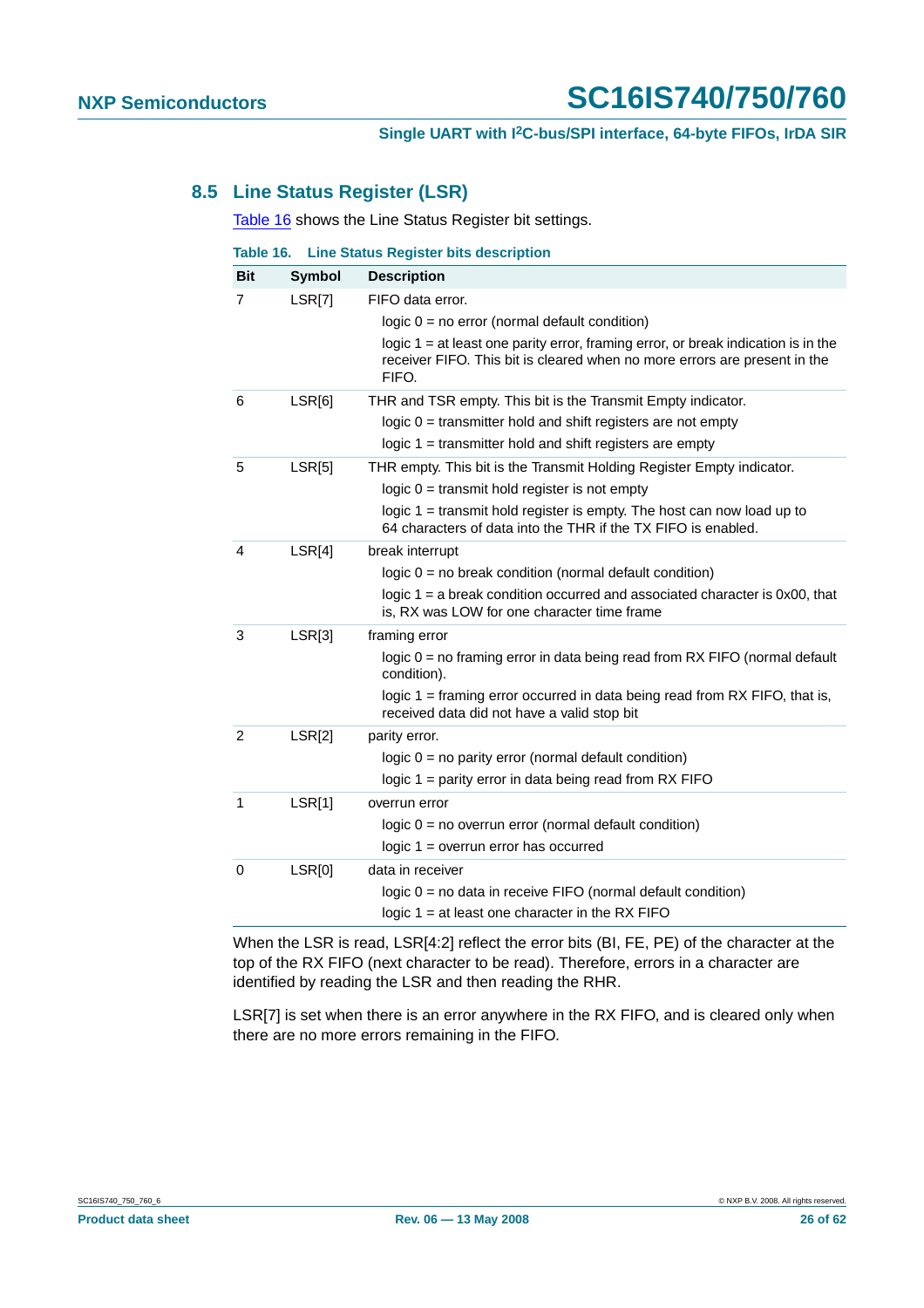### <span id="page-26-3"></span>**8.6 Modem Control Register (MCR)**

The MCR controls the interface with the mode, data set, or peripheral device that is emulating the modem. [Table](#page-26-2) 17 shows the Modem Control Register bit settings.

<span id="page-26-2"></span>

| Table 17.      | <b>Modem Control Register bits description</b> |                                                                                                                                                                                                                    |  |  |  |
|----------------|------------------------------------------------|--------------------------------------------------------------------------------------------------------------------------------------------------------------------------------------------------------------------|--|--|--|
| <b>Bit</b>     | <b>Symbol</b>                                  | <b>Description</b>                                                                                                                                                                                                 |  |  |  |
| $\overline{7}$ | $MCR[7]$ <sup>[1]</sup>                        | clock divisor                                                                                                                                                                                                      |  |  |  |
|                |                                                | $logic 0 = divide-by-1 clock input$                                                                                                                                                                                |  |  |  |
|                |                                                | $logic 1 = divide-by-4 clock input$                                                                                                                                                                                |  |  |  |
| 6              | $MCR[6]$ <sup>[1]</sup>                        | IrDA mode enable                                                                                                                                                                                                   |  |  |  |
|                |                                                | $logic 0 = normal UART mode$                                                                                                                                                                                       |  |  |  |
|                |                                                | $logic 1 = IrDA mode$                                                                                                                                                                                              |  |  |  |
| 5              | $MCR[5]^{[1]}$                                 | Xon Any                                                                                                                                                                                                            |  |  |  |
|                |                                                | $logic 0 = disable Xon Any function$                                                                                                                                                                               |  |  |  |
|                |                                                | logic $1$ = enable Xon Any function                                                                                                                                                                                |  |  |  |
| 4              | MCR[4]                                         | enable loopback                                                                                                                                                                                                    |  |  |  |
|                |                                                | $logic 0 = normal operating mode$                                                                                                                                                                                  |  |  |  |
|                |                                                | logic 1 = enable local Loopback mode (internal). In this mode the<br>MCR[1:0] signals are looped back into MSR[4:5] and the TX output is<br>looped back to the RX input internally.                                |  |  |  |
| 3              | MCR[3]                                         | reserved                                                                                                                                                                                                           |  |  |  |
| 2              | MCR[2]                                         | <b>TCR and TLR enable</b>                                                                                                                                                                                          |  |  |  |
|                |                                                | logic $0 =$ disable the TCR and TLR register.                                                                                                                                                                      |  |  |  |
|                |                                                | logic $1$ = enable the TCR and TLR register.                                                                                                                                                                       |  |  |  |
| 1              | MCR[1]                                         | <b>RTS</b>                                                                                                                                                                                                         |  |  |  |
|                |                                                | logic $0 =$ force $\overline{\text{RTS}}$ output to inactive (HIGH)                                                                                                                                                |  |  |  |
|                |                                                | logic $1 =$ force $\overline{RTS}$ output to active (LOW). In Loopback mode,<br>controls MSR[4]. If Auto RTS is enabled, the RTS output is controlled<br>by hardware flow control.                                 |  |  |  |
| 0              | MCR[0]                                         | DTR <sup>[2]</sup> . If GPIO5 is selected as DTR modem pin through IOControl<br>register bit 1, the state of DTR pin can be controlled as below. Writing to<br>IOState bit 5 will not have any effect on this pin. |  |  |  |
|                |                                                | logic $0 =$ Force $\overline{DTR}$ output to inactive (HIGH)                                                                                                                                                       |  |  |  |
|                |                                                | logic $1 =$ Force $\overline{DTR}$ output to active (LOW)                                                                                                                                                          |  |  |  |

<span id="page-26-0"></span>[1] MCR[7:5] and MCR[2] can only be modified when EFR[4] is set, that is, EFR[4] is a write enable.

<span id="page-26-1"></span>[2] Only available on SC16IS750/SC16IS760.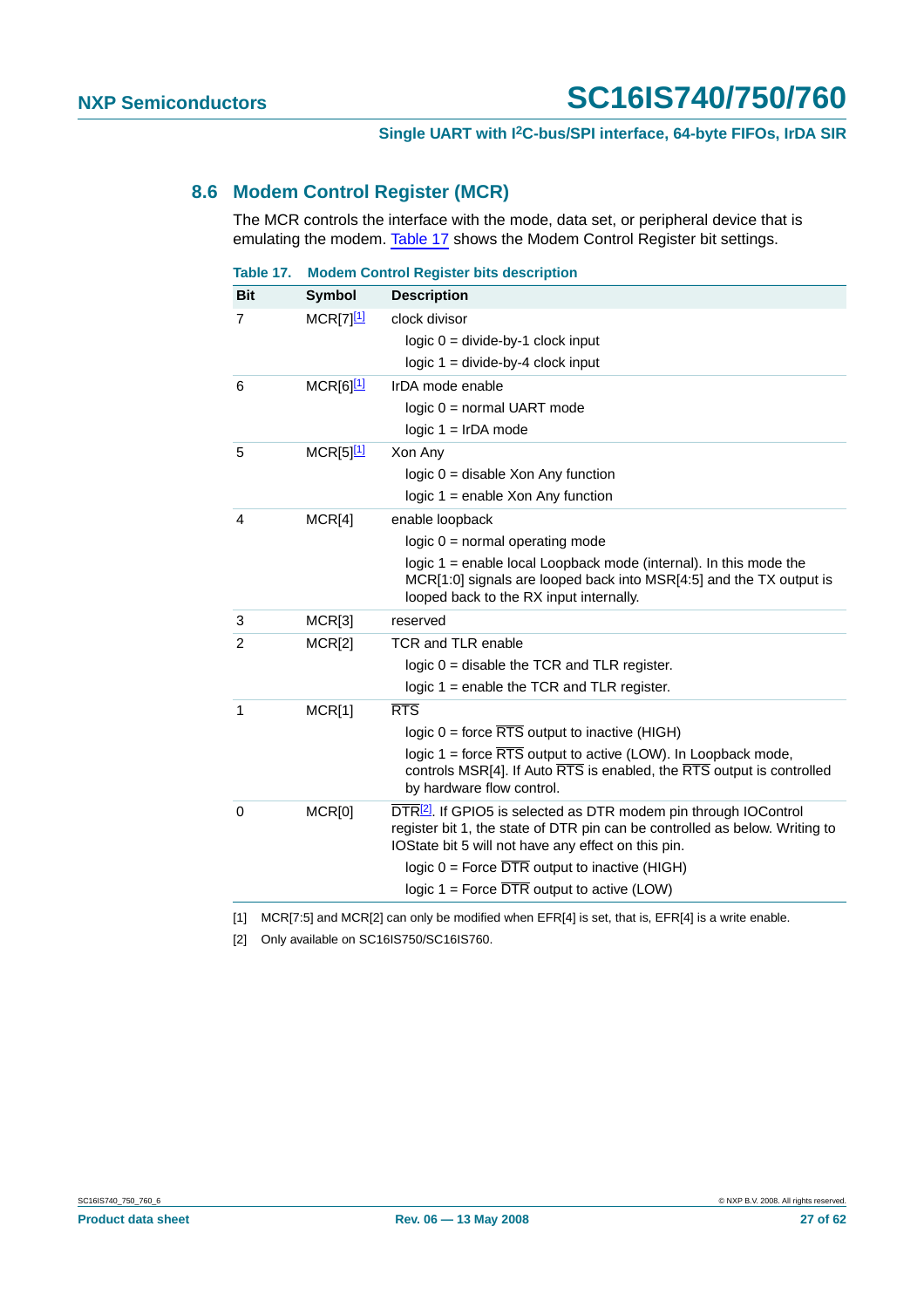#### <span id="page-27-2"></span>**8.7 Modem Status Register (MSR)**

This 8-bit register provides information about the current state of the control lines from the modem, data set, or peripheral device to the host. It also indicates when a control input from the modem changes state. [Table](#page-27-1) 18 shows Modem Status Register bit settings.

<span id="page-27-1"></span>**Table 18. Modem Status Register bits description**

| <b>Bit</b>     | <b>Symbol</b> | <b>Description</b>                                                                                                                                                                                                                                                                                   |
|----------------|---------------|------------------------------------------------------------------------------------------------------------------------------------------------------------------------------------------------------------------------------------------------------------------------------------------------------|
| $\overline{7}$ | MSR[7]        | CD <sup>[1]</sup> (active HIGH, logical 1). If GPIO6 is selected as CD modem pin<br>through IOControl register bit 1, the state of CD pin can be read from this<br>bit. This bit is the complement of the CD input. Reading IOState bit 6 does<br>not reflect the true state of CD pin.              |
| 6              | MSR[6]        | RI <sup>[1]</sup> (active HIGH, logical 1). If GPIO7 is selected as RI modem pin through<br>IOControl register bit 1, the state of RI pin can be read from this bit. This bit<br>is the complement of the $\overline{RI}$ input. Reading IOState bit 6 does not reflect the<br>true state of RI pin. |
| 5              | MSR[5]        | DSR <sup>[1]</sup> (active HIGH, logical 1). If GPIO4 is selected as DSR modem pin<br>through IOControl register bit 1, the state of DSR pin can be read from this<br>bit. This bit is the complement of the DSR input. Reading IOState bit 4 does<br>not reflect the true state of DSR pin.         |
| 4              | MSR[4]        | CTS (active HIGH, logical 1). This bit is the complement of the CTS input.                                                                                                                                                                                                                           |
| 3              | MSR[3]        | ∆CD <sup>[1]</sup> . Indicates that CD input has changed state. Cleared on a read.                                                                                                                                                                                                                   |
| 2              | MSR[2]        | $\Delta$ RI $\Omega$ . Indicates that RI input has changed state from LOW to HIGH.<br>Cleared on a read.                                                                                                                                                                                             |
| 1              | MSR[1]        | $\triangle$ DSR $\boxed{1}$ . Indicates that DSR input has changed state. Cleared on a read.                                                                                                                                                                                                         |
| 0              | MSR[0]        | $\Delta$ CTS. Indicates that CTS input has changed state. Cleared on a read.                                                                                                                                                                                                                         |
|                |               |                                                                                                                                                                                                                                                                                                      |

<span id="page-27-0"></span>[1] Only available on SC16IS750/SC16IS760.

**Remark:** The primary inputs RI, CD, CTS, DSR are all active LOW.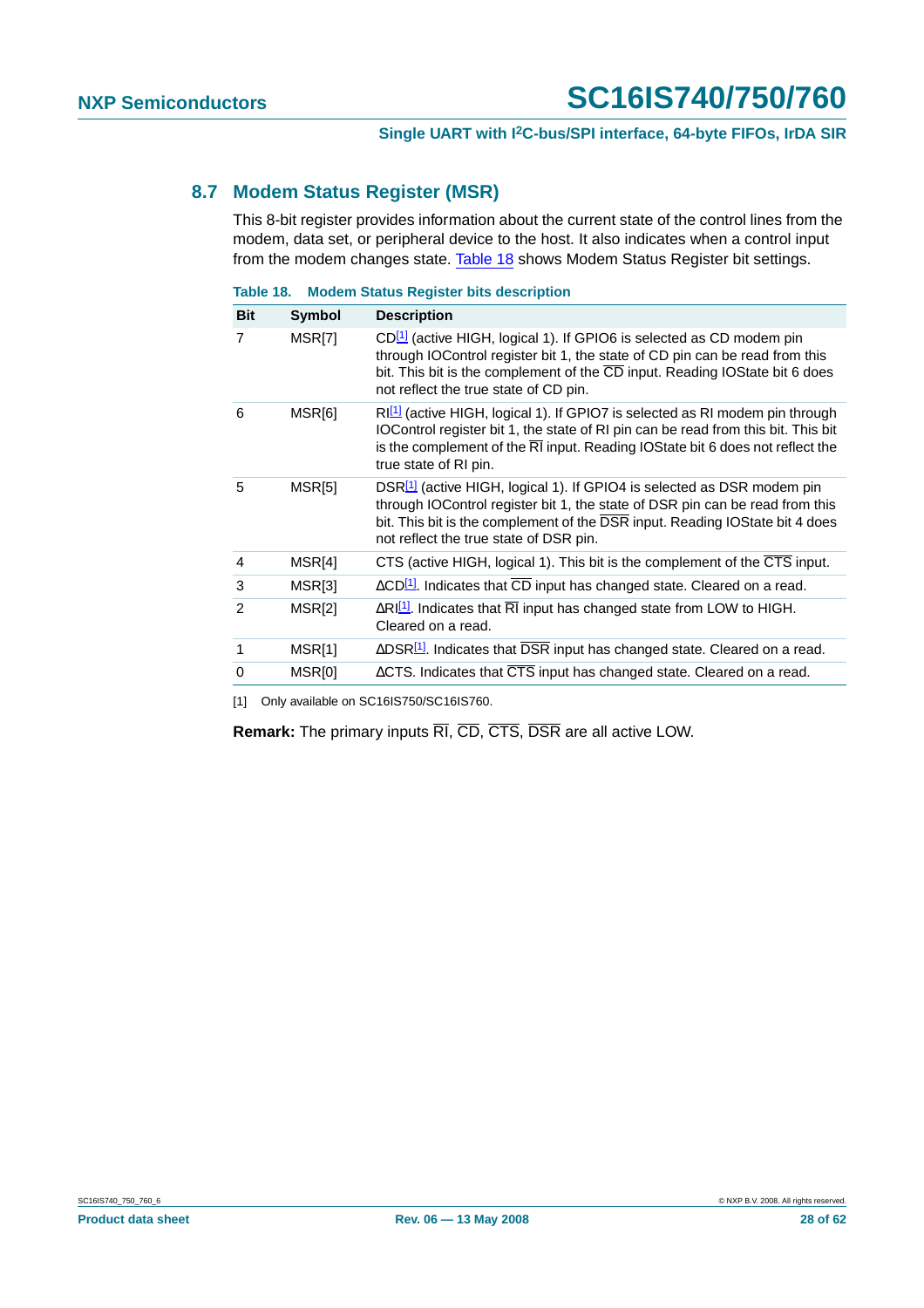#### <span id="page-28-3"></span>**8.8 Interrupt Enable Register (IER)**

The Interrupt Enable Register (IER) enables each of the six types of interrupt, receiver error, RHR interrupt, THR interrupt, modem status, Xoff received, or  $\overline{\text{CTS}}/\overline{\text{RTS}}$  change of state from LOW to HIGH. The  $\overline{\text{IRQ}}$  output signal is activated in response to interrupt generation. [Table](#page-28-2) 19 shows the Interrupt Enable Register bit settings.

<span id="page-28-2"></span>**Table 19. Interrupt Enable Register bits description**

| <b>Bit</b>     | <b>Symbol</b>           | <b>Description</b>                                                                                                |
|----------------|-------------------------|-------------------------------------------------------------------------------------------------------------------|
| 7              | $IER[7]$ <sup>[1]</sup> | CTS interrupt enable                                                                                              |
|                |                         | logic $0 =$ disable the $\overline{CTS}$ interrupt (normal default condition)                                     |
|                |                         | logic $1 =$ enable the $\overline{CTS}$ interrupt                                                                 |
| 6              | $IER[6]^{11}$           | RTS interrupt enable                                                                                              |
|                |                         | logic $0 =$ disable the $\overline{RTS}$ interrupt (normal default condition)                                     |
|                |                         | logic $1 =$ enable the $\overline{\text{RTS}}$ interrupt                                                          |
| 5              | $IER[5]$ <sup>[1]</sup> | Xoff interrupt                                                                                                    |
|                |                         | $logic 0$ = disable the Xoff interrupt (normal default condition)                                                 |
|                |                         | logic $1$ = enable the Xoff interrupt                                                                             |
| 4              | $ ER[4]^{11}$           | Sleep mode                                                                                                        |
|                |                         | logic 0 = disable Sleep mode (normal default condition)                                                           |
|                |                         | logic 1 = enable Sleep mode. See Section 7.6 "Sleep mode" for details.                                            |
| 3              | IER[3]                  | Modem Status Interrupt <sup>[2]</sup> .                                                                           |
|                |                         | logic $0 =$ disable the modem status register interrupt (normal default<br>condition)                             |
|                |                         | logic $1$ = enable the modem status register interrupt                                                            |
|                |                         | Remark: See IOControl register bit 1 in Table 30 for the description of how to<br>program the pins as modem pins. |
| $\overline{2}$ | IER[2]                  | Receive Line Status interrupt                                                                                     |
|                |                         | logic $0 =$ disable the receiver line status interrupt (normal default condition)                                 |
|                |                         | $logic 1 = enable the receiver line status interrupt$                                                             |
| $\mathbf{1}$   | IER[1]                  | Transmit Holding Register interrupt.                                                                              |
|                |                         | logic 0 = disable the THR interrupt (normal default condition)                                                    |
|                |                         | logic $1$ = enable the THR interrupt                                                                              |
| 0              | IER[0]                  | Receive Holding Register interrupt.                                                                               |
|                |                         | logic $0 =$ disable the RHR interrupt (normal default condition)                                                  |
|                |                         | logic $1$ = enable the RHR interrupt                                                                              |

<span id="page-28-0"></span>[1] IER[7:4] can only be modified if EFR[4] is set, that is, EFR[4] is a write enable. Re-enabling IER[1] will not cause a new interrupt if the THR is below the threshold.

<span id="page-28-1"></span>[2] Only available on the SC16IS750/SC16IS760.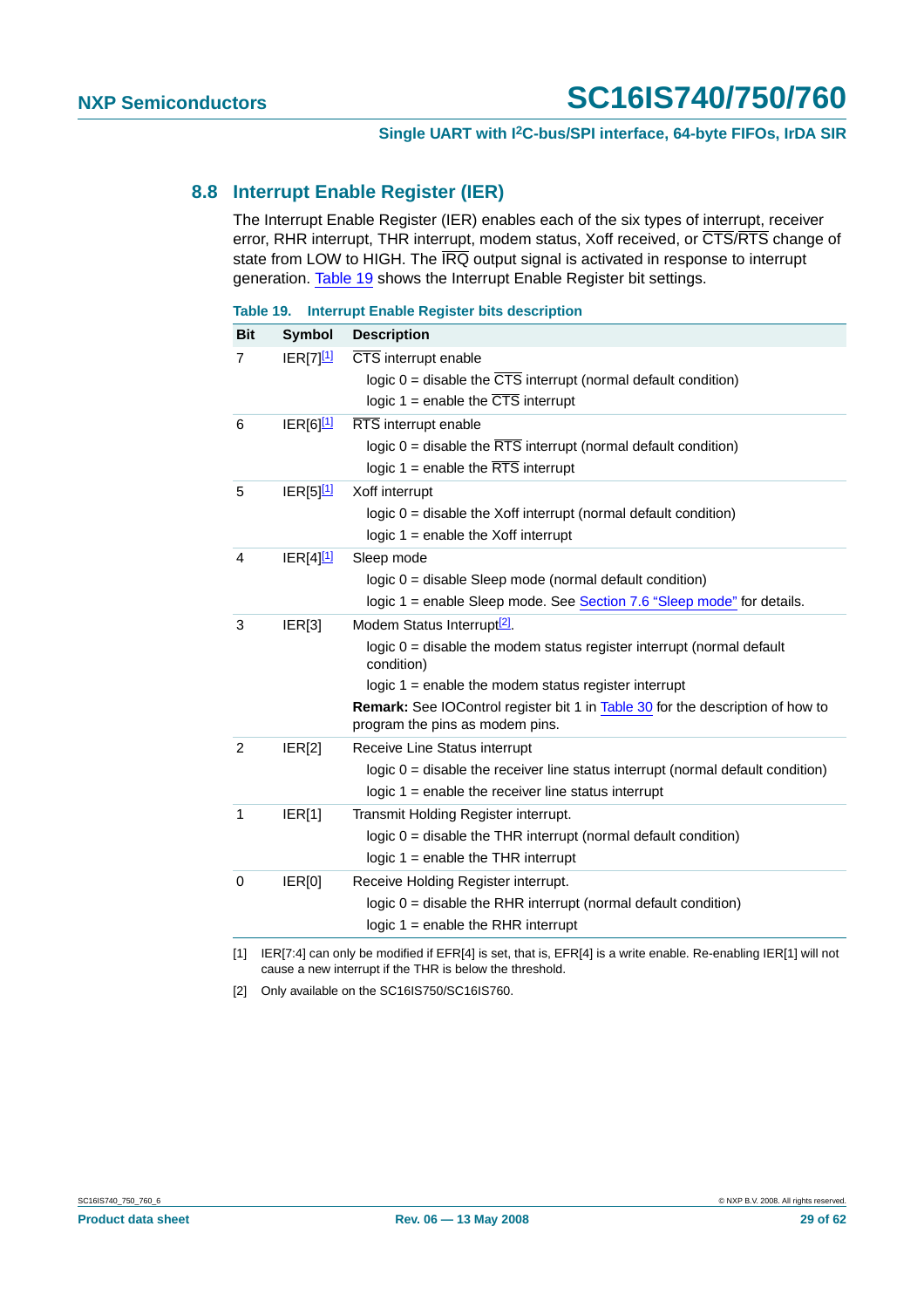### <span id="page-29-4"></span>**8.9 Interrupt Identification Register (IIR)**

The IIR is a read-only 8-bit register which provides the source of the interrupt in a prioritized manner. [Table](#page-29-3) 20 shows Interrupt Identification Register bit settings.

<span id="page-29-3"></span>

| Table 20.  | Interrupt Identification Register bits description |                                                                                                |  |  |
|------------|----------------------------------------------------|------------------------------------------------------------------------------------------------|--|--|
| <b>Bit</b> | <b>Symbol</b>                                      | <b>Description</b>                                                                             |  |  |
| 7:6        | IIR[7:6]                                           | mirror the contents of FCR[0]                                                                  |  |  |
| 5:1        | IIR[5:1]                                           | 5-bit encoded interrupt. See Table 21.                                                         |  |  |
| $\Omega$   | IR[0]                                              | interrupt status<br>logic $0 = an$ interrupt is pending<br>logic $1 = no$ interrupt is pending |  |  |

#### <span id="page-29-0"></span>**Table 21. Interrupt source**

| <b>Priority</b><br>level | IR[5]    | IR[4]    | IR[3]    | IR[2]    | IR[1]    | IR[0]    | Source of the interrupt                                             |
|--------------------------|----------|----------|----------|----------|----------|----------|---------------------------------------------------------------------|
|                          | 0        | $\Omega$ | $\Omega$ | 1        | 1        | $\Omega$ | Receiver Line Status error                                          |
| 2                        | 0        | $\Omega$ | 1        | 1        | $\Omega$ | 0        | Receiver time-out interrupt                                         |
| $\mathfrak{p}$           | $\Omega$ | $\Omega$ | $\Omega$ | 1        | $\Omega$ | 0        | <b>RHR</b> interrupt                                                |
| 3                        | $\Omega$ | 0        | $\Omega$ | $\Omega$ | 1        | 0        | <b>THR</b> interrupt                                                |
| 4                        | 0        | $\Omega$ | $\Omega$ | 0        | $\Omega$ | 0        | modem interrupt <sup>[1][2]</sup>                                   |
| 5                        | 1        | 1        | $\Omega$ | $\Omega$ | $\Omega$ | 0        | input pin change of state <sup>[1][2]</sup>                         |
| 6                        | 0        | 1        | $\Omega$ | 0        | 0        | 0        | received Xoff signal/<br>special character                          |
|                          | 1        | $\Omega$ | $\Omega$ | $\Omega$ | $\Omega$ | 0        | CTS, RTS change of state<br>from active (LOW) to inactive<br>(HIGH) |

<span id="page-29-1"></span>[1] Modem interrupt status must be read via MSR register and GPIO interrupt status must be read via IOState register.

<span id="page-29-2"></span>[2] Only available on SC16IS750/SC16IS760.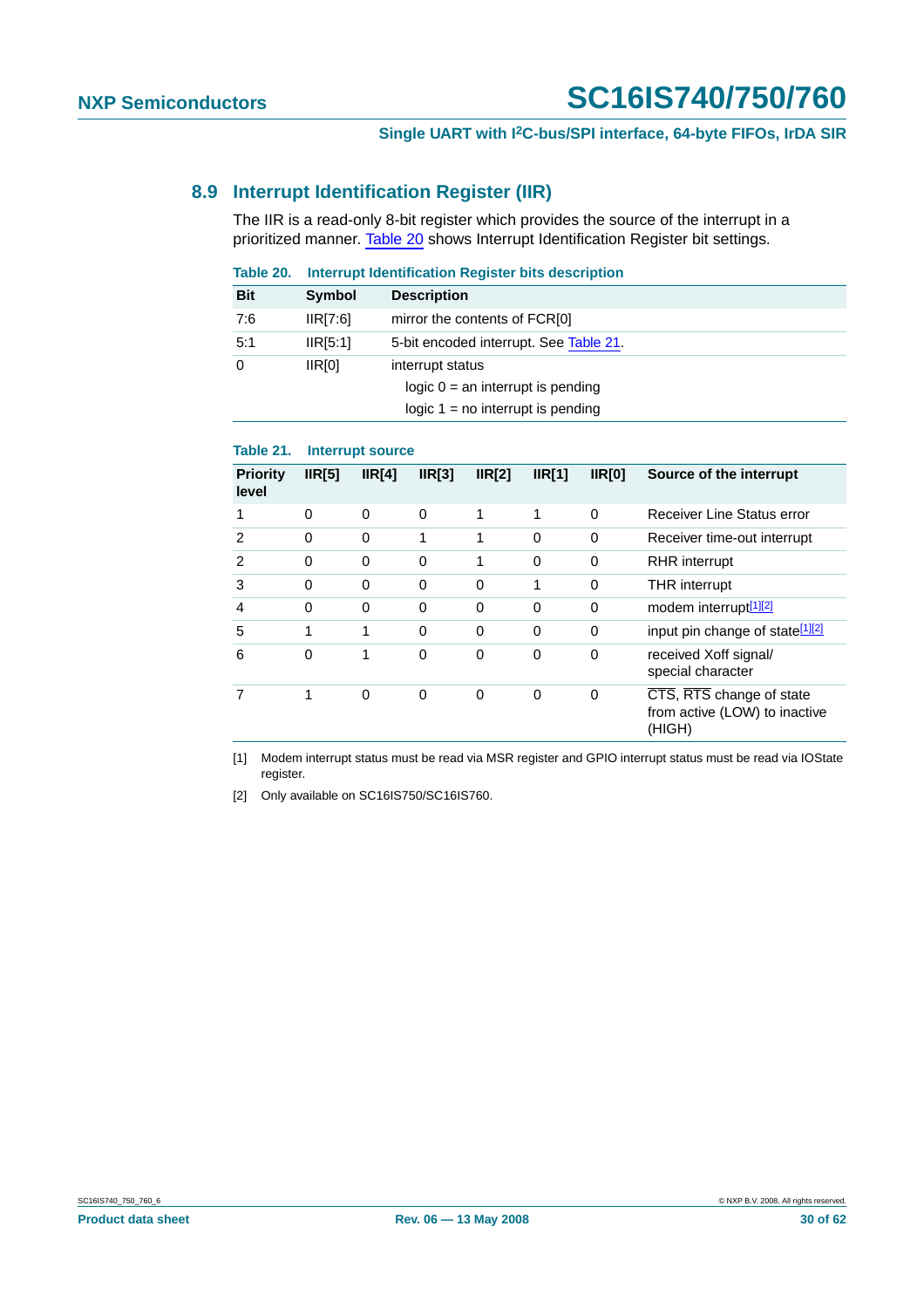#### <span id="page-30-1"></span>**8.10 Enhanced Features Register (EFR)**

This 8-bit register enables or disables the enhanced features of the UART. [Table](#page-30-0) 22 shows the enhanced feature register bit settings.

<span id="page-30-0"></span>**Table 22. Enhanced Features Register bits description**

| <b>Bit</b> | Symbol   | <b>Description</b>                                                                                                                                                                                                                                     |
|------------|----------|--------------------------------------------------------------------------------------------------------------------------------------------------------------------------------------------------------------------------------------------------------|
| 7          | EFR[7]   | CTS flow control enable                                                                                                                                                                                                                                |
|            |          | logic $0 = CTS$ flow control is disabled (normal default condition)                                                                                                                                                                                    |
|            |          | logic $1 = \overline{CTS}$ flow control is enabled. Transmission will stop when a HIGH<br>signal is detected on the CTS pin.                                                                                                                           |
| 6          | EFR[6]   | RTS flow control enable.                                                                                                                                                                                                                               |
|            |          | $logic 0 = RTS$ flow control is disabled (normal default condition)                                                                                                                                                                                    |
|            |          | logic $1 = \overline{RTS}$ flow control is enabled. The $\overline{RTS}$ pin goes HIGH when the<br>receiver FIFO halt trigger level TCR[3:0] is reached, and goes LOW when<br>the receiver FIFO resume transmission trigger level TCR[7:4] is reached. |
| 5          | EFR[5]   | Special character detect                                                                                                                                                                                                                               |
|            |          | logic 0 = Special character detect disabled (normal default condition)                                                                                                                                                                                 |
|            |          | logic 1 = Special character detect enabled. Received data is compared<br>with Xoff2 data. If a match occurs, the received data is transferred to FIFO<br>and IIR[4] is set to a logical 1 to indicate a special character has been<br>detected.        |
| 4          | EFR[4]   | Enhanced functions enable bit                                                                                                                                                                                                                          |
|            |          | logic $0 =$ disables enhanced functions and writing to IER[7:4], FCR[5:4],<br>MCR[7:5].                                                                                                                                                                |
|            |          | logic 1 = enables the enhanced function $IER[7:4]$ , $FCR[5:4]$ , and $MCR[7:5]$<br>so that they can be modified.                                                                                                                                      |
| 3:0        | EFR[3:0] | Combinations of software flow control can be selected by programming these<br>bits. See Table 3 "Software flow control options (EFR[3:0])".                                                                                                            |

### <span id="page-30-2"></span>**8.11 Division registers (DLL, DLH)**

These are two 8-bit registers which store the 16-bit divisor for generation of the baud clock in the baud rate generator. DLH stores the most significant part of the divisor. DLL stores the least significant part of the divisor.

**Remark:** DLL and DLH can only be written to before Sleep mode is enabled, that is, before IER[4] is set.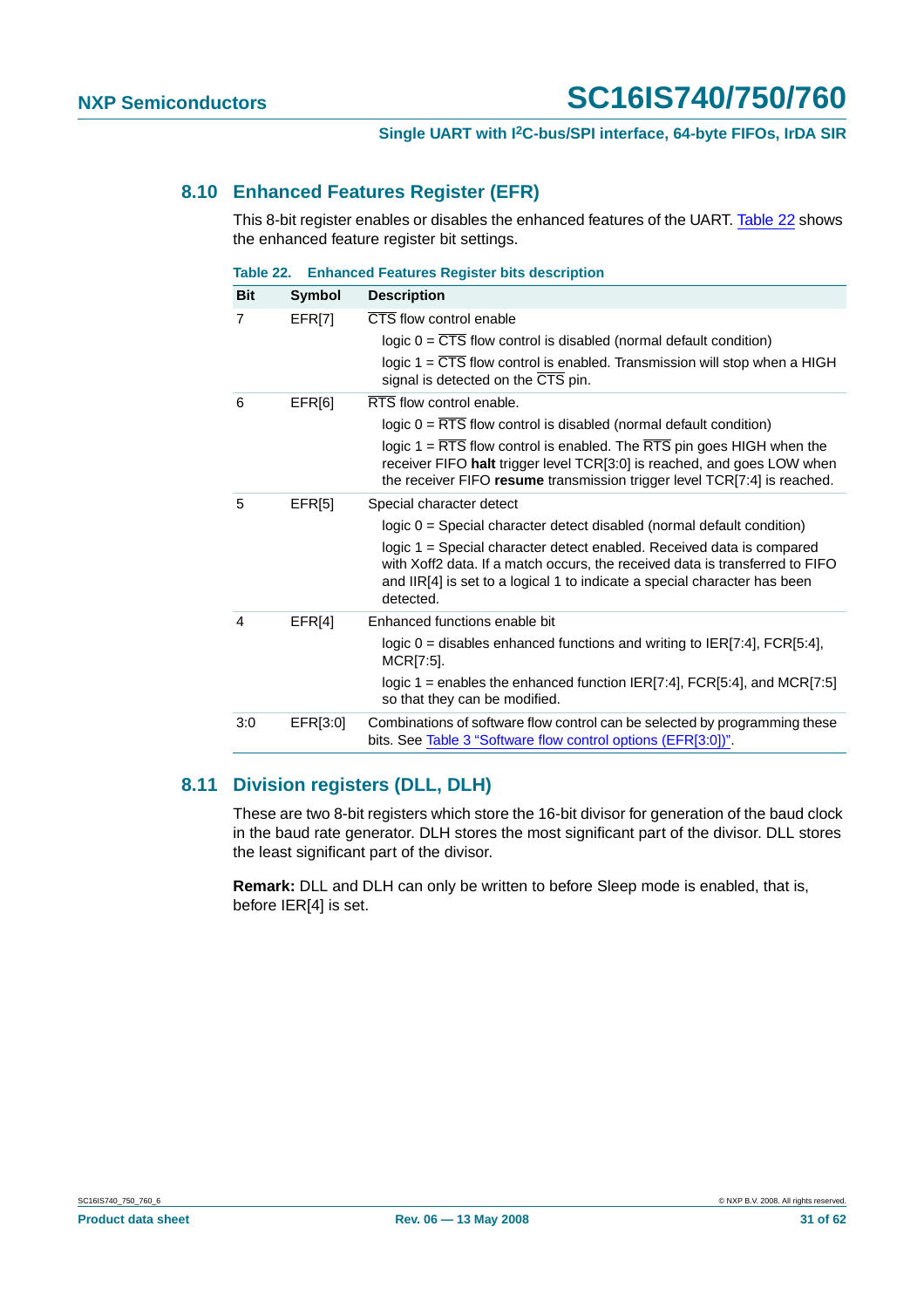#### <span id="page-31-2"></span>**8.12 Transmission Control Register (TCR)**

This 8-bit register is used to store the RX FIFO threshold levels to stop/start transmission during hardware/software flow control. [Table](#page-31-0) 23 shows Transmission Control Register bit settings.

<span id="page-31-0"></span>

| Table 23. Transmission Control Register bits description |
|----------------------------------------------------------|
|                                                          |

| <b>Bit</b> | Symbol          | <b>Description</b>                         |
|------------|-----------------|--------------------------------------------|
| 7:4        | <b>TCRI7:41</b> | RX FIFO trigger level to resume            |
| 3:0        | TCR[3:0]        | RX FIFO trigger level to halt transmission |

TCR trigger levels are available from 0 to 60 characters with a granularity of four.

**Remark:** TCR can only be written to when EFR[4] = 1 and MCR[2] = 1. The programmer must program the TCR such that TCR[3:0] > TCR[7:4]. There is no built-in hardware check to make sure this condition is met. Also, the TCR must be programmed with this condition before auto RTS or software flow control is enabled to avoid spurious operation of the device.

### <span id="page-31-3"></span>**8.13 Trigger Level Register (TLR)**

This 8-bit register is used to store the transmit and received FIFO trigger levels used for interrupt generation. Trigger levels from 4 to 60 can be programmed with a granularity of 4. [Table](#page-31-1) 24 shows trigger level register bit settings.

#### <span id="page-31-1"></span>**Table 24. Trigger Level Register bits description**

| <b>Bit</b> | <b>Symbol</b>   | <b>Description</b>                                                |
|------------|-----------------|-------------------------------------------------------------------|
| 7:4        | <b>TLRI7:41</b> | RX FIFO trigger levels (4 to 60), number of characters available. |
| 3:0        | <b>TLRI3:01</b> | TX FIFO trigger levels (4 to 60), number of spaces available.     |

**Remark:** TLR can only be written to when EFR[4] = 1 and MCR[2] = 1. If TLR[3:0] or TLR[7:4] are logical 0, the selectable trigger levels via the FIFO Control Register (FCR) are used for the transmit and receive FIFO trigger levels. Trigger levels from 4 characters to 60 characters are available with a granularity of four. The TLR should be programmed for  $\mathcal{N}_4$ , where N is the desired trigger level.

When the trigger level setting in TLR is zero, the SC16IS740/750/760 uses the trigger level setting defined in FCR. If TLR has non-zero trigger level value, the trigger level defined in FCR is discarded. This applies to both transmit FIFO and receive FIFO trigger level setting.

When TLR is used for RX trigger level control, FCR[7:6] should be left at the default state, that is, '00'.

### <span id="page-31-4"></span>**8.14 Transmitter FIFO Level register (TXLVL)**

This register is a read-only register, it reports the number of spaces available in the transmit FIFO.

|            | Table 25.    Transmitter FIFO Level register bits description |                                                                   |  |
|------------|---------------------------------------------------------------|-------------------------------------------------------------------|--|
| <b>Bit</b> | <b>Symbol</b>                                                 | <b>Description</b>                                                |  |
|            |                                                               | not used: set to zeros                                            |  |
| 6:0        | TXLVLI6:01                                                    | number of spaces available in TX FIFO, from 0 (0x00) to 64 (0x40) |  |

**Table 25. Transmitter FIFO Level register bits description**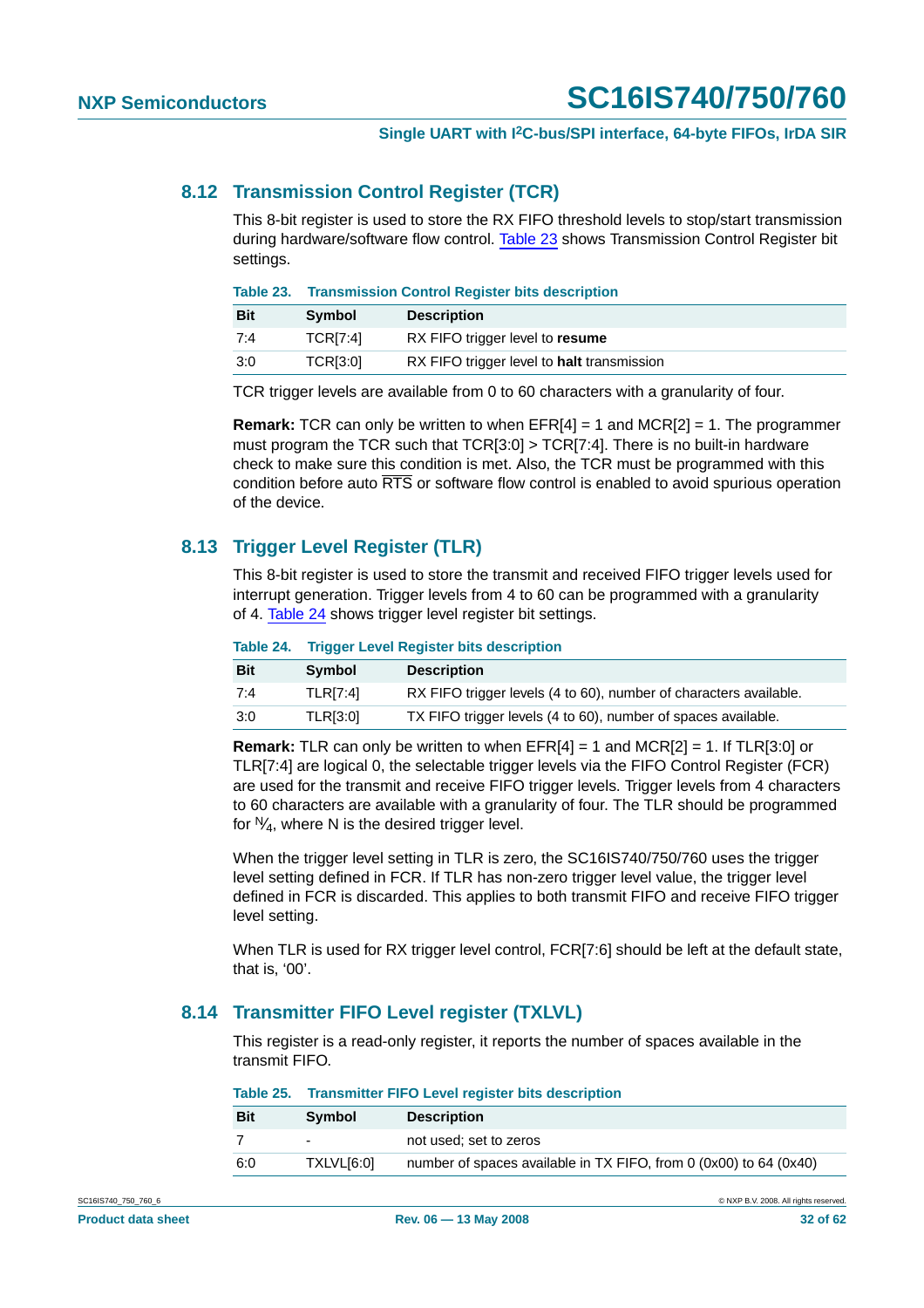#### <span id="page-32-0"></span>**8.15 Receiver FIFO Level register (RXLVL)**

This register is a read-only register, it reports the fill level of the receive FIFO. That is, the number of characters in the RX FIFO.

|            | Table 26. Receiver FIFO Level register bits description |                                                                    |  |
|------------|---------------------------------------------------------|--------------------------------------------------------------------|--|
| <b>Bit</b> | <b>Symbol</b>                                           | <b>Description</b>                                                 |  |
|            | $\overline{\phantom{0}}$                                | not used: set to zeros                                             |  |
| 6:0        | RXLVLI6:01                                              | number of characters stored in RX FIFO, from 0 (0x00) to 64 (0x40) |  |

#### <span id="page-32-1"></span>**8.16 Programmable I/O pins Direction register (IODir)**

This register is only available on the SC16IS750 and SC16IS760. This register is used to program the I/O pins direction. Bit 0 to bit 7 controls GPIO0 to GPIO7.

|  |  |  |  | Table 27. IODir register bits description |
|--|--|--|--|-------------------------------------------|
|--|--|--|--|-------------------------------------------|

| Symbol       | <b>Description</b>                     |
|--------------|----------------------------------------|
| <b>IODir</b> | set GPIO pins [7:0] to input or output |
|              | $0 = input$                            |
|              | $1 =$ output                           |
|              |                                        |

**Remark:** If there is a pending input (GPIO) interrupt and IODir is written, this pending interrupt will be cleared, that is, the interrupt signal will be negated.

#### <span id="page-32-2"></span>**8.17 Programmable I/O pins State Register (IOState)**

This register is only available on the SC16IS750 and SC16IS760. When 'read', this register returns the actual state of all I/O pins. When 'write', each register bit will be transferred to the corresponding IO pin programmed as output.

|  |  |  |  | Table 28. IOState register bits description |
|--|--|--|--|---------------------------------------------|
|--|--|--|--|---------------------------------------------|

| <b>Bit</b> | Symbol         | <b>Description</b>                     |
|------------|----------------|----------------------------------------|
| 7:0        | <b>IOState</b> | Write this register:                   |
|            |                | set the logic level on the output pins |
|            |                | $0 = set$ output pin to zero           |
|            |                | $1 = set$ output pin to one            |
|            |                | Read this register:                    |
|            |                | return states of all pins              |

### <span id="page-32-3"></span>**8.18 I/O Interrupt Enable Register (IOIntEna)**

This register is only available on the SC16IS750 and SC16IS760. This register enables the interrupt due to a change in the I/O configured as inputs. If GPIO[7:4] are programmed as modem pins, their interrupt generation must be enabled via IER register bit 3. In this case bit 7 to bit 4 of IOIntEna will have no effect on GPIO[7:4].

|  |  |  |  | Table 29. IOIntEna register bits description |
|--|--|--|--|----------------------------------------------|
|--|--|--|--|----------------------------------------------|

| <b>Bit</b> | Symbol          | <b>Description</b>                                                                       |
|------------|-----------------|------------------------------------------------------------------------------------------|
| 7:0        | <b>IOIntEna</b> | input interrupt enable<br>$0 = a$ change in the input pin will not generate an interrupt |
|            |                 | $1 = a$ change in the input will generate an interrupt                                   |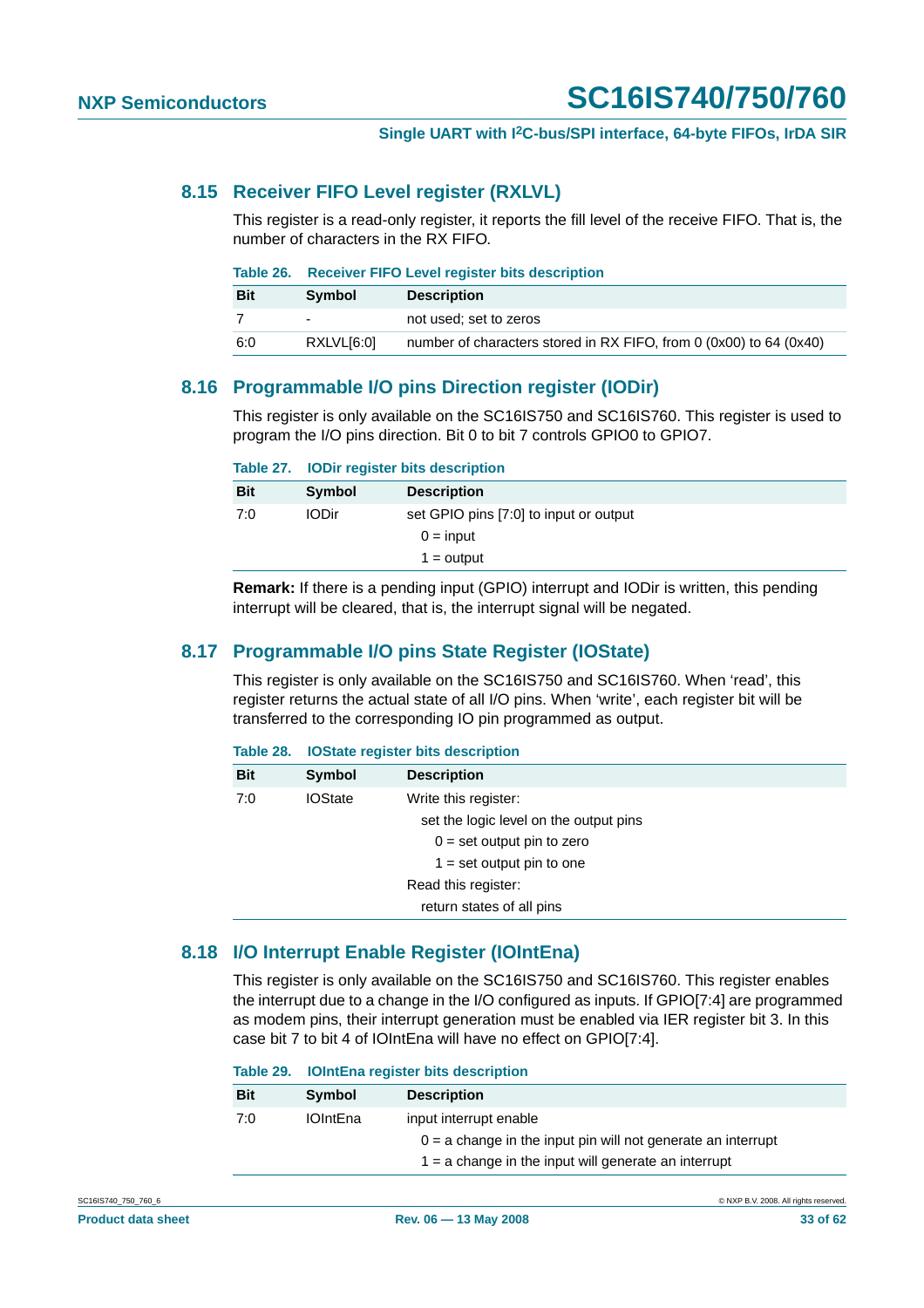#### <span id="page-33-1"></span>**8.19 I/O Control register (IOControl)**

This register is only available on the SC16IS750 and SC16IS760.

<span id="page-33-0"></span>

| Table 30.      | <b>IOControl register bits description</b> |                                                                                                                                                                                                                                                                                                                                                                                                                                                                                              |  |
|----------------|--------------------------------------------|----------------------------------------------------------------------------------------------------------------------------------------------------------------------------------------------------------------------------------------------------------------------------------------------------------------------------------------------------------------------------------------------------------------------------------------------------------------------------------------------|--|
| <b>Bit</b>     | Symbol                                     | <b>Description</b>                                                                                                                                                                                                                                                                                                                                                                                                                                                                           |  |
| 7:4            |                                            | reserved for future use                                                                                                                                                                                                                                                                                                                                                                                                                                                                      |  |
| 3              | <b>SRESET</b>                              | software reset                                                                                                                                                                                                                                                                                                                                                                                                                                                                               |  |
|                |                                            | A write to bit will reset the device. Once the device is reset this bit is<br>automatically set to '0'                                                                                                                                                                                                                                                                                                                                                                                       |  |
| $\overline{2}$ |                                            | reserved for future use                                                                                                                                                                                                                                                                                                                                                                                                                                                                      |  |
| 1              | $GPIO[7:4]$ or<br>modem pins               | This bit programs GPIO[7:4] as I/O pins or modem RI, CD, DTR, DSR<br>pins.                                                                                                                                                                                                                                                                                                                                                                                                                   |  |
|                |                                            | $0 =$ GPIO[7:4] behave as I/O pins                                                                                                                                                                                                                                                                                                                                                                                                                                                           |  |
|                |                                            | 1 = GPIO[7:4] behave as $\overline{RI}$ , $\overline{CD}$ , $\overline{DTR}$ , $\overline{DSR}$                                                                                                                                                                                                                                                                                                                                                                                              |  |
| 0              | <b>IOLATCH</b>                             | enable/disable inputs latching                                                                                                                                                                                                                                                                                                                                                                                                                                                               |  |
|                |                                            | $0 =$ input values are not latched. A change in any input generates an<br>interrupt. A read of the input register clears the interrupt. If the input<br>goes back to its initial logic state before the input register is read,<br>then the interrupt is cleared.                                                                                                                                                                                                                            |  |
|                |                                            | $1 =$ input values are latched. A change in the input generates an<br>interrupt and the input logic value is loaded in the bit of the<br>corresponding input state register (IOState). A read of the IOState<br>register clears the interrupt. If the input pin goes back to its initial<br>logic state before the interrupt register is read, then the interrupt is<br>not cleared and the corresponding bit of the IOState register keeps<br>the logic value that initiates the interrupt. |  |

**Remark:** As I/O pins, the direction, state, and interrupt of GPIO4 to GPIO7 are controlled by the following registers: IODir, IOState, IOIntEna, and IOControl. The state of  $\overline{CD}$ ,  $\overline{RI}$ , DSR pins will not be reflected in MSR[7:5] or MSR[3:1], and any change of state on these three pins will not trigger a modem status interrupt (even if enabled via IER[3]), and the state of the DTR pin cannot be controlled by MCR[0].

As modem  $\overline{CD}$ ,  $\overline{RI}$ ,  $\overline{DSR}$  pins, the status at the input of these three pins can be read from MSR[7:5] and MSR[3:1], and the state of DTR pin can be controlled by MCR[0]. Also, if modem status interrupt bit is enabled, IER[3], a change of state of  $\overline{RI}$ ,  $\overline{CD}$ ,  $\overline{DSR}$  pins will trigger a modem interrupt. Bit[7:4] of the IODir, IOState, and IOIntEna registers will not have any effect on these three pins.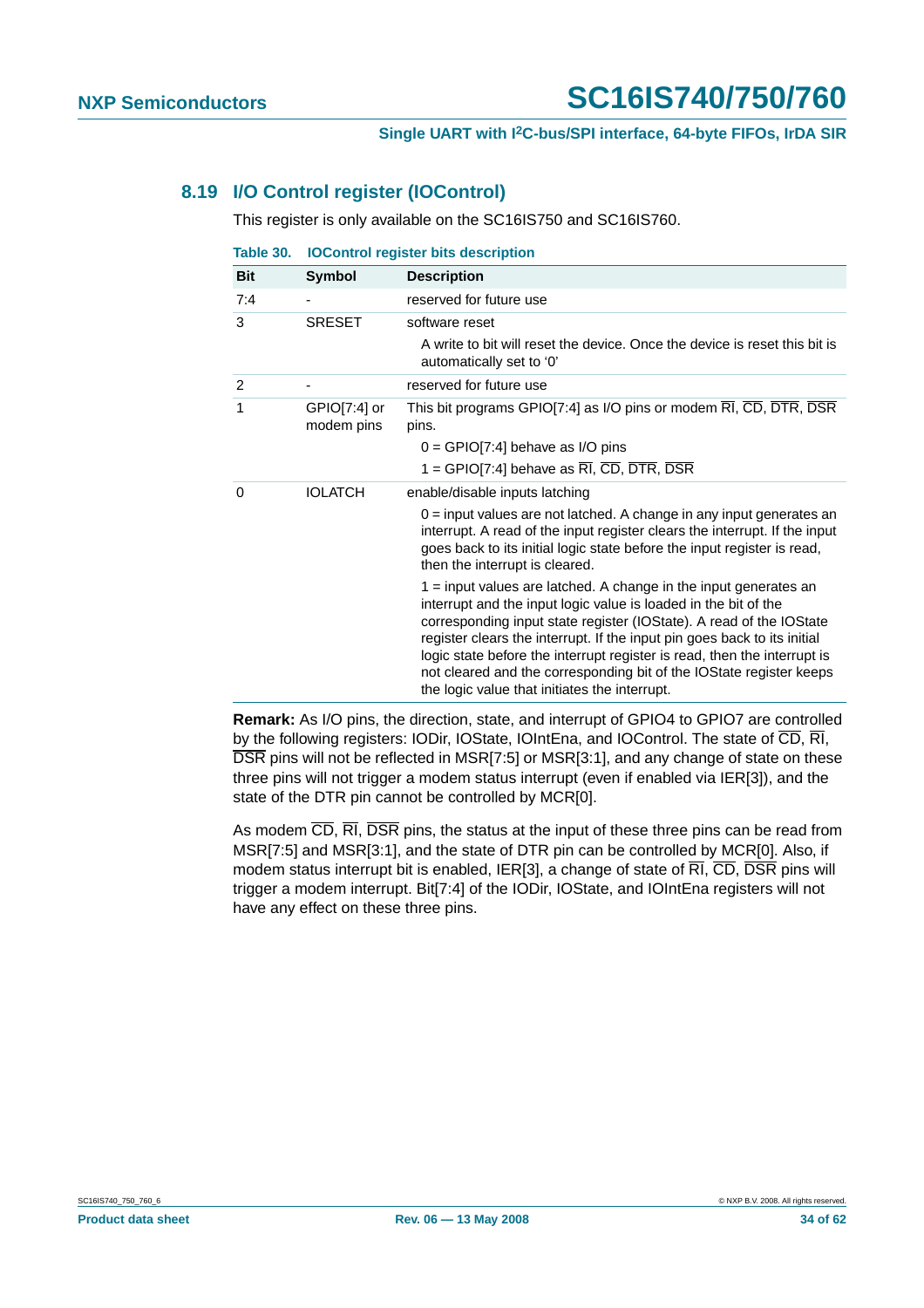### <span id="page-34-1"></span>**8.20 Extra Features Control Register (EFCR)**

| Table 31.      |                  | <b>Extra Features Control Register bits description</b>                                                                                                                                                                                                                           |
|----------------|------------------|-----------------------------------------------------------------------------------------------------------------------------------------------------------------------------------------------------------------------------------------------------------------------------------|
| <b>Bit</b>     | <b>Symbol</b>    | <b>Description</b>                                                                                                                                                                                                                                                                |
| 7              | <b>IRDA MODE</b> | IrDA mode<br>0 = IrDA SIR, $\frac{3}{16}$ pulse ratio, data rate up to 115.2 kbit/s<br>1 = IrDA SIR, $\frac{1}{4}$ pulse ratio, data rate up to 1.152 Mbit/s <sup>[1]</sup>                                                                                                       |
| 6              |                  | reserved                                                                                                                                                                                                                                                                          |
| 5              | <b>RTSINVER</b>  | invert RTS signal in RS-485 mode<br>0: $\overline{RTS}$ = 0 during transmission and $\overline{RTS}$ = 1 during reception<br>1: $\overline{\text{RTS}}$ = 1 during transmission and $\overline{\text{RTS}}$ = 0 during reception                                                  |
| 4              | <b>RTSCON</b>    | enable the transmitter to control the RTS pin<br>$0 =$ transmitter does not control RTS pin<br>1 = transmitter controls $\overline{RTS}$ pin                                                                                                                                      |
| 3              |                  | reserved                                                                                                                                                                                                                                                                          |
| $\overline{2}$ | <b>TXDISABLE</b> | Disable transmitter. UART does not send serial data out on the<br>transmit pin, but the transmit FIFO will continue to receive data from<br>host until full. Any data in the TSR will be sent out before the<br>transmitter goes into disable state.<br>0: transmitter is enabled |
|                |                  | 1: transmitter is disabled                                                                                                                                                                                                                                                        |
| 1              | <b>RXDISABLE</b> | Disable receiver. UART will stop receiving data immediately once this<br>bit set to a 1, and any data in the TSR will be sent to the receive FIFO.<br>User is advised not to set this bit during receiving.<br>0: receiver is enabled<br>1: receiver is disabled                  |
| $\Omega$       | 9-BIT MODE       | Enable 9-bit or Multidrop mode (RS-485).<br>0: normal RS-232 mode<br>1: enables RS-485 mode                                                                                                                                                                                       |

<span id="page-34-0"></span>[1] For SC16IS760 only.

### <span id="page-34-3"></span><span id="page-34-2"></span>**9. RS-485 features**

### **9.1 Auto RS-485 RTS control**

Normally the RTS pin is controlled by MCR bit 1, or if hardware flow control is enabled, the logic state of the RTS pin is controlled by the hardware flow control circuitry. EFCR register bit 4 will take the precedence over the other two modes; once this bit is set, the transmitter will control the state of the RTS pin. The transmitter automatically asserts the RTS pin (logic 0) once the host writes data to the transmit FIFO, and deasserts RTS pin (logic 1) once the last bit of the data has been transmitted.

To use the auto RS-485 RTS mode the software would have to disable the hardware flow control function.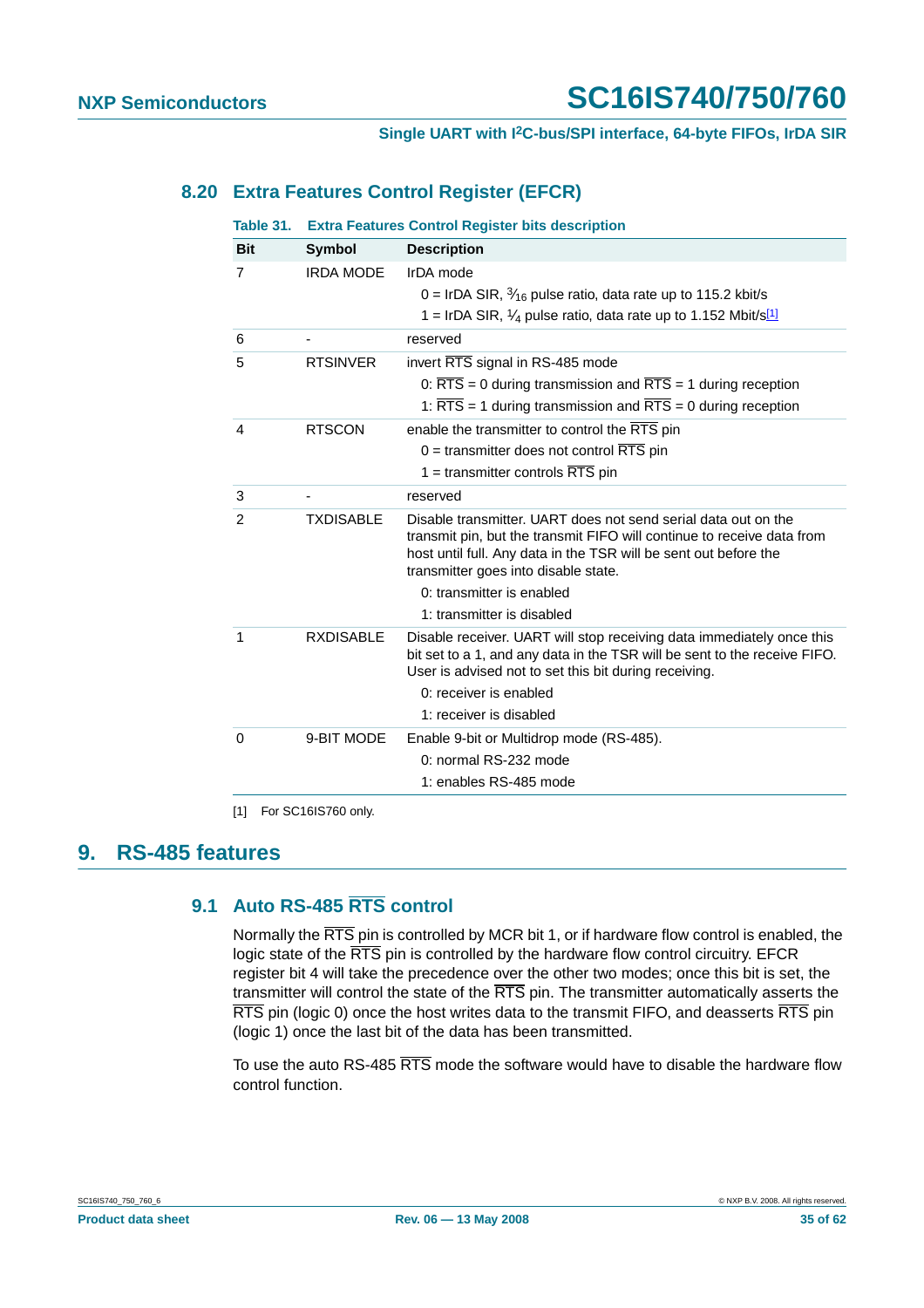#### <span id="page-35-0"></span>**9.2 RS-485 RTS output inversion**

EFCR bit 5 reverses the polarity of the RTS pin if the UART is in auto RS-485 RTS mode. When the transmitter has data to be sent it will deasserts the  $\overline{\text{RTS}}$  pin (logic 1), and when the last bit of the data has been sent out the transmitter asserts the  $\overline{\text{RTS}}$  pin (logic 0).

#### <span id="page-35-1"></span>**9.3 Auto RS-485**

EFCR bit 0 is used to enable the RS-485 mode (multidrop or 9-bit mode). In this mode of operation, a 'master' station transmits an address character followed by data characters for the addressed 'slave' stations. The slave stations examine the received data and interrupt the controller if the received character is an address character (parity bit  $= 1$ ).

To use the auto RS-485 mode the software would have to disable the hardware and software flow control functions.

#### <span id="page-35-2"></span>**9.3.1 Normal multidrop mode**

The 9-bit Mode in EFCR (bit 0) is enabled, but not Special Character Detect (EFR bit 5). The receiver is set to Force Parity 0 (LCR[5:3] = 111) in order to detect address bytes.

With the receiver initially disabled, it ignores all the data bytes (parity bit  $= 0$ ) until an address byte is received (parity bit  $= 1$ ). This address byte will cause the UART to set the parity error. The UART will generate a line status interrupt (IER bit 2 must be set to '1' at this time), and at the same time puts this address byte in the RX FIFO. After the controller examines the byte it must make a decision whether or not to enable the receiver; it should enable the receiver if the address byte addresses its ID address, and must not enable the receiver if the address byte does not address its ID address.

If the controller enables the receiver, the receiver will receive the subsequent data until being disabled by the controller after the controller has received a complete message from the 'master' station. If the controller does not disable the receiver after receiving a message from the 'master' station, the receiver will generate a parity error upon receiving another address byte. The controller then determines if the address byte addresses its ID address, if it is not, the controller then can disable the receiver. If the address byte addresses the 'slave' ID address, the controller take no further action, the receiver will receive the subsequent data.

#### <span id="page-35-3"></span>**9.3.2 Auto address detection**

If Special Character Detect is enabled (EFR[5] is set and the XOFF2 register contains the address byte) the receiver will try to detect an address byte that matches the programmed character in the XOFF2 register. If the received byte is a data byte or an address byte that does not match the programmed character in the XOFF2 register, the receiver will discard these data. Upon receiving an address byte that matches the Xoff2 character, the receiver will be automatically enabled if not already enabled, and the address character is pushed into the RX FIFO along with the parity bit (in place of the parity error bit). The receiver also generates a line status interrupt (IER[2] must be set to '1' at this time). The receiver will then receive the subsequent data from the 'master' station until being disabled by the controller after having received a message from the 'master' station.

If another address byte is received and this address byte does not match Xoff2 character, the receiver will be automatically disabled and the address byte is ignored. If the address byte matches Xoff2 character, the receiver will put this byte in the RX FIFO along with the parity bit in the parity error bit (LSR bit 2).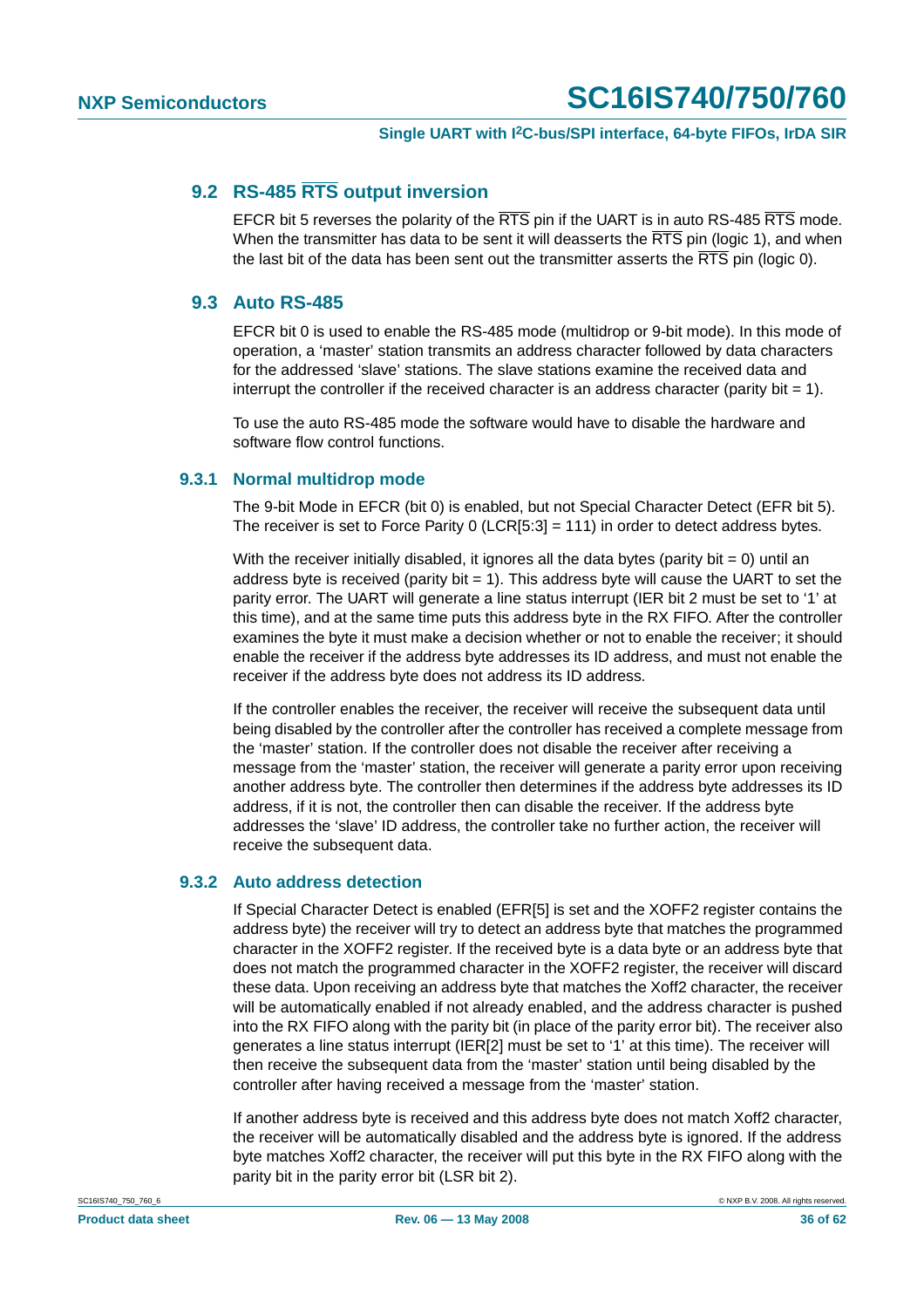## <span id="page-36-2"></span>**10. I2C-bus operation**

The two lines of the  $12C$ -bus are a serial data line (SDA) and a serial clock line (SCL). Both lines are connected to a positive supply via a pull-up resistor, and remain HIGH when the bus is not busy. Each device is recognized by a unique address whether it is a microcomputer, LCD driver, memory or keyboard interface and can operate as either a transmitter or receiver, depending on the function of the device. A device generating a message or data is a transmitter, and a device receiving the message or data is a receiver. Obviously, a passive function like an LCD driver could only be a receiver, while a microcontroller or a memory can both transmit and receive data.

#### <span id="page-36-3"></span>**10.1 Data transfers**

One data bit is transferred during each clock pulse (see [Figure](#page-36-0) 16). The data on the SDA line must remain stable during the HIGH period of the clock pulse in order to be valid. Changes in the data line at this time will be interpreted as control signals. A HIGH-to-LOW transition of the data line (SDA) while the clock signal (SCL) is HIGH indicates a START condition, and a LOW-to-HIGH transition of the SDA while SCL is HIGH defines a STOP condition (see [Figure](#page-36-1) 17). The bus is considered to be busy after the START condition and free again at a certain time interval after the STOP condition. The START and STOP conditions are always generated by the master.

<span id="page-36-0"></span>

<span id="page-36-1"></span>**Fig 17. START and STOP conditions**

START condition

The number of data bytes transferred between the START and STOP condition from transmitter to receiver is not limited. Each byte, which must be eight bits long, is transferred serially with the most significant bit first, and is followed by an acknowledge bit (see [Figure](#page-37-0) 18). The clock pulse related to the acknowledge bit is generated by the master. The device that acknowledges has to pull down the SDA line during the acknowledge clock pulse, while the transmitting device releases this pulse (see [Figure](#page-37-1) 19).

mba608

STOP condition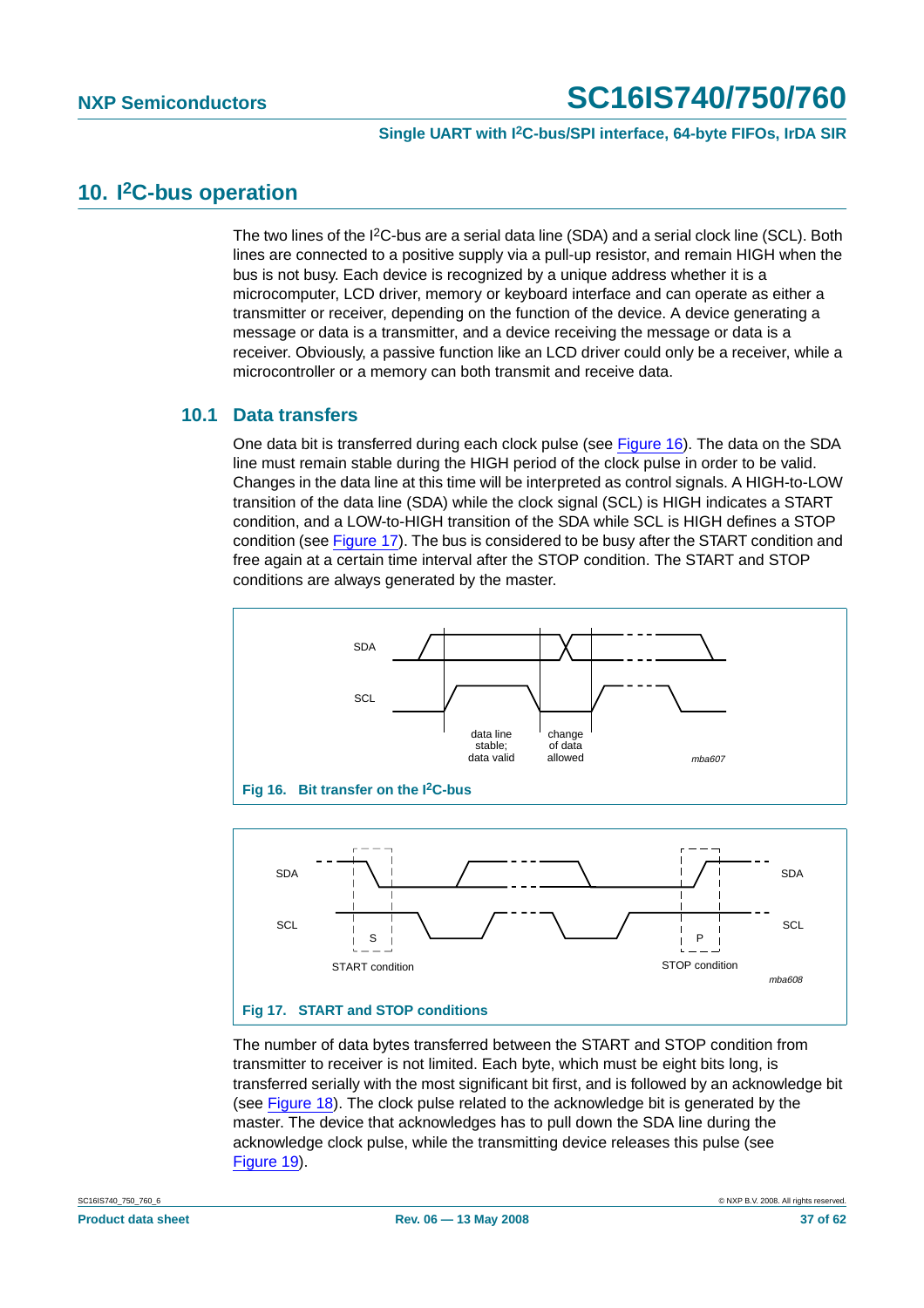#### **Single UART with I2C-bus/SPI interface, 64-byte FIFOs, IrDA SIR**



<span id="page-37-0"></span>

<span id="page-37-1"></span>A slave receiver must generate an acknowledge after the reception of each byte, and a master must generate one after the reception of each byte clocked out of the slave transmitter.

There are two exceptions to the 'acknowledge after every byte' rule. The first occurs when a master is a receiver: it must signal an end of data to the transmitter by **not** signalling an acknowledge on the last byte that has been clocked out of the slave. The acknowledge related clock, generated by the master should still take place, but the SDA line will not be pulled down. In order to indicate that this is an active and intentional lack of acknowledgement, we shall term this special condition as a 'negative acknowledge'.

The second exception is that a slave will send a negative acknowledge when it can no longer accept additional data bytes. This occurs after an attempted transfer that cannot be accepted.

### <span id="page-37-2"></span>**10.2 Addressing and transfer formats**

Each device on the bus has its own unique address. Before any data is transmitted on the bus, the master transmits on the bus the address of the slave to be accessed for this transaction. A well-behaved slave with a matching address, if it exists on the network, should of course acknowledge the master's addressing. The addressing is done by the first byte transmitted by the master after the START condition.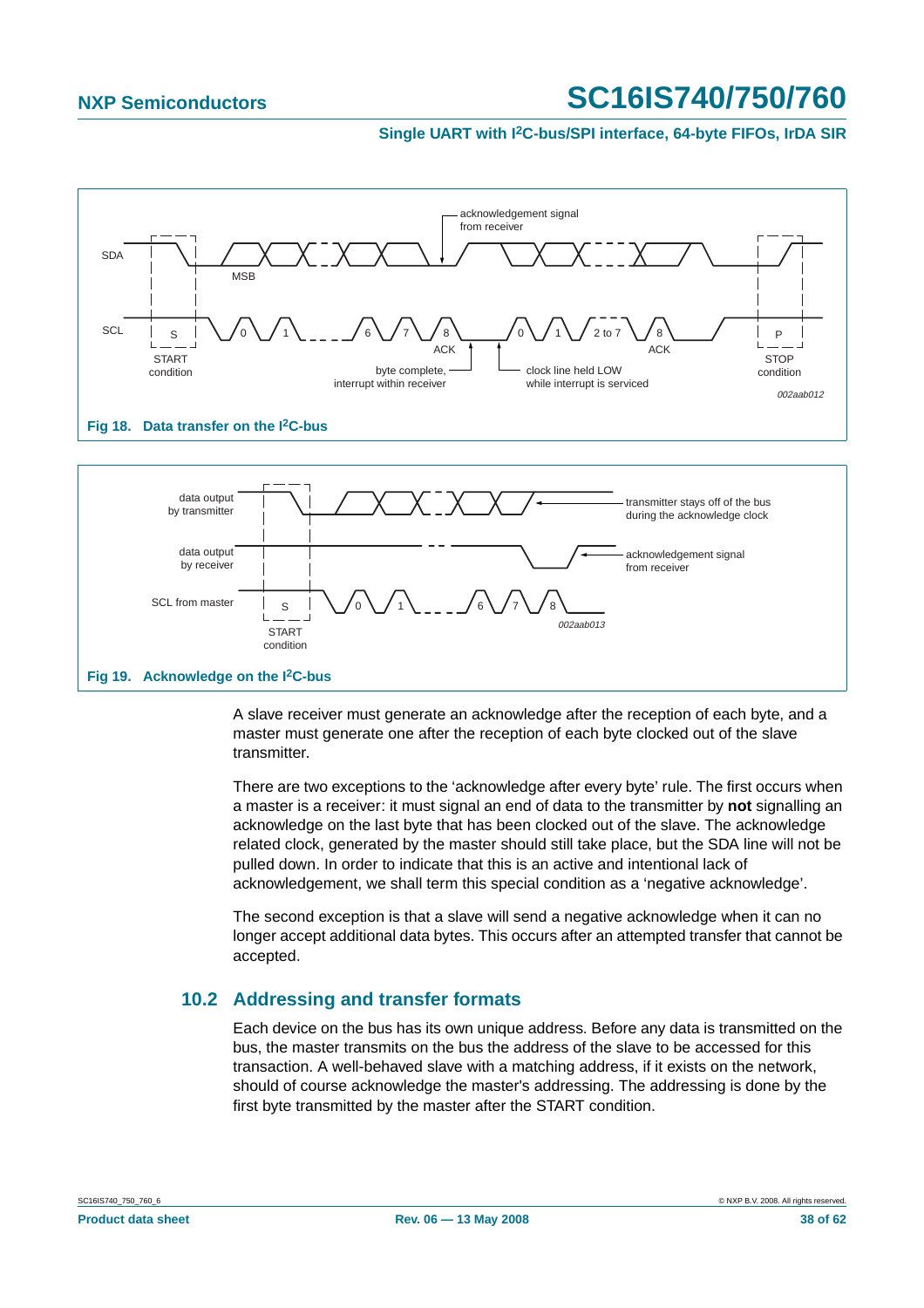#### **Single UART with I2C-bus/SPI interface, 64-byte FIFOs, IrDA SIR**

An address on the network is seven bits long, appearing as the most significant bits of the address byte. The last bit is a direction  $(R/\overline{W})$  bit. A '0' indicates that the master is transmitting (write) and a '1' indicates that the master requests data (read). A complete data transfer, comprised of an address byte indicating a 'write' and two data bytes is shown in [Figure](#page-38-0) 20.



<span id="page-38-0"></span>When an address is sent, each device in the system compares the first seven bits after the START with its own address. If there is a match, the device will consider itself addressed by the master, and will send an acknowledge. The device could also determine if in this transaction it is assigned the role of a slave receiver or slave transmitter, depending on the R/W bit.

Each node of the I2C-bus network has a unique seven-bit address. The address of a microcontroller is of course fully programmable, while peripheral devices usually have fixed and programmable address portions.

When the master is communicating with one device only, data transfers follow the format of [Figure](#page-38-0) 20, where the R $\sqrt{W}$  bit could indicate either direction. After completing the transfer and issuing a STOP condition, if a master would like to address some other device on the network, it could start another transaction by issuing a new START.

Another way for a master to communicate with several different devices would be by using a 'repeated START'. After the last byte of the transaction was transferred, including its acknowledge (or negative acknowledge), the master issues another START, followed by address byte and data—without effecting a STOP. The master may communicate with a number of different devices, combining 'reads' and 'writes'. After the last transfer takes place, the master issues a STOP and releases the bus. Possible data formats are demonstrated in [Figure](#page-39-0) 21. Note that the repeated START allows for both change of a slave and a change of direction, without releasing the bus. We shall see later on that the change of direction feature can come in handy even when dealing with a single device.

In a single master system, the repeated START mechanism may be more efficient than terminating each transfer with a STOP and starting again. In a multimaster environment, the determination of which format is more efficient could be more complicated, as when a master is using repeated STARTs it occupies the bus for a long time and thus preventing other devices from initiating transfers.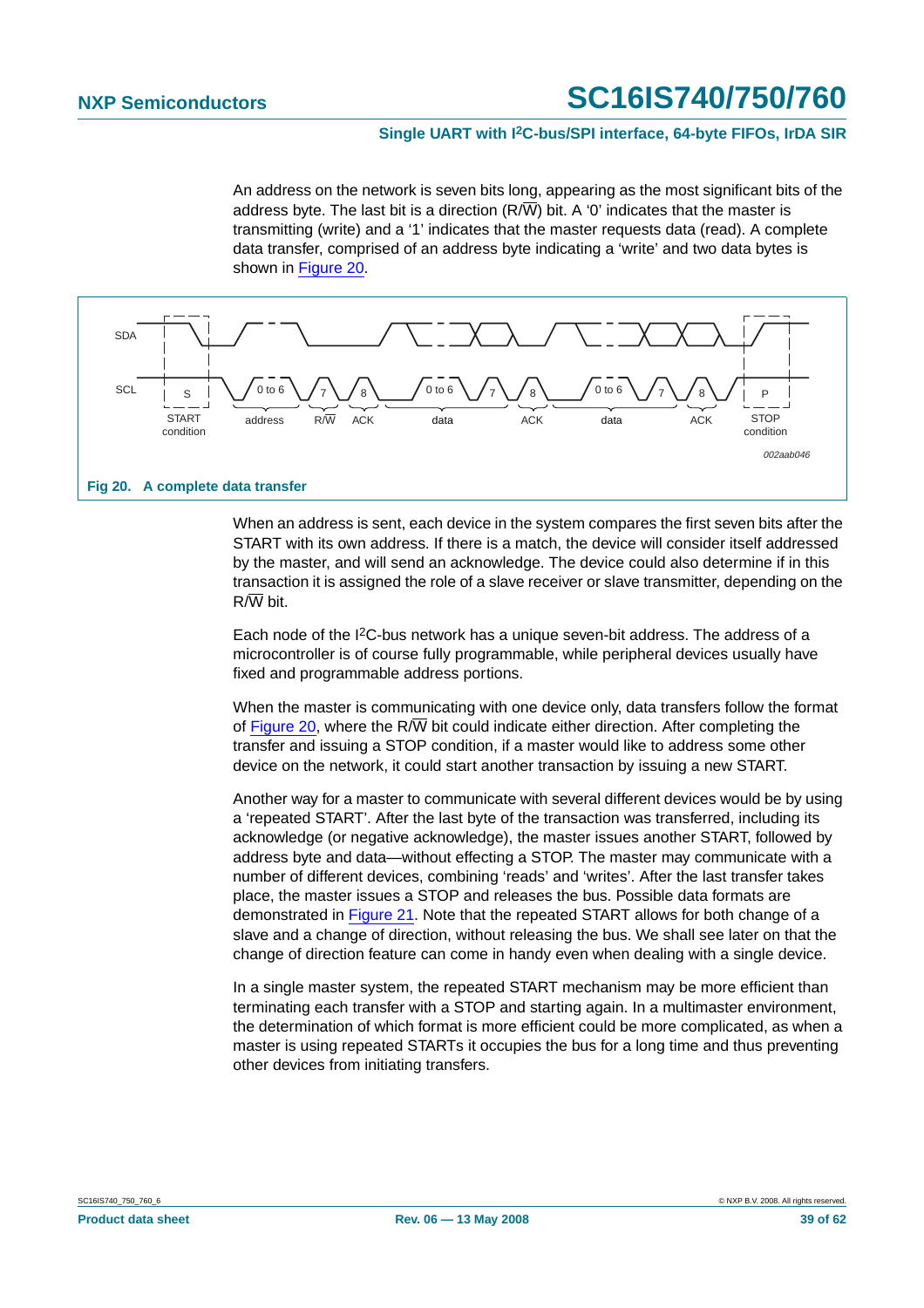#### **Single UART with I2C-bus/SPI interface, 64-byte FIFOs, IrDA SIR**

<span id="page-39-0"></span>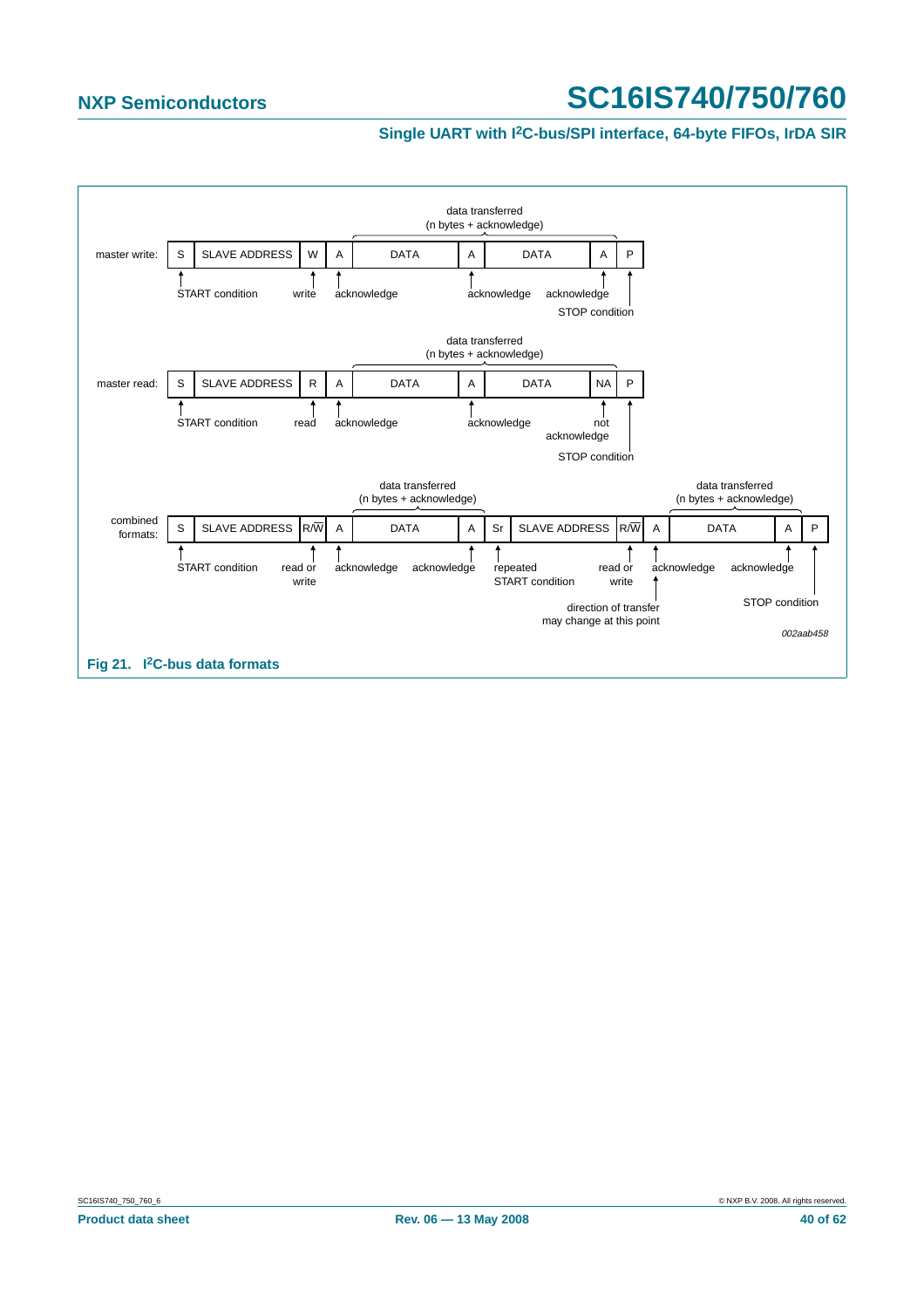#### <span id="page-40-2"></span>**10.3 Addressing**

Before any data is transmitted or received, the master must send the address of the receiver via the SDA line. The first byte after the START condition carries the address of the slave device and the read/write bit. [Table](#page-40-0) 32 shows how the SC16IS740/750/760's address can be selected by using A1 and A0 pins. For example, if these 2 pins are connected to  $V_{DD}$ , then the SC16IS740/750/760's address is set to 0x90, and the master communicates with it through this address.

| A <sub>1</sub>        | A <sub>0</sub>  | SC16IS750/760 $1^2$ C addresses (hex) $\frac{[1]}{[1]}$ |
|-----------------------|-----------------|---------------------------------------------------------|
| V <sub>DD</sub>       | V <sub>DD</sub> | 0x90 (1001 000X)                                        |
| <b>V<sub>DD</sub></b> | $V_{SS}$        | 0x92 (1001 001X)                                        |
| V <sub>DD</sub>       | SCL             | 0x94 (1001 010X)                                        |
| V <sub>DD</sub>       | <b>SDA</b>      | 0x96 (1001 011X)                                        |
| $V_{SS}$              | $V_{DD}$        | 0x98 (1001 100X)                                        |
| $V_{SS}$              | $V_{SS}$        | 0x9A (1001 101X)                                        |
| $V_{SS}$              | SCL             | 0x9C (1001 110X)                                        |
| $V_{SS}$              | <b>SDA</b>      | 0x9E (1001 111X)                                        |
| SCL                   | V <sub>DD</sub> | 0xA0 (1010 000X)                                        |
| SCL                   | $V_{SS}$        | 0xA2 (1010 001X)                                        |
| SCL                   | SCL             | 0xA4 (1010 010X)                                        |
| SCL                   | <b>SDA</b>      | 0xA6 (1010 011X)                                        |
| <b>SDA</b>            | V <sub>DD</sub> | 0xA8 (1010 100X)                                        |
| <b>SDA</b>            | $V_{SS}$        | 0xAA (1010 101X)                                        |
| <b>SDA</b>            | SCL             | 0xAC (1010 110X)                                        |
| <b>SDA</b>            | <b>SDA</b>      | 0xAE (1010 111X)                                        |
|                       |                 |                                                         |

<span id="page-40-0"></span>

| Table 32. | SC16IS740/750/760 address map |  |  |
|-----------|-------------------------------|--|--|
|-----------|-------------------------------|--|--|

<span id="page-40-1"></span>[1]  $X = \text{logic 0}$  for write cycle;  $X = \text{logic 1}$  for read cycle.

### <span id="page-40-3"></span>**10.4 Use of subaddresses**

When a master communicates with the SC16IS740/750/760 it must send a subaddress in the byte following the slave address byte. This subaddress is the internal address of the word the master wants to access for a single byte transfer, or the beginning of a sequence of locations for a multi-byte transfer. A subaddress is an 8-bit byte. Unlike the device address, it does not contain a direction (R/ $\overline{W}$ ) bit, and like any byte transferred on the bus it must be followed by an acknowledge.

[Table](#page-41-0) 33 shows the breakdown of the subaddress (register address) byte. Bit 0 is not used, bits [2:1] are both set to zeroes, bits [6:3] are used to select one of the device's internal registers, and bit 7 is not used.

A register write cycle is shown in [Figure](#page-41-1) 22. The START is followed by a slave address byte with the direction bit set to 'write', a subaddress byte, a number of data bytes, and a STOP signal. The subaddress indicates which register the master wants to access, and the data bytes which follow will be written one after the other to the subaddress location.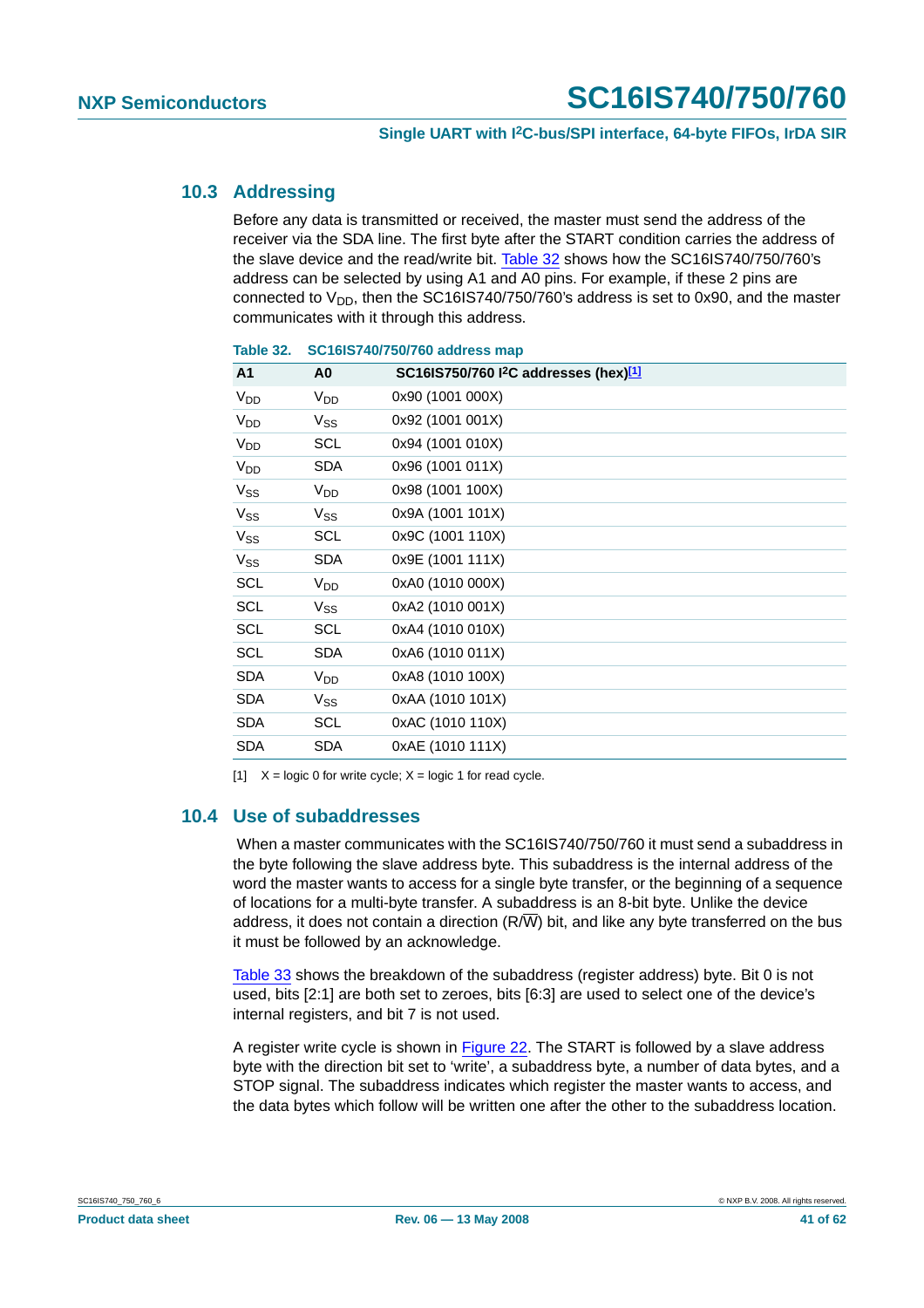#### **Single UART with I2C-bus/SPI interface, 64-byte FIFOs, IrDA SIR**

[Table](#page-43-0) 33 and Table 34 show the bits' presentation at the subaddress byte for  $12C$ -bus and SPI interfaces. Bit 0 is not used, bits 2:1 select the channel, bits 6:3 select one of the UART internal registers. Bit 7 is not used with the I2C-bus interface, but it is used by the SPI interface to indicate a read or a write operation.

<span id="page-41-1"></span>

The register read cycle (see [Figure](#page-41-2) 23) commences in a similar manner, with the master sending a slave address with the direction bit set to 'write' with a following subaddress. Then, in order to reverse the direction of the transfer, the master issues a repeated START followed again by the device address, but this time with the direction bit set to 'read'. The data bytes starting at the internal subaddress will be clocked out of the device, each followed by a master-generated acknowledge. The last byte of the read cycle will be followed by a negative acknowledge, signalling the end of transfer. The cycle is terminated by a STOP signal.



<span id="page-41-2"></span><span id="page-41-0"></span>

| Table 33.  | Register address byte $(I^2C)$    |                                                   |
|------------|-----------------------------------|---------------------------------------------------|
| <b>Bit</b> | <b>Name</b>                       | <b>Function</b>                                   |
|            | $\overline{\phantom{0}}$          | not used                                          |
| 6:3        | A[3:0]                            | UART's internal register select                   |
| 2:1        | CH <sub>1</sub> , CH <sub>0</sub> | channel select: $CH1 = 0$ , $CH0 = 0$             |
|            |                                   | Other values are reserved and should not be used. |
|            |                                   | not used                                          |
|            |                                   |                                                   |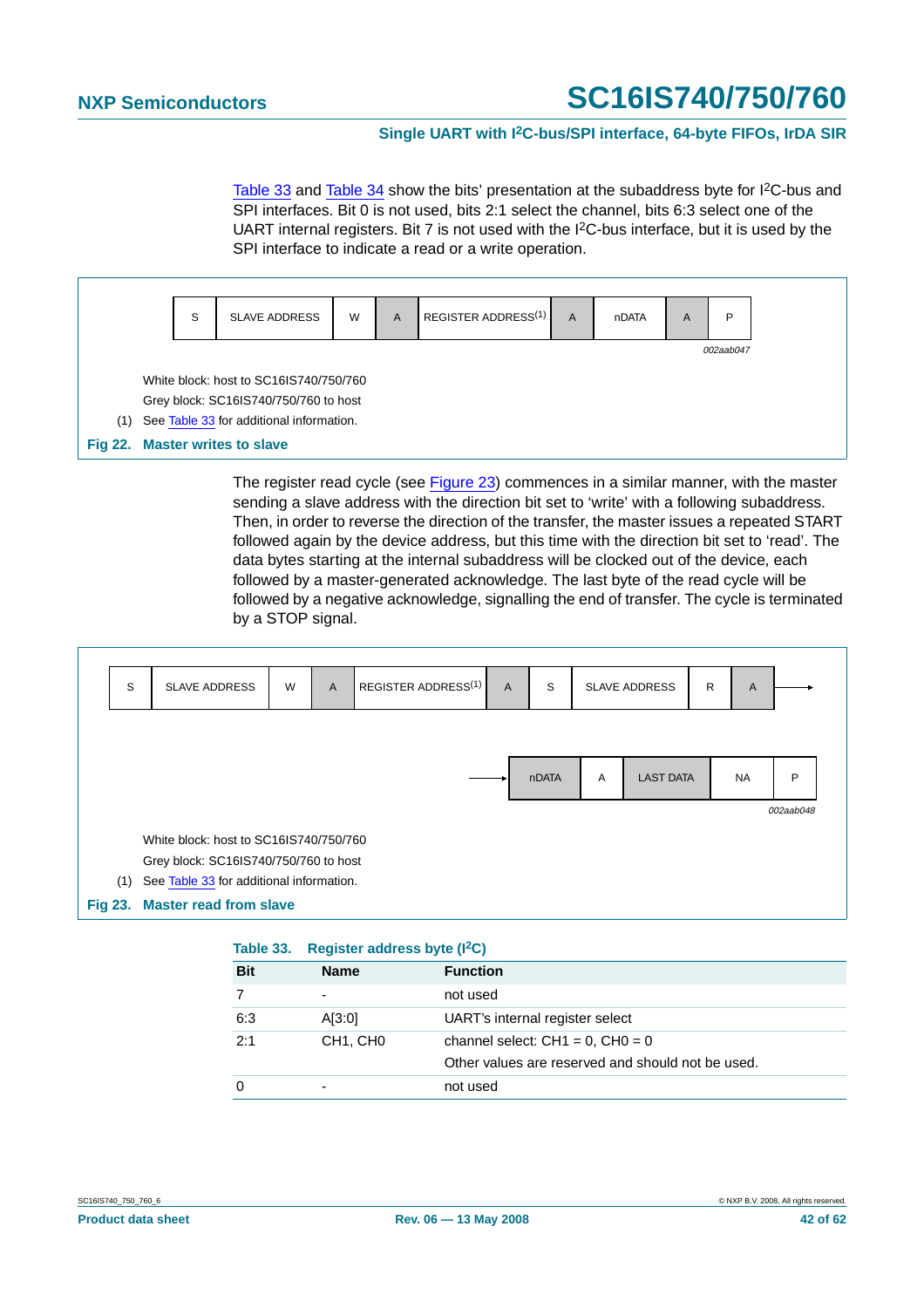

**NXP NXP Semiconductors Semiconductors** 

**SC16IS740/750/760**

<span id="page-42-2"></span><span id="page-42-1"></span><span id="page-42-0"></span>C16IS740/750/760

 $\boldsymbol{\omega}$ 

**Single UART with I2C-bus/SPI interface, 64-byte FIFOs, IrDA SIR**

Single UART with PC-bus/SPI interface, 64-byte FIFOs, IrDA SIR

<span id="page-42-3"></span>**Product data sheet Associated Rev. 06 — 13 May 2008**  $-$  **13**  $\overline{M}$  $\overline{M}$  $\overline{M}$  $\overline{S}$  $\overline{S}$  $\overline{S}$  $\overline{S}$  $\overline{S}$  $\overline{S}$  $\overline{S}$  $\overline{S}$  $\overline{S}$  $\overline{S}$  $\overline{S}$  $\overline{S}$  $\overline{S}$  $\overline{S}$  $\overline{S}$ Rev.  $\overline{8}$  $\overline{\phantom{a}}$ **13 May 2008** 

**Product data sheet** 

43 of 62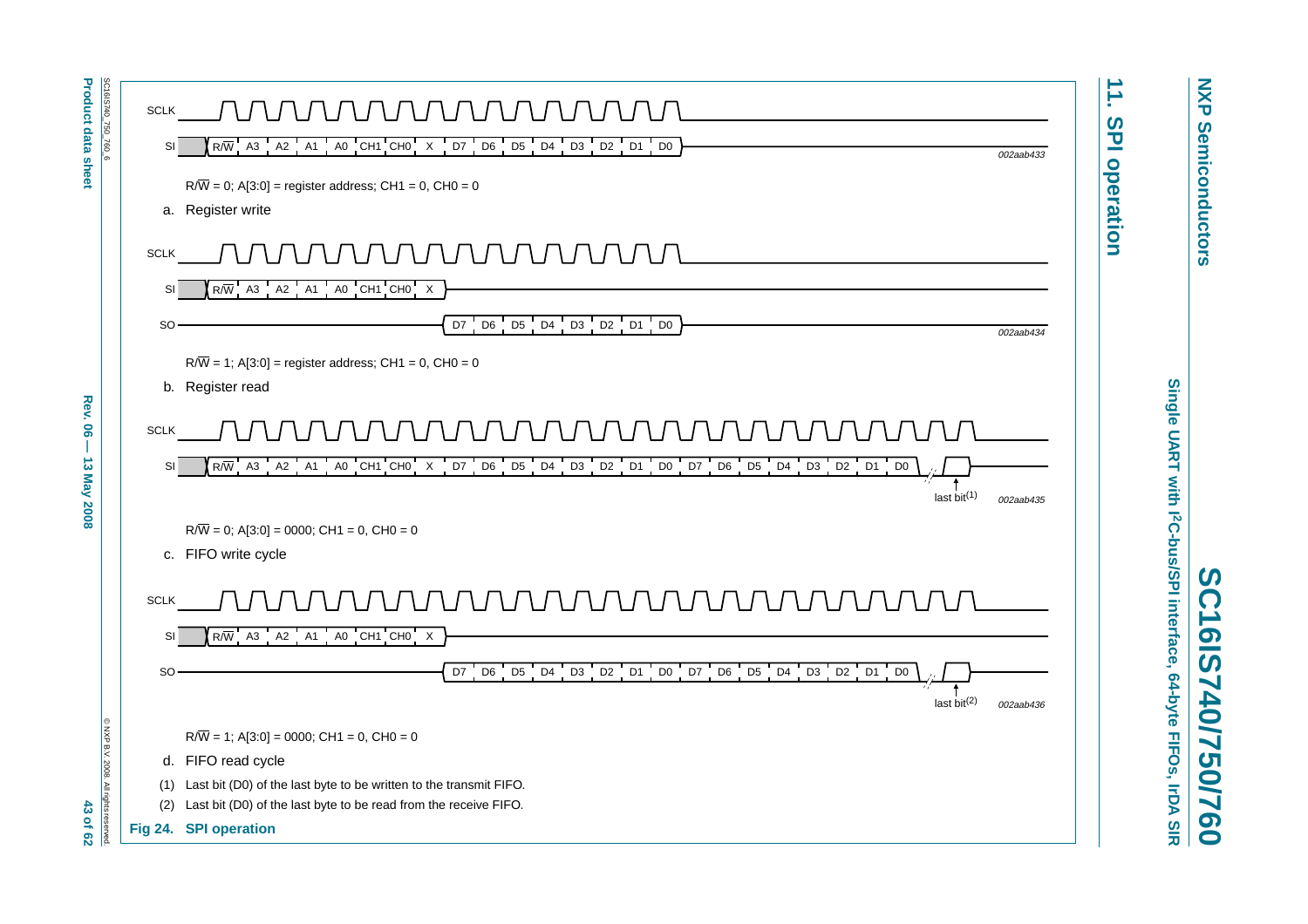<span id="page-43-0"></span>

| Table 34.  | <b>Register address byte (SPI)</b> |                                                   |
|------------|------------------------------------|---------------------------------------------------|
| <b>Bit</b> | <b>Name</b>                        | <b>Function</b>                                   |
|            | $R/\overline{W}$                   | 1: read from UART                                 |
|            |                                    | 0: write to UART                                  |
| 6:3        | A[3:0]                             | UART's internal register select                   |
| 2:1        | CH <sub>1</sub> , CH <sub>0</sub>  | channel select: $CH1 = 0$ , $CH0 = 0$             |
|            |                                    | Other values are reserved and should not be used. |
| 0          | ۰                                  | not used                                          |

### <span id="page-43-2"></span>**12. Limiting values**

#### **Table 35. Limiting values**

In accordance with the Absolute Maximum Rating System (IEC 60134).

| <b>Symbol</b>              | <b>Parameter</b>                | <b>Conditions</b>          | Min    | <b>Max</b>   | <b>Unit</b> |
|----------------------------|---------------------------------|----------------------------|--------|--------------|-------------|
| $V_{DD}$                   | supply voltage                  |                            | $-0.3$ | $+4.6$       | V           |
| $V_{I}$                    | input voltage                   | any input                  | $-0.3$ | $+5.5^{[1]}$ | V           |
| <b>I</b> <sub>I</sub>      | input current                   | any input                  | $-10$  | $+10$        | mA          |
| $I_{\rm O}$                | output current                  | any output                 | $-10$  | $+10$        | mA          |
| $P_{\text{tot}}$           | total power dissipation         |                            |        | 300          | mW          |
| P/out                      | power dissipation per<br>output |                            |        | 50           | mW          |
| $T_{amb}$                  | ambient temperature             | operating                  |        |              |             |
|                            |                                 | $V_{DD} = 2.5 V \pm 0.2 V$ | $-40$  | $+85$        | °C          |
|                            |                                 | $V_{DD} = 3.3 V \pm 0.3 V$ | $-40$  | $+95$        | $^{\circ}C$ |
| $T_i$                      | junction temperature            |                            | ٠      | $+125$       | $^{\circ}C$ |
| ${\mathsf T}_{\text{stg}}$ | storage temperature             |                            | $-65$  | $+150$       | °C          |

<span id="page-43-1"></span>[1] 5.5 V steady state voltage tolerance on inputs and outputs is valid only when the supply voltage is present. 4.6 V steady state voltage tolerance on inputs and outputs when no supply voltage is present.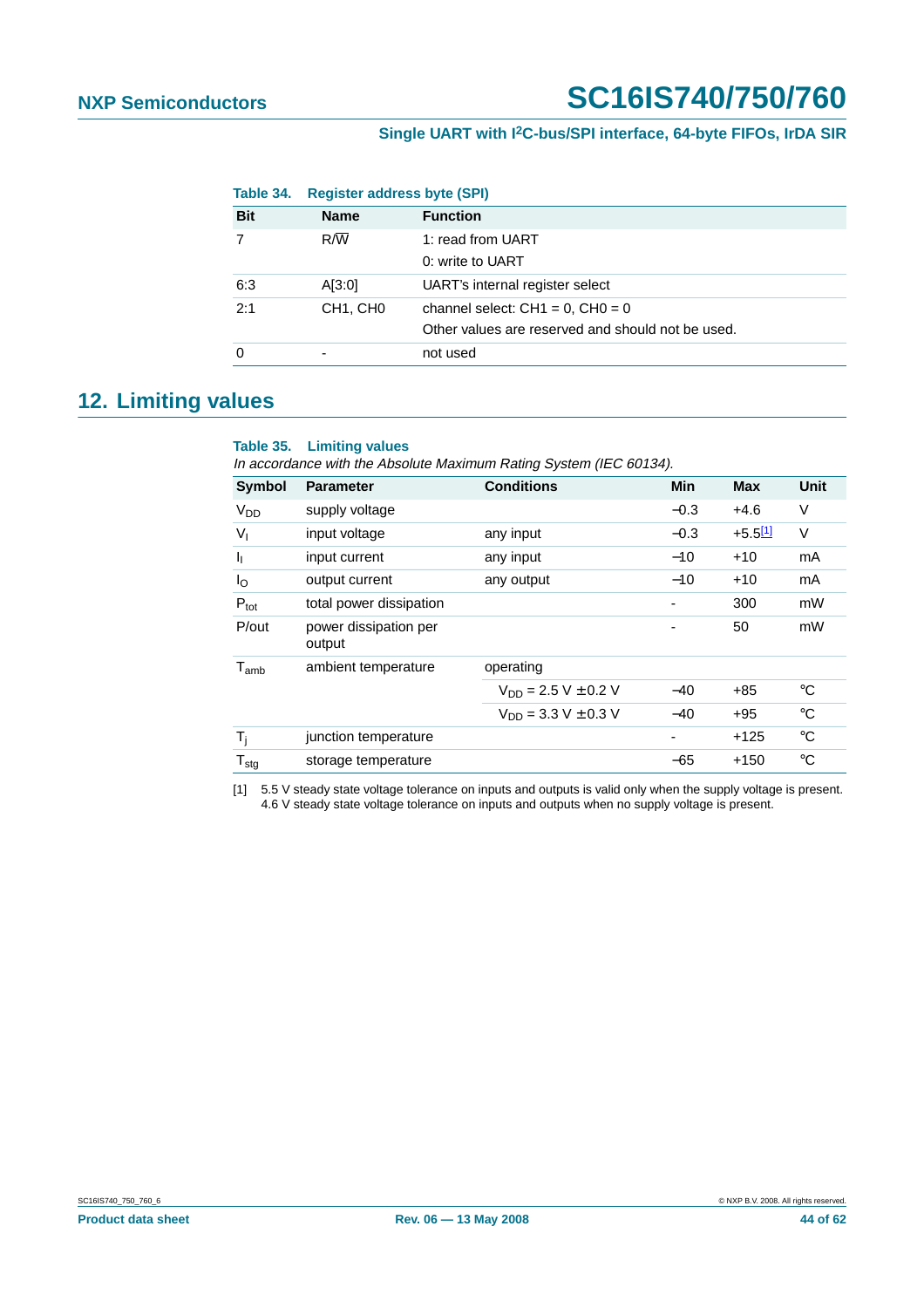#### **Single UART with I2C-bus/SPI interface, 64-byte FIFOs, IrDA SIR**

# <span id="page-44-0"></span>**13. Static characteristics**

#### **Table 36. Static characteristics**

 $V_{DD} = 2.5$  V ± 0.2 V,  $T_{amb} = -40$  °C to +85 °C; or  $V_{DD} = 3.3$  V ± 0.3 V,  $T_{amb} = -40$  °C to +95 °C; unless otherwise specified.

| <b>Symbol</b>           | <b>Conditions</b><br>Parameter        |                                                              |                          | $V_{DD} = 2.5 V$             | $V_{DD} = 3.3 V$         | Unit                     |             |
|-------------------------|---------------------------------------|--------------------------------------------------------------|--------------------------|------------------------------|--------------------------|--------------------------|-------------|
|                         |                                       |                                                              | Min                      | <b>Max</b>                   | Min                      | <b>Max</b>               |             |
| <b>Supplies</b>         |                                       |                                                              |                          |                              |                          |                          |             |
| <b>V<sub>DD</sub></b>   | supply voltage                        |                                                              | 2.3                      | 2.7                          | 3.0                      | 3.6                      | V           |
| l <sub>DD</sub>         | supply current                        | operating; no load                                           | $\overline{\phantom{a}}$ | 6.0                          | $\overline{\phantom{a}}$ | 6.0                      | mA          |
|                         | Inputs I2C/SPI, RX, CTS               |                                                              |                          |                              |                          |                          |             |
| V <sub>IH</sub>         | HIGH-level input voltage              |                                                              | 1.6                      | $5.5^{[1]}$                  | 2.0                      | $5.5^{[1]}$              | V           |
| $V_{IL}$                | LOW-level input voltage               |                                                              | $\overline{\phantom{0}}$ | 0.6                          | $\overline{\phantom{a}}$ | 0.8                      | V           |
| IL.                     | leakage current                       | input; $V_1 = 0$ V or 5.5 $V_1$                              | $\overline{\phantom{a}}$ | 1                            | ٠                        | 1                        | μA          |
| $C_i$                   | input capacitance                     |                                                              | $\blacksquare$           | 3                            | $\overline{\phantom{a}}$ | 3                        | pF          |
|                         | <b>Outputs TX, RTS, SO</b>            |                                                              |                          |                              |                          |                          |             |
| <b>V<sub>OH</sub></b>   | HIGH-level output voltage             | $I_{OH} = -400 \mu A$                                        | 1.85                     | $\qquad \qquad \blacksquare$ | $\overline{\phantom{a}}$ | ÷,                       | V           |
|                         |                                       | $I_{OH} = -4$ mA                                             | $\overline{\phantom{a}}$ | $\blacksquare$               | 2.4                      | ۰                        | V           |
| $V_{OL}$                | LOW-level output voltage              | $I_{OL} = 1.6$ mA                                            | $\overline{\phantom{a}}$ | 0.4                          | $\overline{\phantom{a}}$ | $\overline{\phantom{a}}$ | $\mathsf V$ |
|                         |                                       | $I_{OL} = 4 mA$                                              | $\overline{\phantom{a}}$ | $\overline{\phantom{a}}$     | $\overline{\phantom{a}}$ | 0.4                      | $\vee$      |
| C <sub>o</sub>          | output capacitance                    |                                                              | -                        | 4                            | $\overline{\phantom{0}}$ | $\overline{4}$           | pF          |
|                         |                                       | Inputs/outputs GPIO0 to GPIO7 (SC16IS750 and SC16IS760 only) |                          |                              |                          |                          |             |
| V <sub>IH</sub>         | HIGH-level input voltage              |                                                              | 1.6                      | 5.511                        | 2.0                      | 5.511                    | V           |
| $V_{IL}$                | LOW-level input voltage               |                                                              | $\overline{\phantom{a}}$ | 0.6                          | $\overline{\phantom{a}}$ | 0.8                      | V           |
| <b>V<sub>OH</sub></b>   | HIGH-level output voltage             | $I_{OH} = -400 \mu A$                                        | 1.85                     | $\qquad \qquad \blacksquare$ | $\overline{\phantom{a}}$ | $\overline{\phantom{a}}$ | V           |
|                         |                                       | $I_{OH} = -4$ mA                                             | $\overline{\phantom{a}}$ | $\overline{\phantom{a}}$     | 2.4                      | ۰                        | V           |
| $V_{OL}$                | LOW-level output voltage              | $I_{OL} = 1.6$ mA                                            | $\overline{\phantom{a}}$ | 0.4                          | $\overline{\phantom{a}}$ | $\blacksquare$           | $\mathsf V$ |
|                         |                                       | $I_{OL} = 4 mA$                                              | $\overline{\phantom{a}}$ | $\overline{\phantom{a}}$     | $\overline{\phantom{a}}$ | 0.4                      | V           |
| I <sub>L</sub>          | leakage current                       | input; $V_1 = 0$ V or 5.5 $V_1$                              | $\overline{\phantom{a}}$ | 1                            | $\overline{\phantom{0}}$ | 1                        | $\mu$ A     |
| $C_{o}$                 | output capacitance                    |                                                              | $\overline{\phantom{a}}$ | 4                            | ä,                       | $\overline{4}$           | pF          |
| <b>Output IRQ</b>       |                                       |                                                              |                          |                              |                          |                          |             |
| $V_{OL}$                | LOW-level output voltage              | $I_{OL} = 1.6$ mA                                            | $\overline{\phantom{a}}$ | 0.4                          | $\overline{\phantom{a}}$ | $\blacksquare$           | V           |
|                         |                                       | $I_{OL} = 4 mA$                                              | $\overline{\phantom{a}}$ | $\overline{\phantom{0}}$     | $\overline{\phantom{a}}$ | 0.4                      | V           |
| $C_{o}$                 | output capacitance                    |                                                              | -                        | 4                            | ٠                        | $\overline{4}$           | pF          |
|                         | I <sup>2</sup> C-bus input/output SDA |                                                              |                          |                              |                          |                          |             |
| $V_{IH}$                | HIGH-level input voltage              |                                                              | 1.6                      | 5.511                        | 2.0                      | $5.5^{[1]}$              | $\vee$      |
| $V_{IL}$                | LOW-level input voltage               |                                                              | ÷                        | 0.6                          | $\overline{\phantom{a}}$ | 0.8                      | V           |
| $V_{OL}$                | LOW-level output voltage              | $I_{OL} = 1.6$ mA                                            | -                        | 0.4                          | $\overline{\phantom{0}}$ | $\overline{a}$           | $\mathsf V$ |
|                         |                                       | $I_{OL} = 4 mA$                                              | $\overline{\phantom{a}}$ | $\overline{\phantom{0}}$     | $\overline{\phantom{0}}$ | 0.4                      | V           |
| $\mathsf{I}_\mathsf{L}$ | leakage current                       | input; $V_1 = 0$ V or 5.5 $V_1$                              | $\overline{\phantom{a}}$ | 10                           | $\frac{1}{2}$            | 10                       | μA          |
| $\mathrm{C}_\mathrm{o}$ | output capacitance                    |                                                              | -                        | $\overline{7}$               | $\overline{\phantom{0}}$ | $\overline{7}$           | pF          |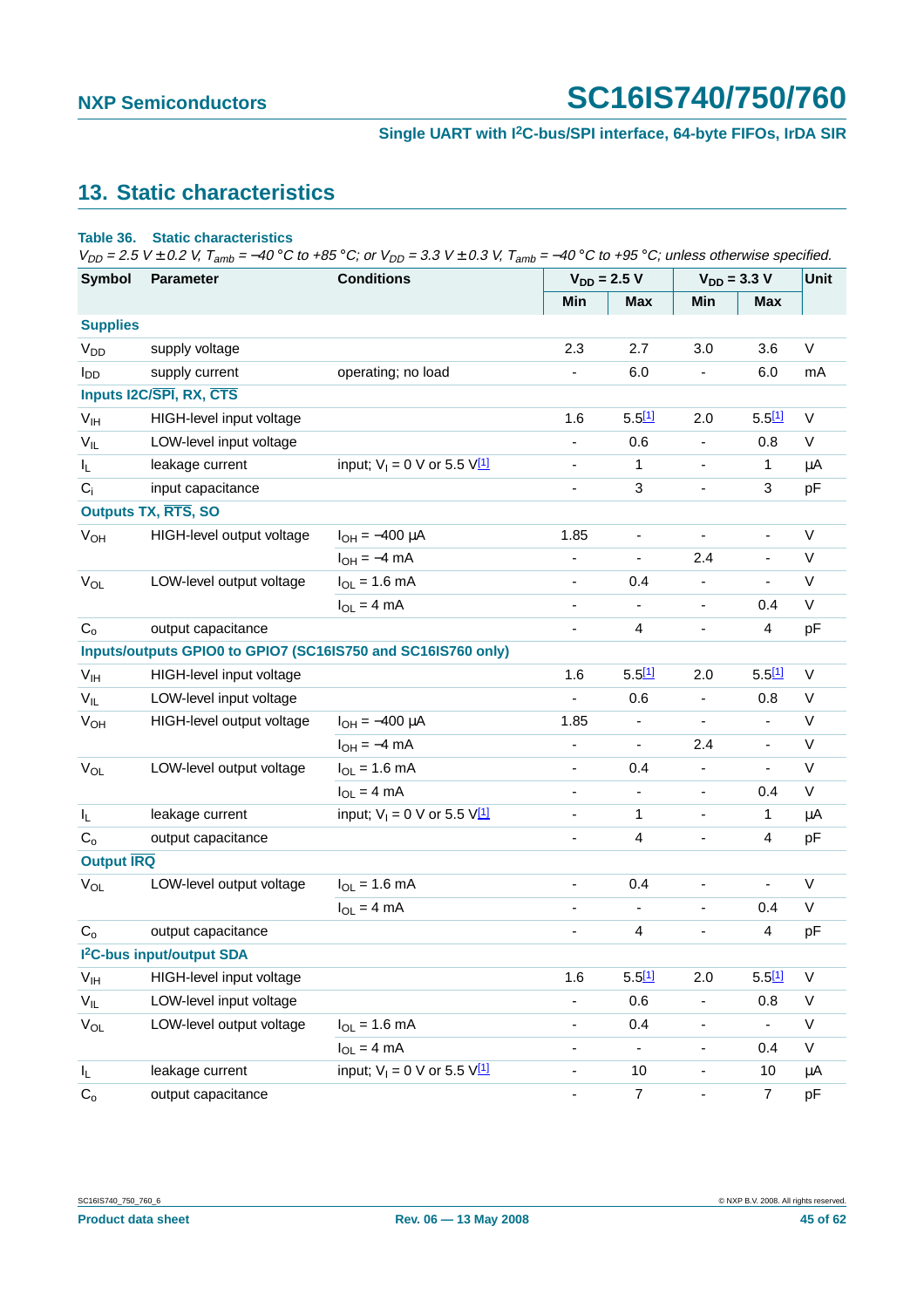#### **Single UART with I2C-bus/SPI interface, 64-byte FIFOs, IrDA SIR**

| <b>Static characteristics</b> continued<br>Table 36.<br>$V_{DD}$ = 2.5 V $\pm$ 0.2 V, T <sub>amb</sub> = –40 °C to +85 °C; or $V_{DD}$ = 3.3 V $\pm$ 0.3 V, T <sub>amb</sub> = –40 °C to +95 °C; unless otherwise specified. |                                               |                                   |                  |                      |                          |             |        |  |  |  |
|------------------------------------------------------------------------------------------------------------------------------------------------------------------------------------------------------------------------------|-----------------------------------------------|-----------------------------------|------------------|----------------------|--------------------------|-------------|--------|--|--|--|
| Symbol                                                                                                                                                                                                                       | <b>Parameter</b>                              | <b>Conditions</b>                 | $V_{DD} = 2.5 V$ |                      | $V_{DD} = 3.3 V$         | Unit        |        |  |  |  |
|                                                                                                                                                                                                                              |                                               |                                   | Min              | <b>Max</b>           | Min                      | <b>Max</b>  |        |  |  |  |
|                                                                                                                                                                                                                              | 1 <sup>2</sup> C-bus inputs SCL, CS/A0, SI/A1 |                                   |                  |                      |                          |             |        |  |  |  |
| V <sub>IH</sub>                                                                                                                                                                                                              | HIGH-level input voltage                      |                                   | 1.6              | 5.511                | 2.0                      | $5.5^{[1]}$ | $\vee$ |  |  |  |
| $V_{IL}$                                                                                                                                                                                                                     | LOW-level input voltage                       |                                   | ٠                | 0.6                  | $\overline{\phantom{a}}$ | 0.8         | $\vee$ |  |  |  |
| I <sub>L</sub>                                                                                                                                                                                                               | leakage current                               | input; $V_1 = 0$ V or 5.5 $V_1^1$ | ۰                | 10                   |                          | 10          | μA     |  |  |  |
| $C_i$                                                                                                                                                                                                                        | input capacitance                             |                                   |                  | $\overline{7}$       | $\overline{\phantom{a}}$ | 7           | pF     |  |  |  |
|                                                                                                                                                                                                                              | <b>Clock input XTAL1<sup>[2]</sup></b>        |                                   |                  |                      |                          |             |        |  |  |  |
| V <sub>IH</sub>                                                                                                                                                                                                              | HIGH-level input voltage                      |                                   | 1.8              | $5.5$ <sup>[1]</sup> | 2.4                      | 5.511       | V      |  |  |  |
| $V_{IL}$                                                                                                                                                                                                                     | LOW-level input voltage                       |                                   |                  | 0.45                 | $\blacksquare$           | 0.6         | $\vee$ |  |  |  |
| ΙL.                                                                                                                                                                                                                          | leakage current                               | input; $V_1 = 0$ V or 5.5 $V_1$   | $-30$            | $+30$                | $-30$                    | $+30$       | μA     |  |  |  |
| $C_i$                                                                                                                                                                                                                        | input capacitance                             |                                   |                  | 3                    | $\overline{\phantom{a}}$ | 3           | pF     |  |  |  |
| <b>Sleep current</b>                                                                                                                                                                                                         |                                               |                                   |                  |                      |                          |             |        |  |  |  |
| $I_{DD(sleep)}$                                                                                                                                                                                                              | sleep mode supply current                     | inputs are at $V_{DD}$ or ground  | ٠                | 30                   |                          | 30          | μA     |  |  |  |

<span id="page-45-0"></span>[1] 5.5 V steady state voltage tolerance on inputs and outputs is valid only when the supply voltage is present. 3.8 V steady state voltage tolerance on inputs and outputs when no supply voltage is present.

<span id="page-45-1"></span>[2] XTAL2 should be left open when XTAL1 is driven by an external clock.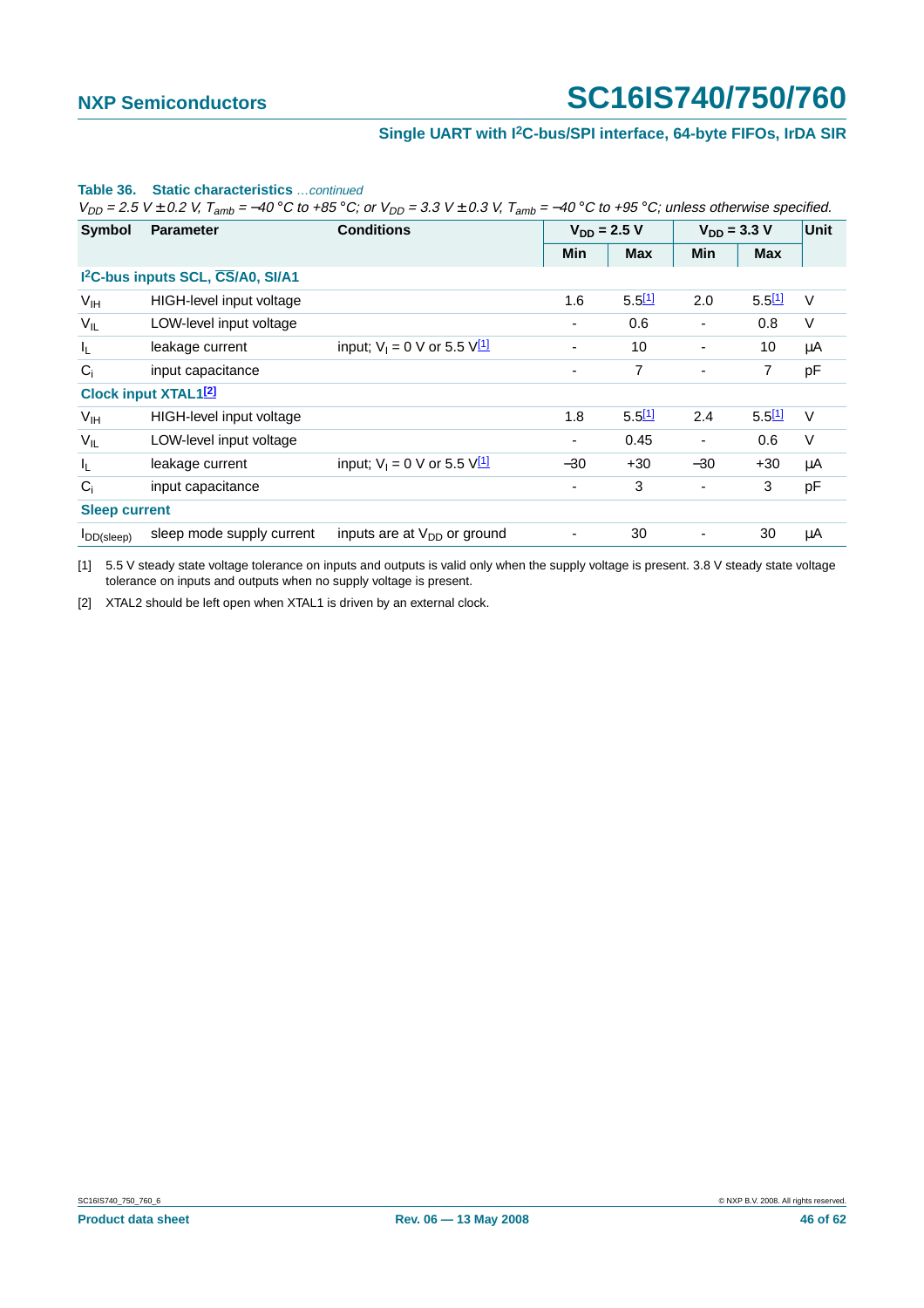## <span id="page-46-5"></span>**14. Dynamic characteristics**

#### <span id="page-46-4"></span>**Table 37. I2C-bus timing specifications[\[1\]](#page-46-0)**

All the timing limits are valid within the operating supply voltage, ambient temperature range and output load;  $V_{DD}$  = 2.5 V ± 0.2 V, T<sub>amb</sub> = −40 °C to +85 °C; or V<sub>DD</sub> = 3.3 V ± 0.3 V, T<sub>amb</sub> = −40 °C to +95 °C; and refer to V<sub>IL</sub> and V<sub>IH</sub> with an input voltage of  $V_{SS}$  to  $V_{DD}$ . All output load = 25 pF, except SDA output load = 400 pF.

| <b>Symbol</b>       | <b>Parameter</b>                                                     | <b>Conditions</b>            |       | <b>Standard mode</b><br>$I2C-bus$ |                              | <b>Fast mode</b><br>$I2C-bus$ |                              | Unit |
|---------------------|----------------------------------------------------------------------|------------------------------|-------|-----------------------------------|------------------------------|-------------------------------|------------------------------|------|
|                     |                                                                      |                              |       | Min                               | Max                          | Min                           | <b>Max</b>                   |      |
| $f_{SCL}$           | <b>SCL clock frequency</b>                                           |                              | $[2]$ | $\mathbf 0$                       | 100                          | 0                             | 400                          | kHz  |
| $t_{\text{BUF}}$    | bus free time between a STOP and START<br>condition                  |                              |       | 4.7                               |                              | 1.3                           | ÷,                           | μs   |
| t <sub>HD;STA</sub> | hold time (repeated) START condition                                 |                              |       | 4.0                               | $\frac{1}{2}$                | 0.6                           | $\overline{\phantom{a}}$     | μs   |
| t <sub>SU;STA</sub> | set-up time for a repeated START<br>condition                        |                              |       | 4.7                               | ÷                            | 0.6                           |                              | μs   |
| $t_{\text{SU;STO}}$ | set-up time for STOP condition                                       |                              |       | 4.7                               | $\frac{1}{2}$                | 0.6                           | $\overline{\phantom{a}}$     | μs   |
| <sup>t</sup> HD:DAT | data hold time                                                       |                              |       | 0                                 |                              | $\mathbf 0$                   | $\blacksquare$               | ns   |
| t <sub>VD:ACK</sub> | data valid acknowledge time                                          |                              |       | ÷,                                | 0.6                          | $\overline{\phantom{a}}$      | 0.6                          | μs   |
| t <sub>VD;DAT</sub> | data valid time                                                      | SCL LOW to<br>data out valid |       |                                   | 0.6                          | ä,                            | 0.6                          | ns   |
| t <sub>SU;DAT</sub> | data set-up time                                                     |                              |       | 250                               | $\overline{\phantom{0}}$     | 150                           | $\overline{\phantom{a}}$     | ns   |
| t <sub>LOW</sub>    | LOW period of the SCL clock                                          |                              |       | 4.7                               | $\overline{\phantom{0}}$     | 1.3                           | $\overline{\phantom{a}}$     | μs   |
| t <sub>HIGH</sub>   | HIGH period of the SCL clock                                         |                              |       | 4.0                               | ÷,                           | 0.6                           | $\overline{\phantom{a}}$     | μs   |
| $t_f$               | fall time of both SDA and SCL signals                                |                              |       | $\overline{\phantom{0}}$          | 300                          | $\blacksquare$                | 300                          | ns   |
| $t_r$               | rise time of both SDA and SCL signals                                |                              |       | ÷,                                | 1000                         | $\overline{\phantom{a}}$      | 300                          | ns   |
| tsp                 | pulse width of spikes that must be<br>suppressed by the input filter |                              |       |                                   | 50                           | ٠                             | 50                           | ns   |
| $t_{d1}$            | I <sup>2</sup> C-bus GPIO output valid time                          |                              | $[3]$ | 0.5                               | ä,                           | 0.5                           | $\qquad \qquad \blacksquare$ | μs   |
| $t_{d2}$            | I <sup>2</sup> C-bus modem input interrupt valid time                |                              |       | 0.2                               | $\qquad \qquad \blacksquare$ | 0.2                           | $\overline{\phantom{a}}$     | μs   |
| $t_{d3}$            | I <sup>2</sup> C-bus modem input interrupt clear time                |                              |       | 0.2                               | $\overline{\phantom{0}}$     | 0.2                           | $\overline{\phantom{a}}$     | μs   |
| $t_{d4}$            | I2C input pin interrupt valid time                                   |                              |       | 0.2                               | $\overline{\phantom{0}}$     | 0.2                           | $\blacksquare$               | μs   |
| $t_{d5}$            | I2C input pin interrupt clear time                                   |                              |       | 0.2                               | $\overline{\phantom{0}}$     | 0.2                           | $\overline{\phantom{a}}$     | μs   |
| $t_{d6}$            | I <sup>2</sup> C-bus receive interrupt valid time                    |                              |       | 0.2                               | $\overline{\phantom{0}}$     | 0.2                           | $\overline{\phantom{a}}$     | μs   |
| $t_{d7}$            | I <sup>2</sup> C-bus receive interrupt clear time                    |                              |       | 0.2                               | $\overline{\phantom{a}}$     | 0.2                           | $\overline{\phantom{a}}$     | μs   |
| $t_{d8}$            | I <sup>2</sup> C-bus transmit interrupt clear time                   |                              |       | 1.0                               | $\overline{\phantom{a}}$     | 0.5                           | $\blacksquare$               | μs   |
| $t_{d15}$           | SCL delay time after reset                                           |                              | $[4]$ | 3                                 | ÷,                           | 3                             | $\overline{\phantom{a}}$     | μs   |
| $t_{w(rst)}$        | reset pulse width                                                    |                              |       | 3                                 |                              | 3                             | ÷,                           | μs   |

<span id="page-46-0"></span>[1] A detailed description of the I<sup>2</sup>C-bus specification, with applications, is given in user manual UM10204: "*PC-bus specification and user* manual". This may be found at [www.nxp.com/acrobat\\_download/usermanuals/UM10204\\_3.pdf.](http://www.nxp.com/acrobat_download/usermanuals/UM10204_3.pdf)

<span id="page-46-1"></span>[2] Minimum SCL clock frequency is limited by the bus time-out feature, which resets the serial bus interface if SDA is held LOW for a minimum of 25 ms.

<span id="page-46-2"></span>[3] Only applicable to the SC16IS750 and SC16IS760.

<span id="page-46-3"></span>[4] 2 XTAL1 clocks or 3 us, whichever is less.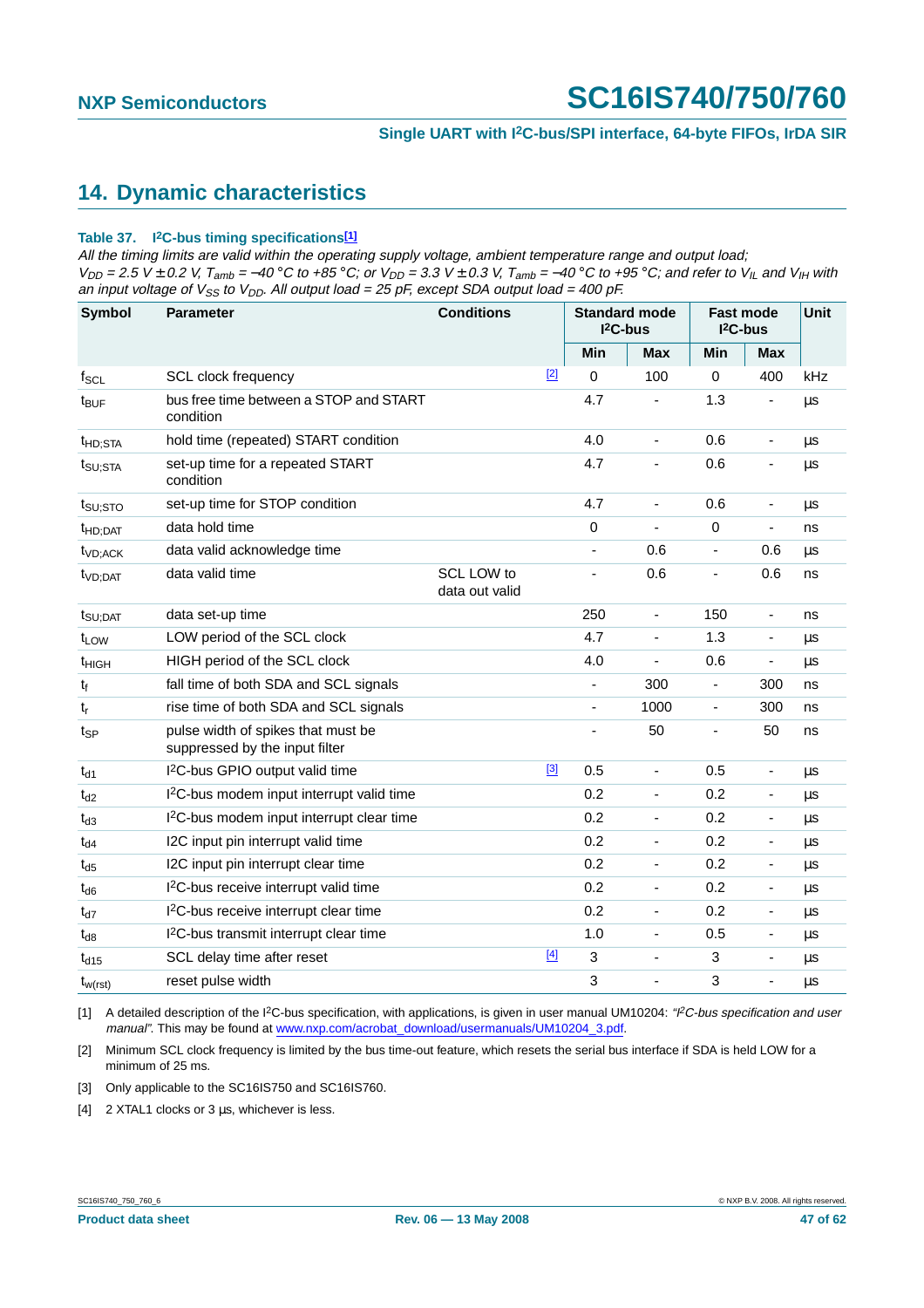#### **Single UART with I2C-bus/SPI interface, 64-byte FIFOs, IrDA SIR**



<span id="page-47-0"></span>



|                                                                  |               |                 |                     |              |              |               |                 |              | ACK to master |           |
|------------------------------------------------------------------|---------------|-----------------|---------------------|--------------|--------------|---------------|-----------------|--------------|---------------|-----------|
| <b>SDA</b>                                                       | SLAVE ADDRESS | WA              | <b>MSR REGISTER</b> | $\mathsf{A}$ | <sub>S</sub> | SLAVE ADDRESS | IR <sub>1</sub> | $\mathsf{A}$ | <b>DATA</b>   | A         |
|                                                                  |               |                 |                     |              |              |               |                 |              |               |           |
| <b>IRQ</b>                                                       |               |                 |                     |              |              |               |                 |              |               |           |
|                                                                  |               | t <sub>d2</sub> |                     |              |              |               |                 |              | tаз           |           |
| MODEM pin                                                        |               |                 |                     |              |              |               |                 |              |               | 002aab256 |
| Fig 28. Modem input pin interrupt (SC16IS750 and SC16IS760 only) |               |                 |                     |              |              |               |                 |              |               |           |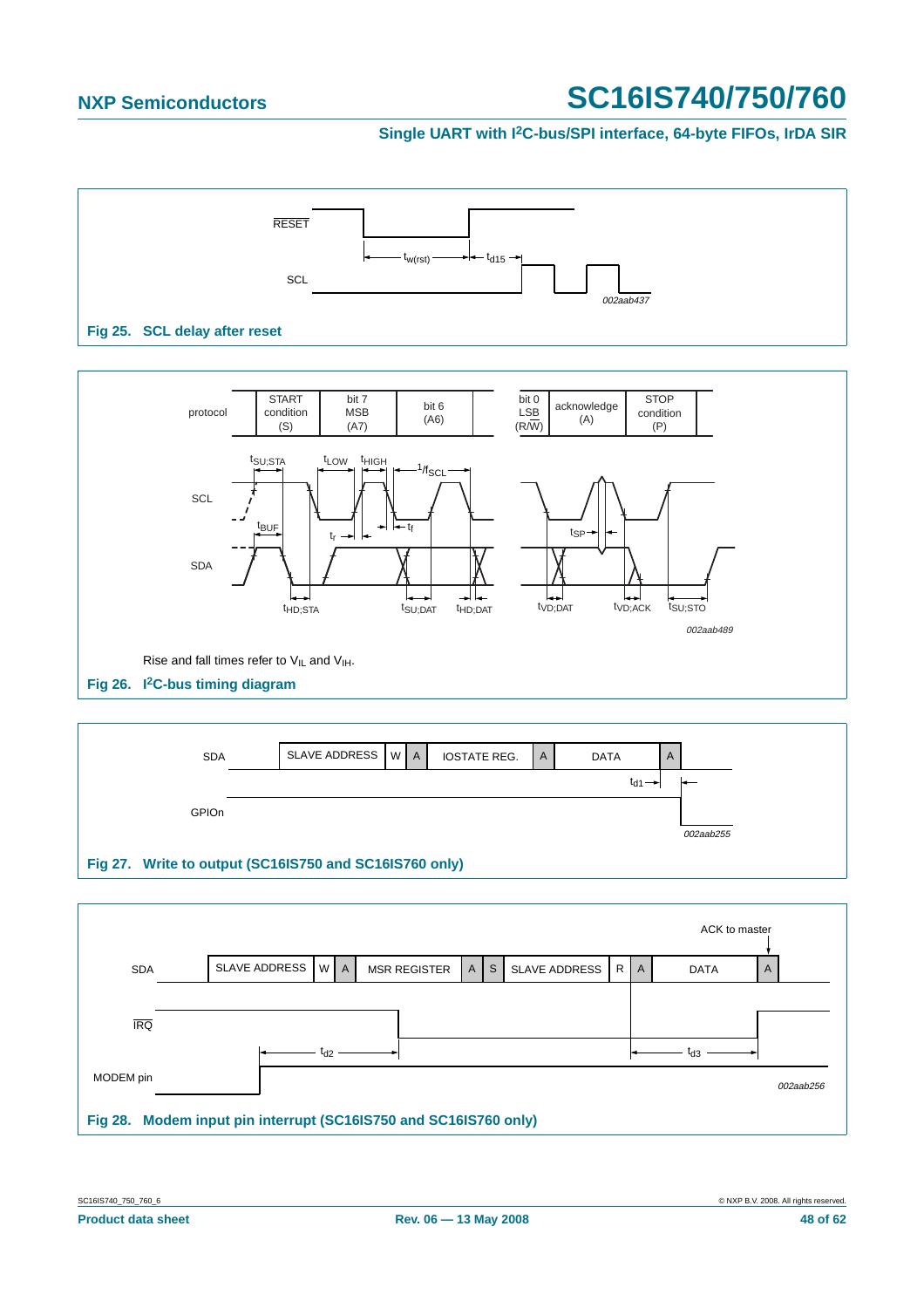#### **Single UART with I2C-bus/SPI interface, 64-byte FIFOs, IrDA SIR**







| <b>SDA</b>                       | SLAVE ADDRESS   W   A |  | THR REGISTER | A | <b>DATA</b>            | A |           |
|----------------------------------|-----------------------|--|--------------|---|------------------------|---|-----------|
|                                  |                       |  |              |   |                        |   |           |
| <b>IRQ</b>                       |                       |  |              |   |                        |   |           |
|                                  |                       |  |              |   | $t_{d8}$ $\rightarrow$ |   | 002aab260 |
| Fig 32. Transmit interrupt clear |                       |  |              |   |                        |   |           |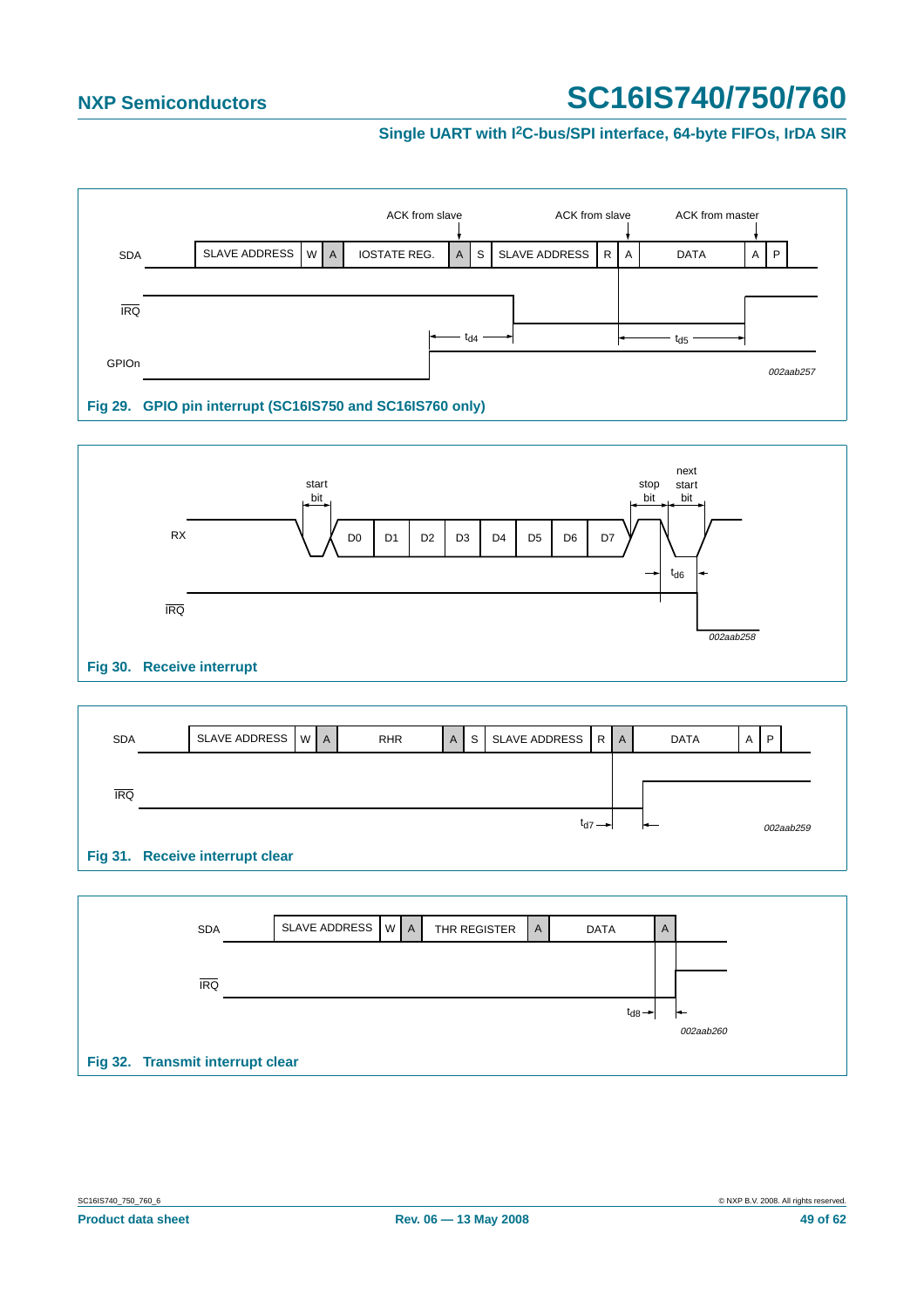#### **Single UART with I2C-bus/SPI interface, 64-byte FIFOs, IrDA SIR**

#### Table 38. f<sub>XTAL</sub> dynamic characteristics

 $V_{DD} = 2.5$  V ± 0.2 V,  $T_{amb} = -40$  °C to +85 °C; or  $V_{DD} = 3.3$  V ± 0.3 V,  $T_{amb} = -40$  °C to +95 °C

| <b>Symbol</b>   | <b>Parameter</b>      | <b>Conditions</b> |        |     | $V_{DD} = 2.5 V$ | $V_{DD} = 3.3 V$ | Unit       |            |
|-----------------|-----------------------|-------------------|--------|-----|------------------|------------------|------------|------------|
|                 |                       |                   |        | Min | <b>Max</b>       | Min              | <b>Max</b> |            |
| t <sub>w1</sub> | clock pulse duration  |                   |        | 10  |                  |                  | -          | ns         |
| $t_{w2}$        | clock pulse duration  |                   |        | 10  | ٠                |                  | ۰          | ns         |
| <b>TXTAL</b>    | frequency on pin XTAL |                   | [1][2] | -   | 48               | ٠                | 80         | <b>MHz</b> |

<span id="page-49-1"></span><span id="page-49-0"></span>[1] Applies to external clock, crystal oscillator max. 24 MHz.

$$
[2] \quad f_{XTAL} = \frac{1}{t_{w3}}
$$



#### <span id="page-49-2"></span>**Table 39. SC16IS740/750 SPI-bus timing specifications**

All the timing limits are valid within the operating supply voltage, ambient temperature range and output load;  $V_{DD}$  = 2.5 V ± 0.2 V, T<sub>amb</sub> = –40 °C to +85 °C; or V<sub>DD</sub> = 3.3 V ± 0.3 V, T<sub>amb</sub> = –40 °C to +95 °C; and refer to V<sub>IL</sub> and V<sub>IH</sub> with an input voltage of  $V_{SS}$  to  $V_{DD}$ . All output load = 25 pF, unless otherwise specified.

| Symbol           | <b>Parameter</b>                     | <b>Conditions</b> | <b>Min</b> | <b>Typ</b>               | <b>Max</b>               | <b>Unit</b> |
|------------------|--------------------------------------|-------------------|------------|--------------------------|--------------------------|-------------|
| $t_{TR}$         | CS HIGH to SO 3-state delay time     | $C_1 = 100 pF$    | ۰          |                          | 100                      | ns          |
| t <sub>CSS</sub> | CS to SCLK setup time                |                   | 100        |                          | -                        | ns          |
| $t_{\text{CSH}}$ | CS to SCLK hold time                 |                   | 20         |                          | $\overline{\phantom{a}}$ | ns          |
| $t_{DO}$         | SCLK fall to SO valid delay time     | $C_1 = 100 pF$    | ۰          | ٠                        | 100                      | ns          |
| $t_{DS}$         | SI to SCLK setup time                |                   | 100        | ٠                        | $\overline{\phantom{a}}$ | ns          |
| $t_{DH}$         | SI to SCLK hold time                 |                   | 20         | $\overline{\phantom{0}}$ | -                        | ns          |
| $t_{CP}$         | <b>SCLK</b> period                   | $t_{CL} + t_{CH}$ | 250        | ٠                        | $\overline{\phantom{a}}$ | ns          |
| $t_{CH}$         | <b>SCLK HIGH time</b>                |                   | 100        |                          | $\overline{\phantom{a}}$ | ns          |
| $t_{CL}$         | <b>SCLK LOW time</b>                 |                   | 100        | ٠                        | ٠                        | ns          |
| $t_{\text{CSW}}$ | CS HIGH pulse width                  |                   | 200        |                          | -                        | ns          |
| $t_{d9}$         | SPI output data valid time           |                   | 200        |                          | $\overline{\phantom{a}}$ | ns          |
| $t_{d10}$        | SPI modem output data valid time     |                   | 200        |                          | $\overline{\phantom{a}}$ | ns          |
| $t_{d11}$        | SPI transmit interrupt clear time    |                   | 200        |                          | -                        | ns          |
| $t_{d12}$        | SPI modem input interrupt clear time |                   | 200        |                          | $\overline{\phantom{a}}$ | ns          |
| $t_{d13}$        | SPI interrupt clear time             |                   | 200        | $\overline{\phantom{a}}$ | $\overline{\phantom{a}}$ | ns          |
| $t_{d14}$        | SPI receive interrupt clear time     |                   | 200        |                          | ä,                       | ns          |
| $t_{w(rst)}$     | reset pulse width                    |                   | 3          |                          | ٠                        | $\mu$ s     |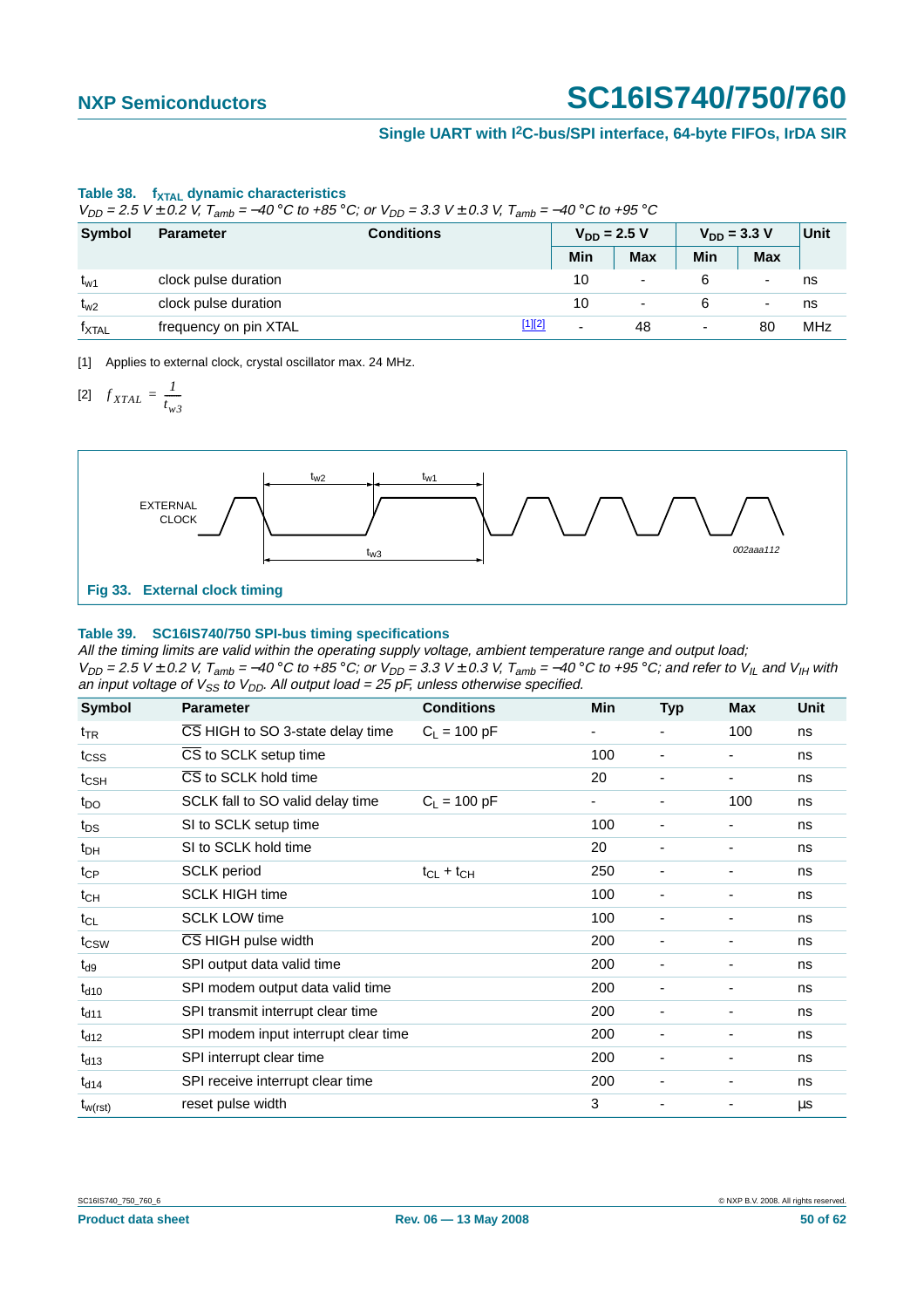#### **Single UART with I2C-bus/SPI interface, 64-byte FIFOs, IrDA SIR**

#### <span id="page-50-1"></span>**Table 40. SC16IS760 SPI-bus timing specifications**

All the timing limits are valid within the operating supply voltage, ambient temperature range and output load;  $V_{DD}$  = 2.5 V ± 0.2 V, T<sub>amb</sub> = –40 °C to +85 °C; or V<sub>DD</sub> = 3.3 V ± 0.3 V, T<sub>amb</sub> = –40 °C to +95 °C and refer to V<sub>IL</sub> and V<sub>IH</sub> with an input voltage of  $V_{SS}$  to  $V_{DD}$ . All output load = 25 pF, unless otherwise specified.

| Symbol           | <b>Parameter</b>                        | <b>Conditions</b> | $V_{DD} = 2.5 V$ |                          |     | $V_{DD} = 3.3 V$ |    |
|------------------|-----------------------------------------|-------------------|------------------|--------------------------|-----|------------------|----|
|                  |                                         |                   | Min              | <b>Max</b>               | Min | <b>Max</b>       |    |
| $t_{TR}$         | CS HIGH to SO 3-state delay time        | $C_1 = 100 pF$    |                  | 100                      |     | 100              | ns |
| t <sub>CSS</sub> | CS to SCLK setup time                   |                   | 100              | ۰                        | 100 |                  | ns |
| t <sub>CSH</sub> | CS to SCLK hold time                    |                   | 5                | $\overline{\phantom{0}}$ | 5   | ۰                | ns |
| $t_{\text{DO}}$  | SCLK fall to SO valid delay time        | $C_1 = 100 pF$    |                  | 25                       |     | 20               | ns |
| $t_{DS}$         | SI to SCLK setup time                   |                   | 10               |                          | 10  |                  | ns |
| $t_{DH}$         | SI to SCLK hold time                    |                   | 10               | -                        | 10  |                  | ns |
| $t_{CP}$         | <b>SCLK</b> period                      | $t_{CL} + t_{CH}$ | 83               | ٠                        | 67  |                  | ns |
| $t_{CH}$         | <b>SCLK HIGH time</b>                   |                   | 30               | ٠                        | 25  |                  | ns |
| $t_{CL}$         | <b>SCLK LOW time</b>                    |                   | 30               | -                        | 25  |                  | ns |
| t <sub>CSW</sub> | $\overline{\text{CS}}$ HIGH pulse width |                   | 200              | ۰                        | 200 |                  | ns |
| $t_{d9}$         | SPI output data valid time              |                   | 200              | ۰                        | 200 |                  | ns |
| $t_{d10}$        | SPI modem output data valid time        |                   | 200              | -                        | 200 |                  | ns |
| $t_{d11}$        | SPI transmit interrupt clear time       |                   | 200              | ٠                        | 200 |                  | ns |
| $t_{d12}$        | SPI modem input interrupt clear time    |                   | 200              | -                        | 200 |                  | ns |
| $t_{d13}$        | SPI interrupt clear time                |                   | 200              | ٠                        | 200 |                  | ns |
| $t_{d14}$        | SPI receive interrupt clear time        |                   | 200              | ٠                        | 200 | ٠                | ns |
| $t_{w(rst)}$     | reset pulse width                       |                   | 3                | ٠                        | 3   |                  | μs |



<span id="page-50-0"></span>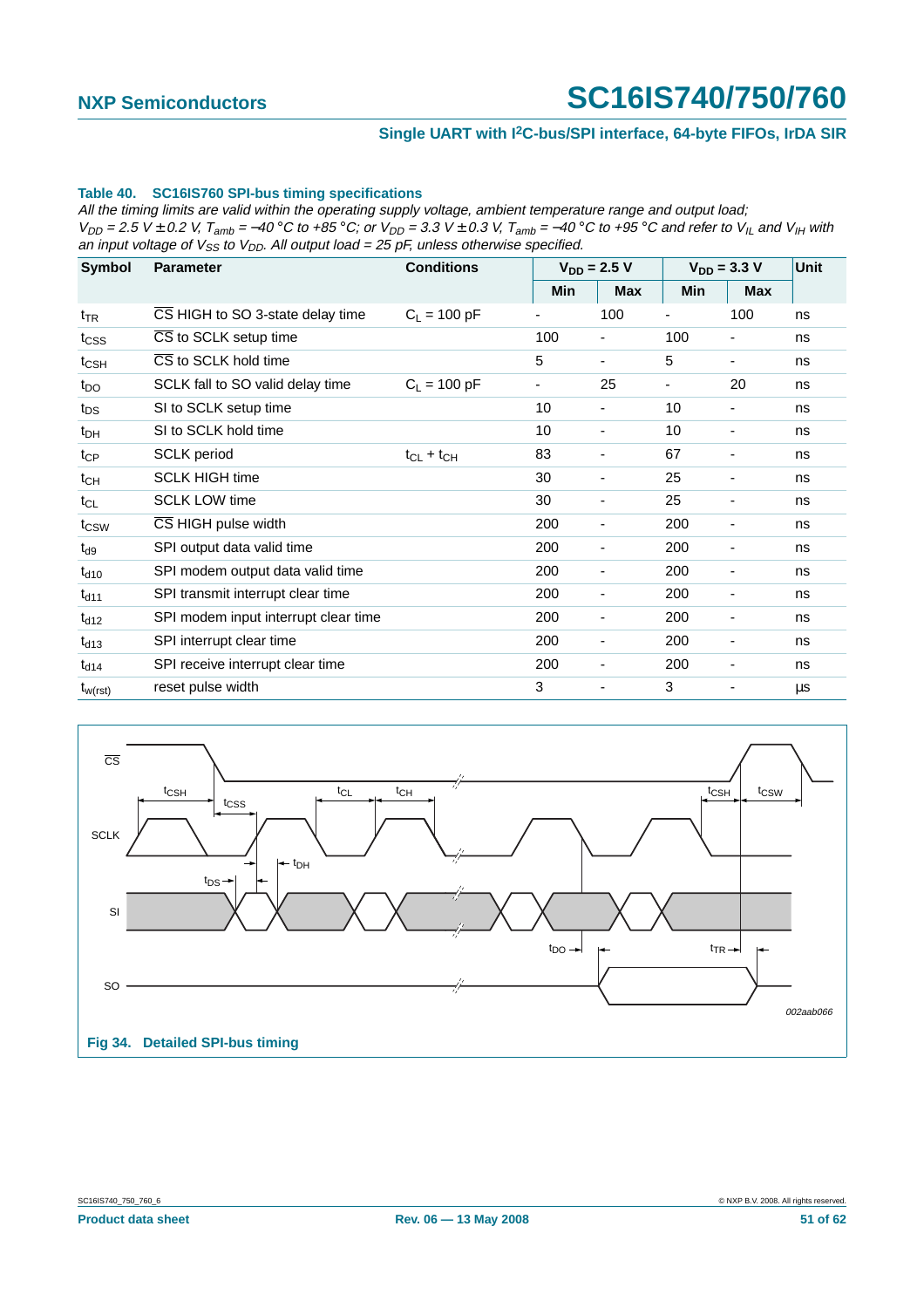#### **Single UART with I2C-bus/SPI interface, 64-byte FIFOs, IrDA SIR**

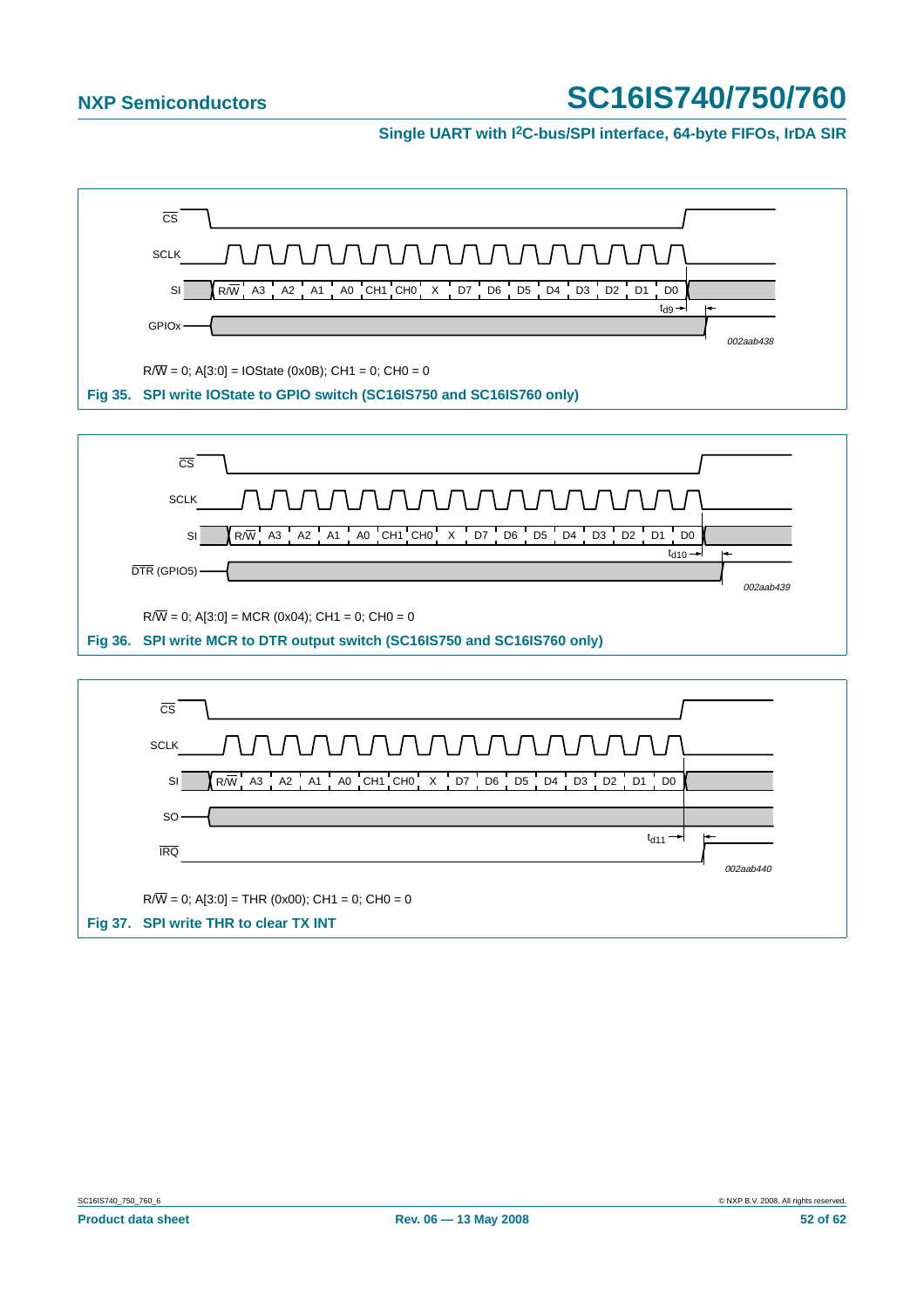**Single UART with I2C-bus/SPI interface, 64-byte FIFOs, IrDA SIR**

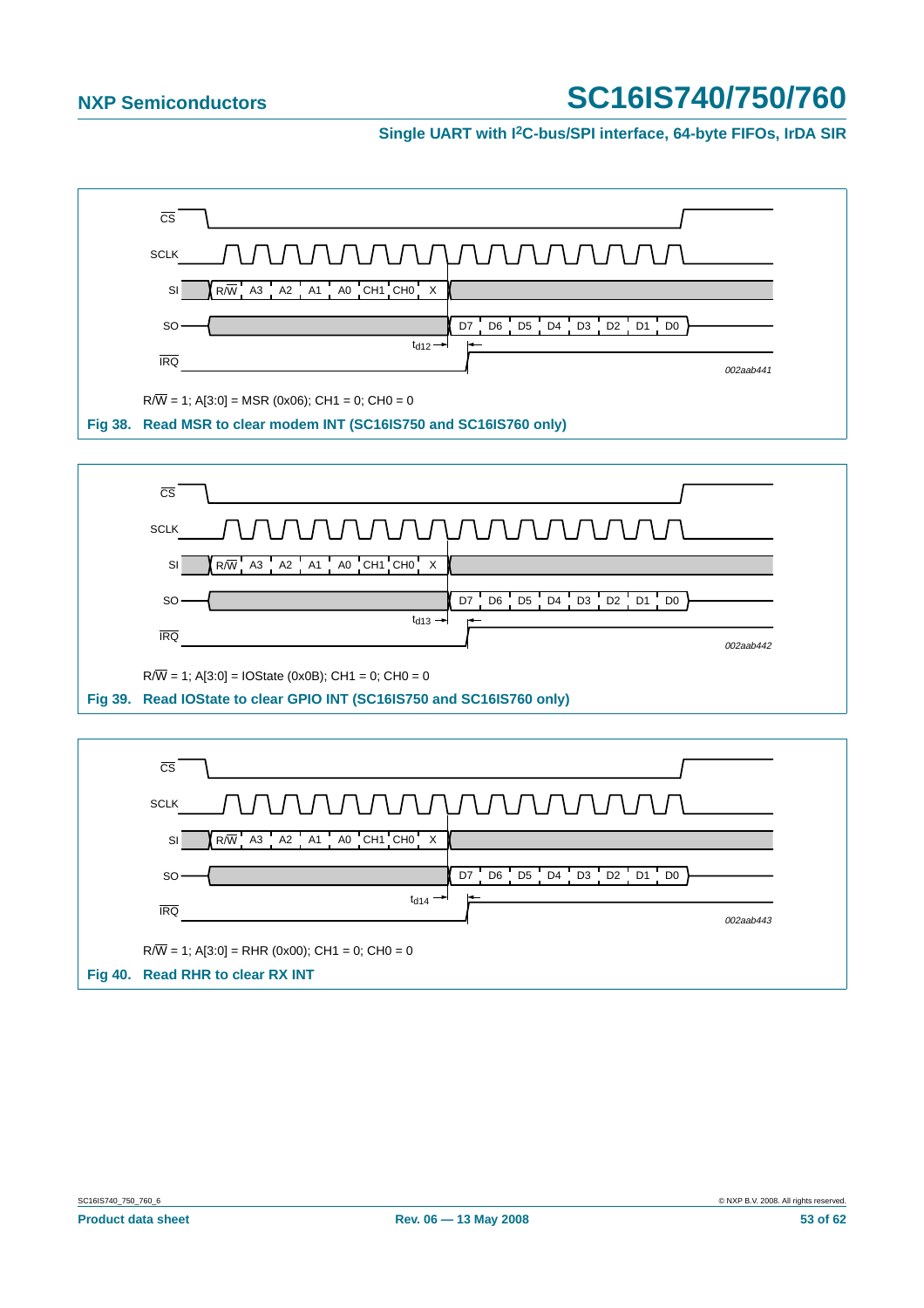**Single UART with I2C-bus/SPI interface, 64-byte FIFOs, IrDA SIR**

## <span id="page-53-0"></span>**15. Package outline**



### **Fig 41. Package outline SOT403-1 (TSSOP16)**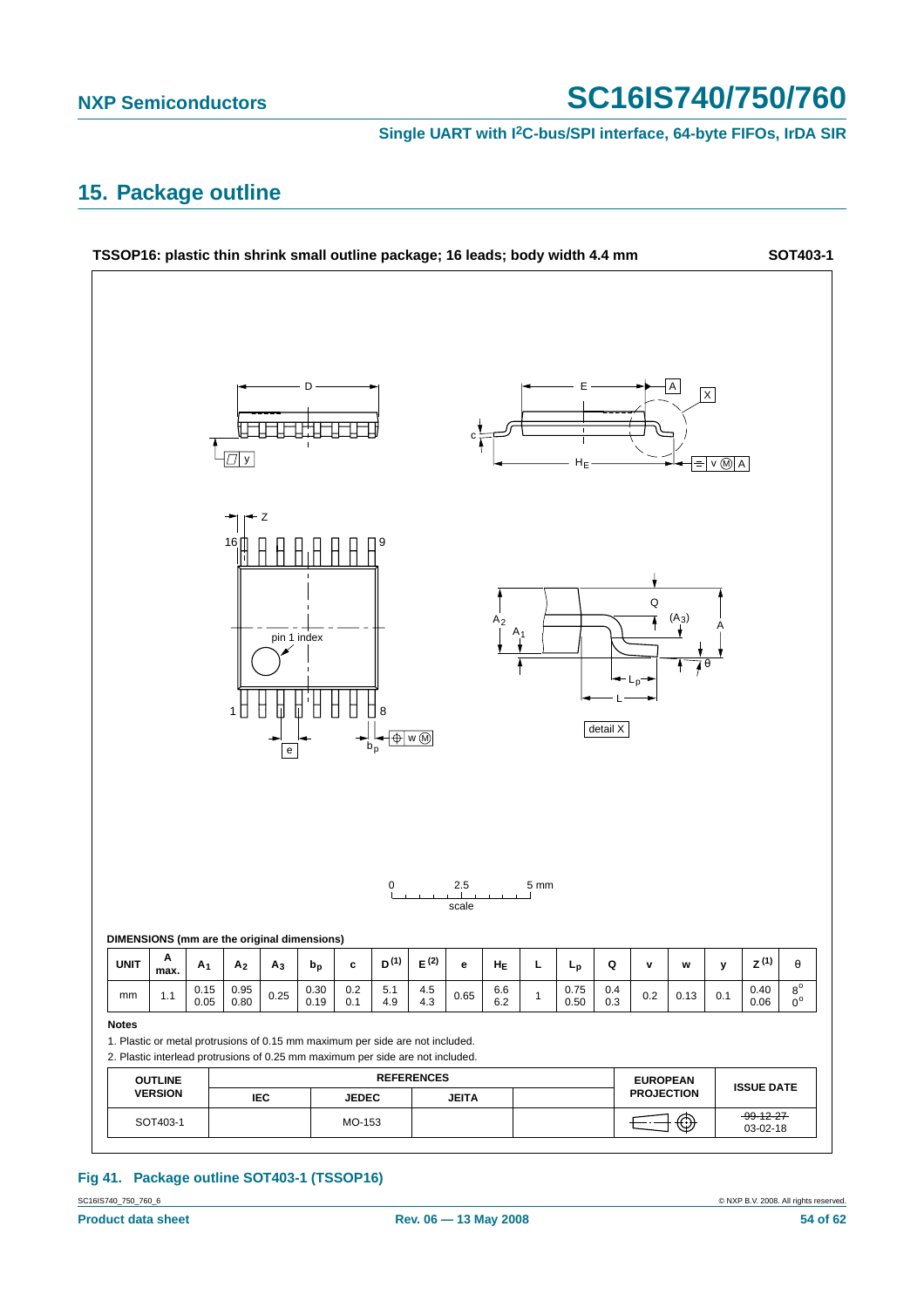#### **Single UART with I2C-bus/SPI interface, 64-byte FIFOs, IrDA SIR**



**HVQFN24: plastic thermal enhanced very thin quad flat package; no leads; 24 terminals; body 4 x 4 x 0.85 mm**

**SOT616-3**

### **Fig 42. Package outline SOT616-3 (HVQFN24)**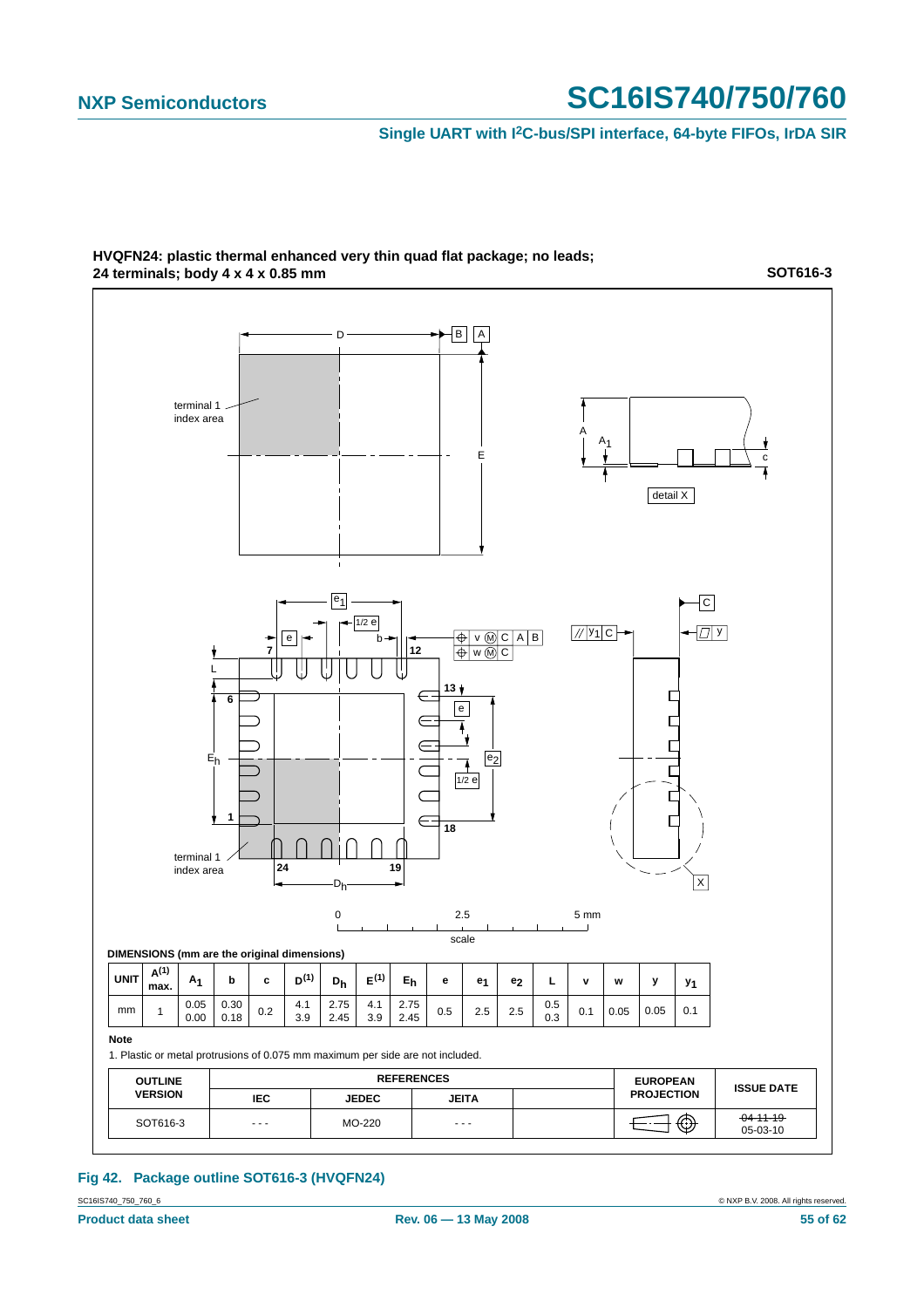**Single UART with I2C-bus/SPI interface, 64-byte FIFOs, IrDA SIR**



### **Fig 43. Package outline SOT355-1 (TSSOP24)**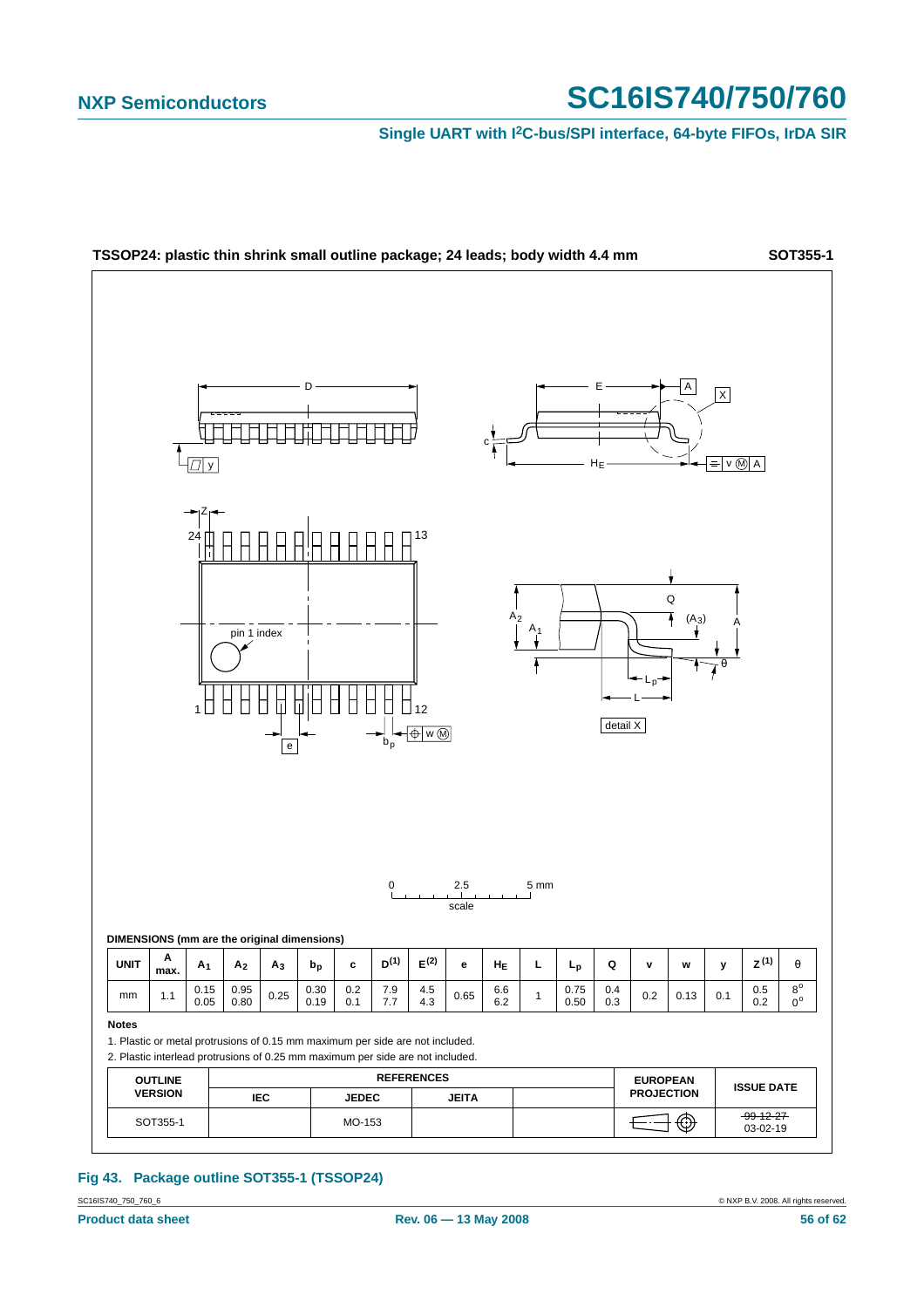## <span id="page-56-0"></span>**16. Handling information**

Inputs and outputs are protected against electrostatic discharge in normal handling. However, to be completely safe you must take normal precautions appropriate to handling integrated circuits.

## <span id="page-56-1"></span>**17. Soldering of SMD packages**

This text provides a very brief insight into a complex technology. A more in-depth account of soldering ICs can be found in Application Note AN10365 "Surface mount reflow soldering description".

### <span id="page-56-2"></span>**17.1 Introduction to soldering**

Soldering is one of the most common methods through which packages are attached to Printed Circuit Boards (PCBs), to form electrical circuits. The soldered joint provides both the mechanical and the electrical connection. There is no single soldering method that is ideal for all IC packages. Wave soldering is often preferred when through-hole and Surface Mount Devices (SMDs) are mixed on one printed wiring board; however, it is not suitable for fine pitch SMDs. Reflow soldering is ideal for the small pitches and high densities that come with increased miniaturization.

#### <span id="page-56-3"></span>**17.2 Wave and reflow soldering**

Wave soldering is a joining technology in which the joints are made by solder coming from a standing wave of liquid solder. The wave soldering process is suitable for the following:

- **•** Through-hole components
- **•** Leaded or leadless SMDs, which are glued to the surface of the printed circuit board

Not all SMDs can be wave soldered. Packages with solder balls, and some leadless packages which have solder lands underneath the body, cannot be wave soldered. Also, leaded SMDs with leads having a pitch smaller than ~0.6 mm cannot be wave soldered, due to an increased probability of bridging.

The reflow soldering process involves applying solder paste to a board, followed by component placement and exposure to a temperature profile. Leaded packages, packages with solder balls, and leadless packages are all reflow solderable.

Key characteristics in both wave and reflow soldering are:

- **•** Board specifications, including the board finish, solder masks and vias
- **•** Package footprints, including solder thieves and orientation
- **•** The moisture sensitivity level of the packages
- **•** Package placement
- **•** Inspection and repair
- **•** Lead-free soldering versus SnPb soldering

#### <span id="page-56-4"></span>**17.3 Wave soldering**

Key characteristics in wave soldering are: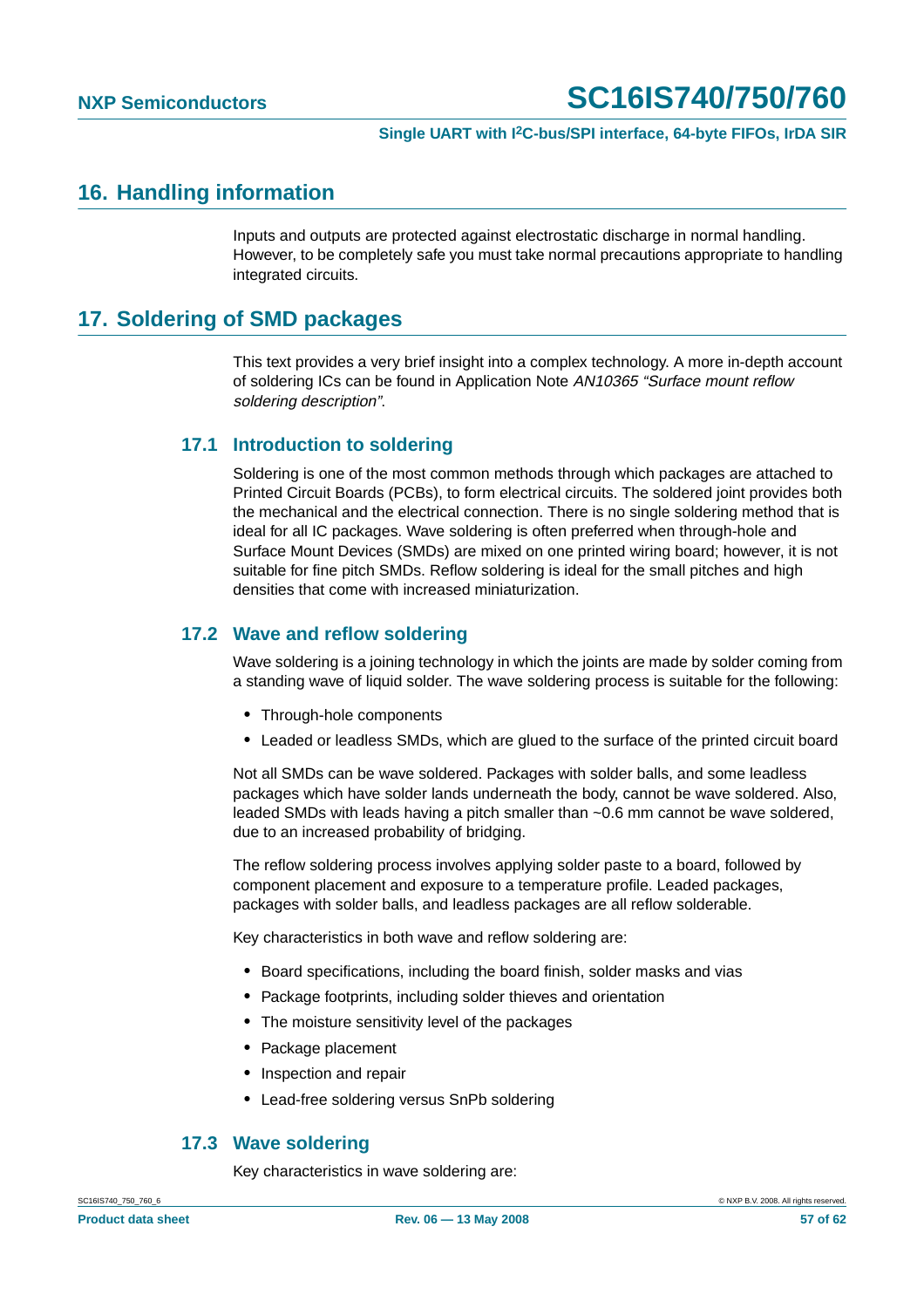- **•** Process issues, such as application of adhesive and flux, clinching of leads, board transport, the solder wave parameters, and the time during which components are exposed to the wave
- **•** Solder bath specifications, including temperature and impurities

#### <span id="page-57-0"></span>**17.4 Reflow soldering**

Key characteristics in reflow soldering are:

- **•** Lead-free versus SnPb soldering; note that a lead-free reflow process usually leads to higher minimum peak temperatures (see Figure 44) than a SnPb process, thus reducing the process window
- **•** Solder paste printing issues including smearing, release, and adjusting the process window for a mix of large and small components on one board
- **•** Reflow temperature profile; this profile includes preheat, reflow (in which the board is heated to the peak temperature) and cooling down. It is imperative that the peak temperature is high enough for the solder to make reliable solder joints (a solder paste characteristic). In addition, the peak temperature must be low enough that the packages and/or boards are not damaged. The peak temperature of the package depends on package thickness and volume and is classified in accordance with Table 41 and 42

#### **Table 41. SnPb eutectic process (from J-STD-020C)**

| Package thickness (mm) | Package reflow temperature $(^\circ \text{C})$ |            |  |
|------------------------|------------------------------------------------|------------|--|
|                        | Volume (mm <sup>3</sup> )                      |            |  |
|                        | < 350                                          | $\geq 350$ |  |
| < 2.5                  | 235                                            | 220        |  |
| $\geq 2.5$             | 220                                            | 220        |  |

#### **Table 42. Lead-free process (from J-STD-020C)**

| Package thickness (mm) | Package reflow temperature $(^\circ \text{C})$ |             |        |  |
|------------------------|------------------------------------------------|-------------|--------|--|
|                        | Volume (mm <sup>3</sup> )                      |             |        |  |
|                        | $\leq 350$                                     | 350 to 2000 | > 2000 |  |
| < 1.6                  | 260                                            | 260         | 260    |  |
| 1.6 to 2.5             | 260                                            | 250         | 245    |  |
| > 2.5                  | 250                                            | 245         | 245    |  |

Moisture sensitivity precautions, as indicated on the packing, must be respected at all times.

Studies have shown that small packages reach higher temperatures during reflow soldering, see Figure 44.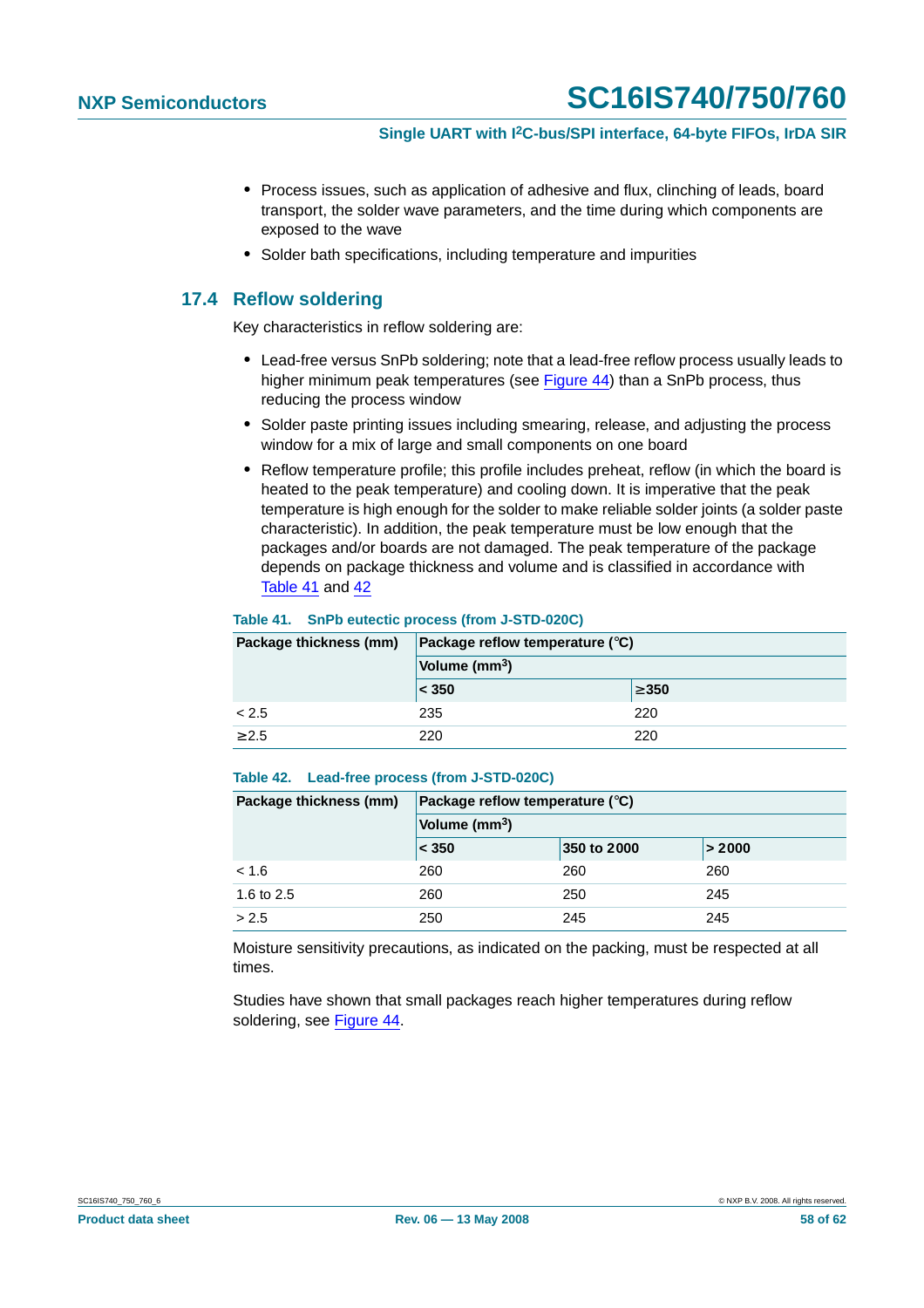**Single UART with I2C-bus/SPI interface, 64-byte FIFOs, IrDA SIR**



For further information on temperature profiles, refer to Application Note AN10365 "Surface mount reflow soldering description".

### <span id="page-58-0"></span>**18. Abbreviations**

|             | <b>Table 43. Abbreviations</b>              |
|-------------|---------------------------------------------|
| Acronym     | <b>Description</b>                          |
| <b>CPU</b>  | <b>Central Processing Unit</b>              |
| <b>FIFO</b> | First In, First Out                         |
| <b>GPIO</b> | General Purpose Input/Output                |
| $12C$ -bus  | Inter IC bus                                |
| IrDA        | Infrared Data Association                   |
| <b>LCD</b>  | Liquid Crystal Display                      |
| <b>MIR</b>  | Medium InfraRed                             |
| <b>POR</b>  | Power-On Reset                              |
| <b>SIR</b>  | Serial InfraRed                             |
| <b>SPI</b>  | Serial Peripheral Interface                 |
| UART        | Universal Asynchronous Receiver/Transmitter |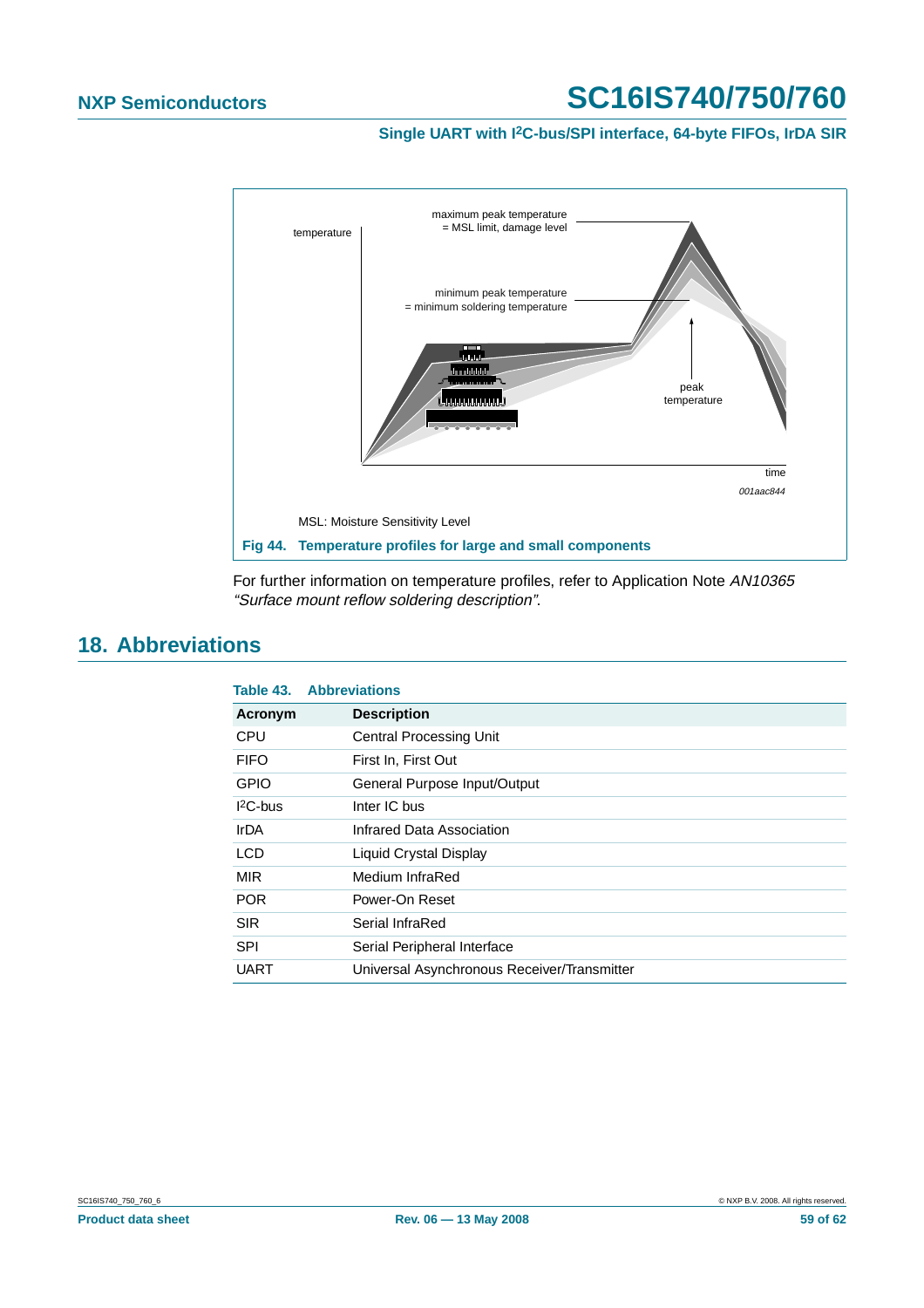# <span id="page-59-0"></span>**19. Revision history**

SC16IS740\_750\_760\_1 (9397 750 14832)

| Document ID         | Release date | Data sheet status                                                                                                                                                                                                                                                                                                                                                                                                                                                                                                                                                                                                                                                                       | <b>Change notice</b> | <b>Supersedes</b>                                                                                       |
|---------------------|--------------|-----------------------------------------------------------------------------------------------------------------------------------------------------------------------------------------------------------------------------------------------------------------------------------------------------------------------------------------------------------------------------------------------------------------------------------------------------------------------------------------------------------------------------------------------------------------------------------------------------------------------------------------------------------------------------------------|----------------------|---------------------------------------------------------------------------------------------------------|
| SC16IS740 750 760 6 | 20080513     | Product data sheet                                                                                                                                                                                                                                                                                                                                                                                                                                                                                                                                                                                                                                                                      |                      | SC16IS740 750 760 5                                                                                     |
| Modifications:      |              | Figure 24 "SPI operation" updated; added Figure note [1] and Figure note [2]<br>Table 37 "I2C-bus timing specifications <sup>[1]"</sup><br>added specification t <sub>w(rst)</sub><br>updated Table note [1]<br>Table note [4]: changed from "X1" to "XTAL1"<br>Figure 25 "SCL delay after reset" updated; added timing t <sub>w(rst)</sub><br>Figure 34 "Detailed SPI-bus timing" updated; adjusted timing t <sub>CSH</sub><br>Table 40 "SC16IS760 SPI-bus timing specifications":<br>added specification t <sub>w(rst)</sub><br>$t_{\text{CSH(min)}}$ changed from "20 ns" to "5 ns" (for both 2.5 V and 3.3 V V <sub>DD</sub> voltages)<br>updated SMD package soldering information |                      | Table 39 "SC16IS740/750 SPI-bus timing specifications" updated; added specification t <sub>w(rst)</sub> |
| SC16IS740_750_760_5 | 20061116     | Product data sheet                                                                                                                                                                                                                                                                                                                                                                                                                                                                                                                                                                                                                                                                      |                      | SC16IS740_750_760_4                                                                                     |
| SC16IS740 750 760 4 | 20061030     | Product data sheet                                                                                                                                                                                                                                                                                                                                                                                                                                                                                                                                                                                                                                                                      |                      | SC16IS740 750 760 3                                                                                     |
| SC16IS740 750 760 3 | 20060522     | Product data sheet                                                                                                                                                                                                                                                                                                                                                                                                                                                                                                                                                                                                                                                                      |                      | SC16IS740 750 760 2                                                                                     |

SC16IS740\_750\_760\_2 20060330 Product data sheet - SC16IS740\_750\_760\_1

20060104 Product data sheet - -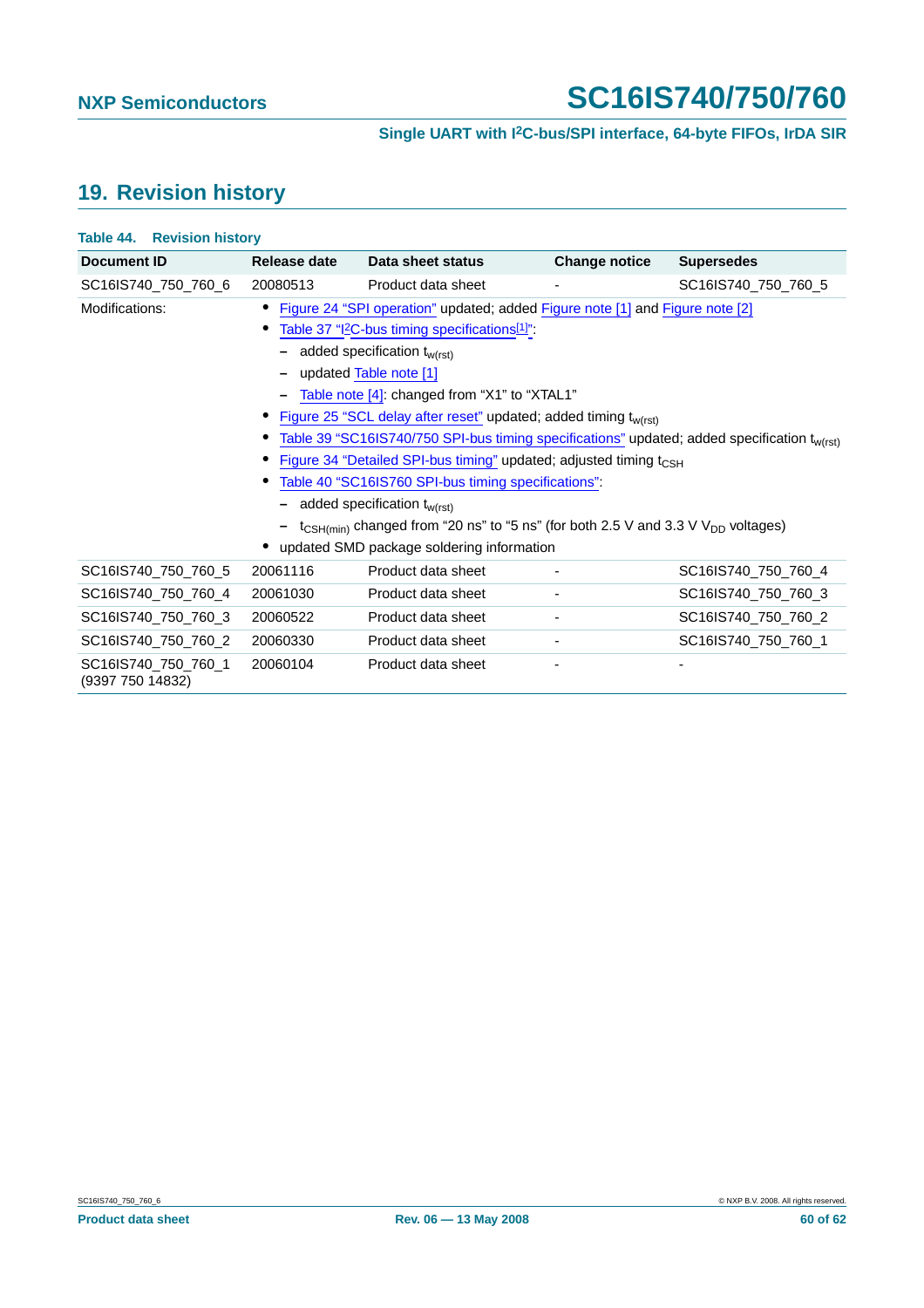# <span id="page-60-0"></span>**20. Legal information**

#### <span id="page-60-1"></span>**20.1 Data sheet status**

| Document status <sup>[1][2]</sup> | Product status <sup>[3]</sup> | <b>Definition</b>                                                                     |
|-----------------------------------|-------------------------------|---------------------------------------------------------------------------------------|
| Objective [short] data sheet      | Development                   | This document contains data from the objective specification for product development. |
| Preliminary [short] data sheet    | Qualification                 | This document contains data from the preliminary specification.                       |
| Product [short] data sheet        | Production                    | This document contains the product specification.                                     |

[1] Please consult the most recently issued document before initiating or completing a design.

[2] The term 'short data sheet' is explained in section "Definitions".

[3] The product status of device(s) described in this document may have changed since this document was published and may differ in case of multiple devices. The latest product status information is available on the Internet at URL <http://www.nxp.com>.

#### <span id="page-60-2"></span>**20.2 Definitions**

**Draft —** The document is a draft version only. The content is still under internal review and subject to formal approval, which may result in modifications or additions. NXP Semiconductors does not give any representations or warranties as to the accuracy or completeness of information included herein and shall have no liability for the consequences of use of such information.

**Short data sheet —** A short data sheet is an extract from a full data sheet with the same product type number(s) and title. A short data sheet is intended for quick reference only and should not be relied upon to contain detailed and full information. For detailed and full information see the relevant full data sheet, which is available on request via the local NXP Semiconductors sales office. In case of any inconsistency or conflict with the short data sheet, the full data sheet shall prevail.

### <span id="page-60-3"></span>**20.3 Disclaimers**

**General —** Information in this document is believed to be accurate and reliable. However, NXP Semiconductors does not give any representations or warranties, expressed or implied, as to the accuracy or completeness of such information and shall have no liability for the consequences of use of such information.

**Right to make changes —** NXP Semiconductors reserves the right to make changes to information published in this document, including without limitation specifications and product descriptions, at any time and without notice. This document supersedes and replaces all information supplied prior to the publication hereof.

**Suitability for use - NXP** Semiconductors products are not designed, authorized or warranted to be suitable for use in medical, military, aircraft, space or life support equipment, nor in applications where failure or malfunction of an NXP Semiconductors product can reasonably be expected to result in personal injury, death or severe property or environmental damage. NXP Semiconductors accepts no liability for inclusion and/or use of NXP Semiconductors products in such equipment or applications and therefore such inclusion and/or use is at the customer's own risk.

**Applications —** Applications that are described herein for any of these products are for illustrative purposes only. NXP Semiconductors makes no representation or warranty that such applications will be suitable for the specified use without further testing or modification.

**Limiting values —** Stress above one or more limiting values (as defined in the Absolute Maximum Ratings System of IEC 60134) may cause permanent damage to the device. Limiting values are stress ratings only and operation of the device at these or any other conditions above those given in the Characteristics sections of this document is not implied. Exposure to limiting values for extended periods may affect device reliability.

**Terms and conditions of sale —** NXP Semiconductors products are sold subject to the general terms and conditions of commercial sale, as published at <http://www.nxp.com/profile/terms>, including those pertaining to warranty, intellectual property rights infringement and limitation of liability, unless explicitly otherwise agreed to in writing by NXP Semiconductors. In case of any inconsistency or conflict between information in this document and such terms and conditions, the latter will prevail.

**No offer to sell or license —** Nothing in this document may be interpreted or construed as an offer to sell products that is open for acceptance or the grant, conveyance or implication of any license under any copyrights, patents or other industrial or intellectual property rights.

#### <span id="page-60-4"></span>**20.4 Trademarks**

Notice: All referenced brands, product names, service names and trademarks are the property of their respective owners.

**I 2C-bus —** logo is a trademark of NXP B.V.

### <span id="page-60-5"></span>**21. Contact information**

For more information, please visit: **http://www.nxp.com**

For sales office addresses, please send an email to: **salesaddresses@nxp.com**